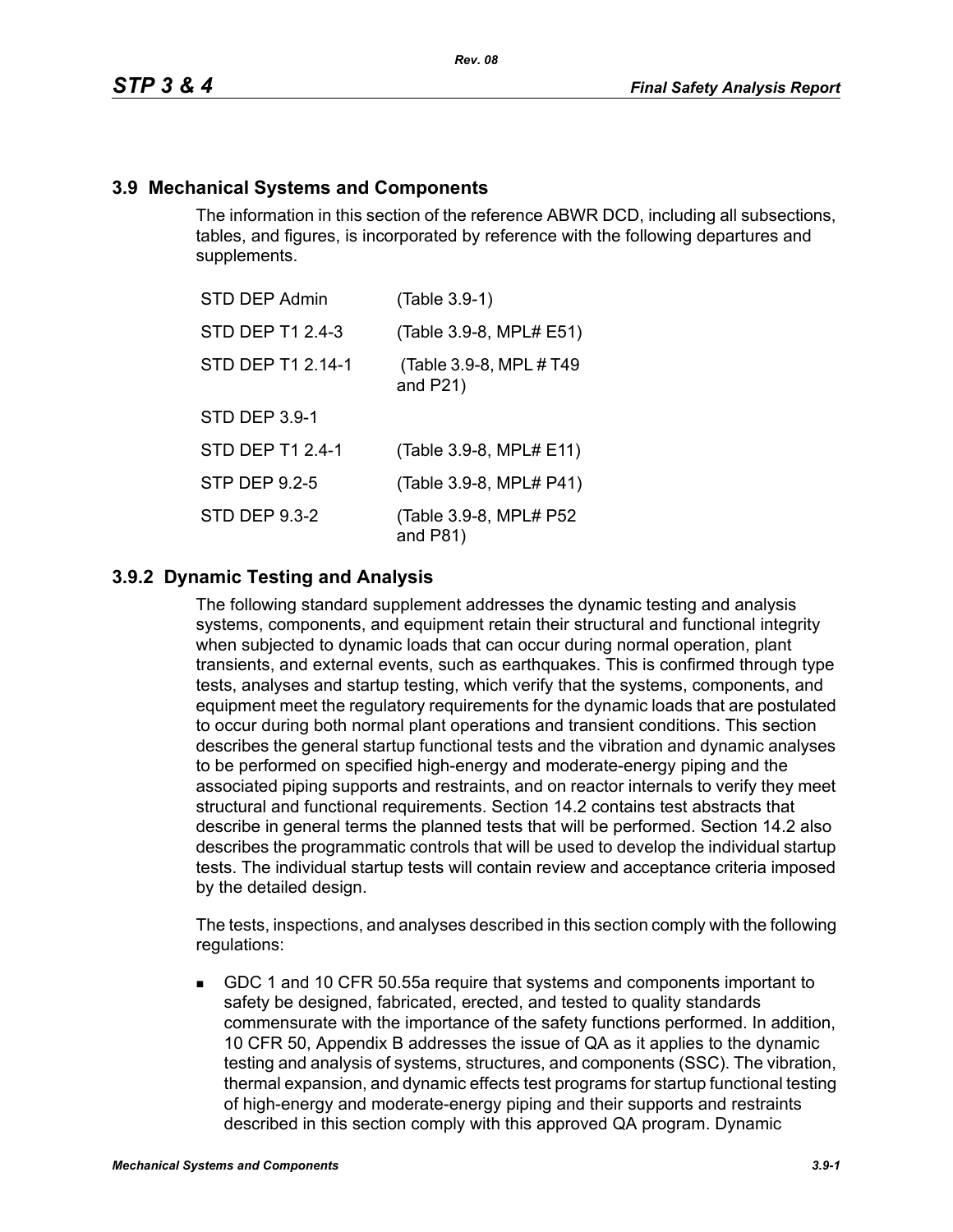analyses methods are described in this section for Seismic Category I systems, components, equipment, and their supports (including supports for conduit and cable trays and ventilation ducts).

- GDC 2 requires that systems and components important to safety be designed to withstand the effects of expected natural phenomena, combined with effects of normal and accident conditions, without losing the ability to perform their safety functions. In addition, 10 CFR 50, Appendix S requires systems and components important to safety withstand certain vibratory ground motions associated with design basis earthquakes. This section describes vibration testing programs for safety-related systems and components and presents dynamic analysis methods for Seismic Category I systems, components, equipment, and their supports. These tests, analyses, and comparisons are in accordance with sound engineering practices and demonstrate that these systems and components are designed to withstand natural phenomena in combination with normal and accident conditions.
- GDC 4 requires that the nuclear power plant systems and components important to safety be designed to accommodate the effects of and be compatible with the environmental conditions of normal operation, maintenance, testing, and postulated accidents, including loss-of-coolant accidents (LOCAs). The test programs described herein and in Section 14.2 verify the ability of components and systems to withstand the temperatures, pressures, vibrations, and thermal expansions associated with normal plant operation and maintenance as well as the transient conditions arising from anticipated operational events, such as valve and pump actuations. Testing and analysis to confirm that the safety-related systems and components will withstand anticipated loads are described in this section, Section 3.6.2, Section 3.9.3.2, and in Appendix 3C.
- GDC 14 requires that the reactor coolant pressure boundary (RCPB) be designed, fabricated, erected, and tested to have an extremely low probability of abnormal leakage, rapidly propagating failure, or gross rupture. Dynamic testing of RCPB components is performed to demonstrate that they will withstand the applicable design-basis seismic and dynamic loads, in combination with other environmental and natural phenomena loads, without leakage, rapidly propagating failure, or gross rupture.
- GDC 15 requires that the reactor coolant system be designed with sufficient margin to ensure that the design conditions of the RCPB are not exceeded during any condition of normal operation, including anticipated operational occurrences. The RCPB is designed to resist seismic, LOCA, and other appropriate environmental loads individually and in combination. Dynamic analyses are described to confirm the structural design adequacy of the RCPB. Vibration, thermal expansion, and dynamic effects testing are also described to verify the design.
- The requirements of GDCs 1, 2, 4, 14, and 15 are also satisfied through vibration, thermal expansion, and dynamic effects testing conducted during startup functional testing for high and moderate-energy piping and their supports and restraints. The purposes of these tests are to confirm that the piping, components,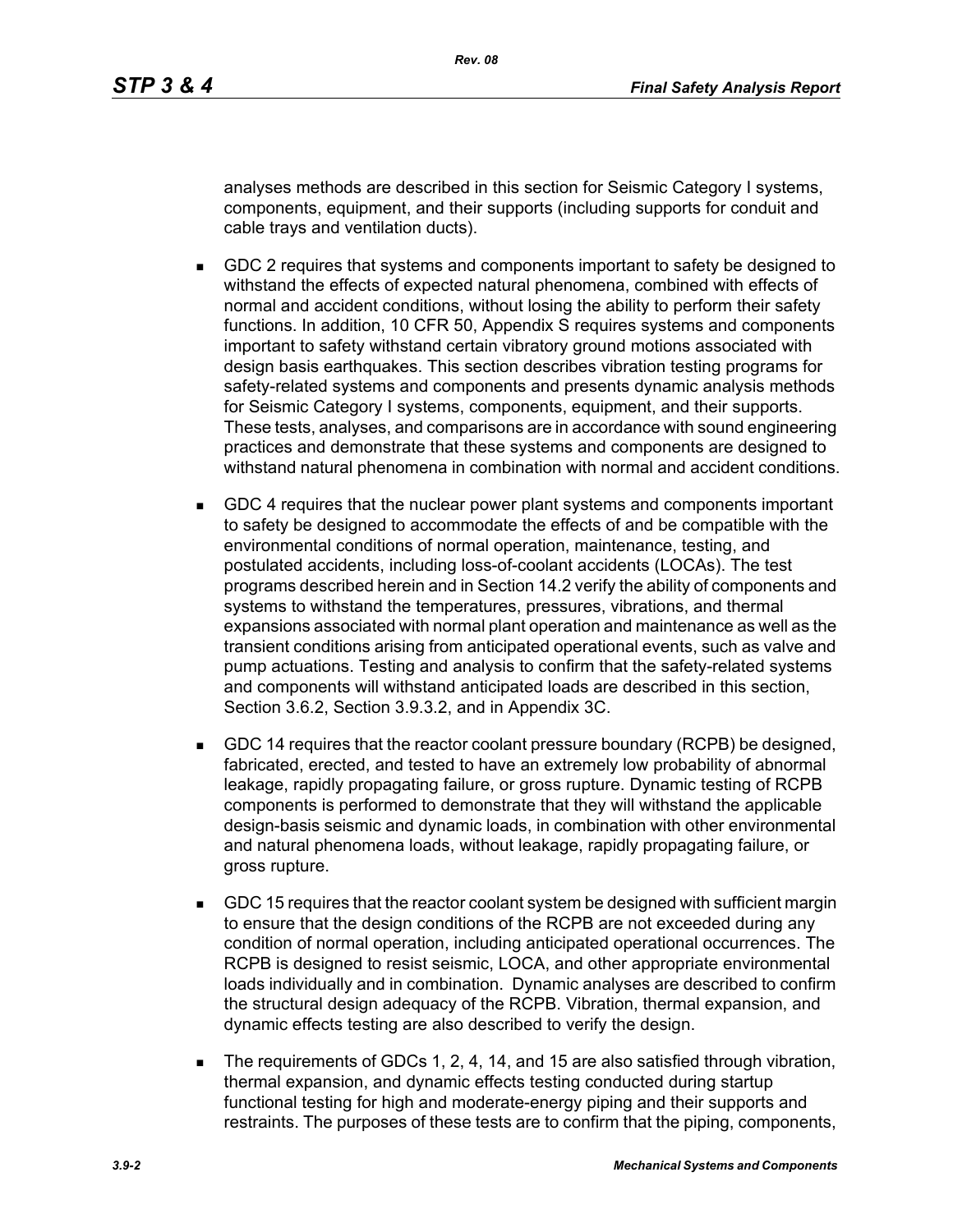restraints, and supports have been designed to withstand the dynamic loadings and operational transient conditions encountered during service and to confirm that no unacceptable restraint of normal thermal motion occurs.

# **3.9.2.1.1 Vibration and Dynamic Effects Testing**

The general requirements for vibration and dynamic effects testing of piping systems are specified in Regulatory Guide 1.68, "Preoperational and Initial Startup Test Programs for Water-Cooled Power Reactors." More specific vibration testing requirements are defined in ASME OM-S/G-2007, Standards and Guides for Operation and Maintenance of Nuclear Power Plants, Part 3 "Requirements for Preoperational and Initial Startup Vibration Testing of Nuclear Power Plant Piping Systems."

#### **3.9.2.1.1.1 Measurement Techniques**

Application of measurement techniques is detailed in the appropriate testing specification consistent with the guidelines contained in ASME OM-S/G-2007, Standards and Guides for Operation and Maintenance of Nuclear Power Plants, Part 3.

# **3.9.2.1.1.2 Monitoring Requirements**

Steady-state conditions and transient events to be monitored will be detailed in the appropriate testing specifications consistent with ASME OM-S/G-2007, Standards and Guides for Operation and Maintenance of Nuclear Power Plants, Part 3 guidelines.

# **3.9.2.1.2 Thermal Expansion Testing**

More specific requirements are defined in ASME OM-S/G-2007, Standards and Guides for Operation and Maintenance of Nuclear Power Plants, Part 7, "Requirements for Thermal Expansion Testing of Nuclear Power Plant Piping Systems."

# **3.9.2.1.3 Thermal Stratification in Feedwater Piping**

This test will be performed in accordance with the general requirements of Regulatory Guide 1.68 and the more specific requirements in ASME OM-S/G-2007, Standards and Guides for Operation and Maintenance of Nuclear Power Plants, Part 7.

# **3.9.2.2.2.7 RCIC Pump and Turbine Assembly**

STD DEP T1 2.4-3

*The RCIC pump construction is a horizontal, multistage type and is supported on a pedestal. The RCIC pump assembly is qualified analytically by static analysis for seismic and other RBV loadings, as well as the design operating loads of pressure, temperature, and external piping loads. The results of this analysis confirm that the stresses are less than the allowable (Subsection 3.9.3.2.2).*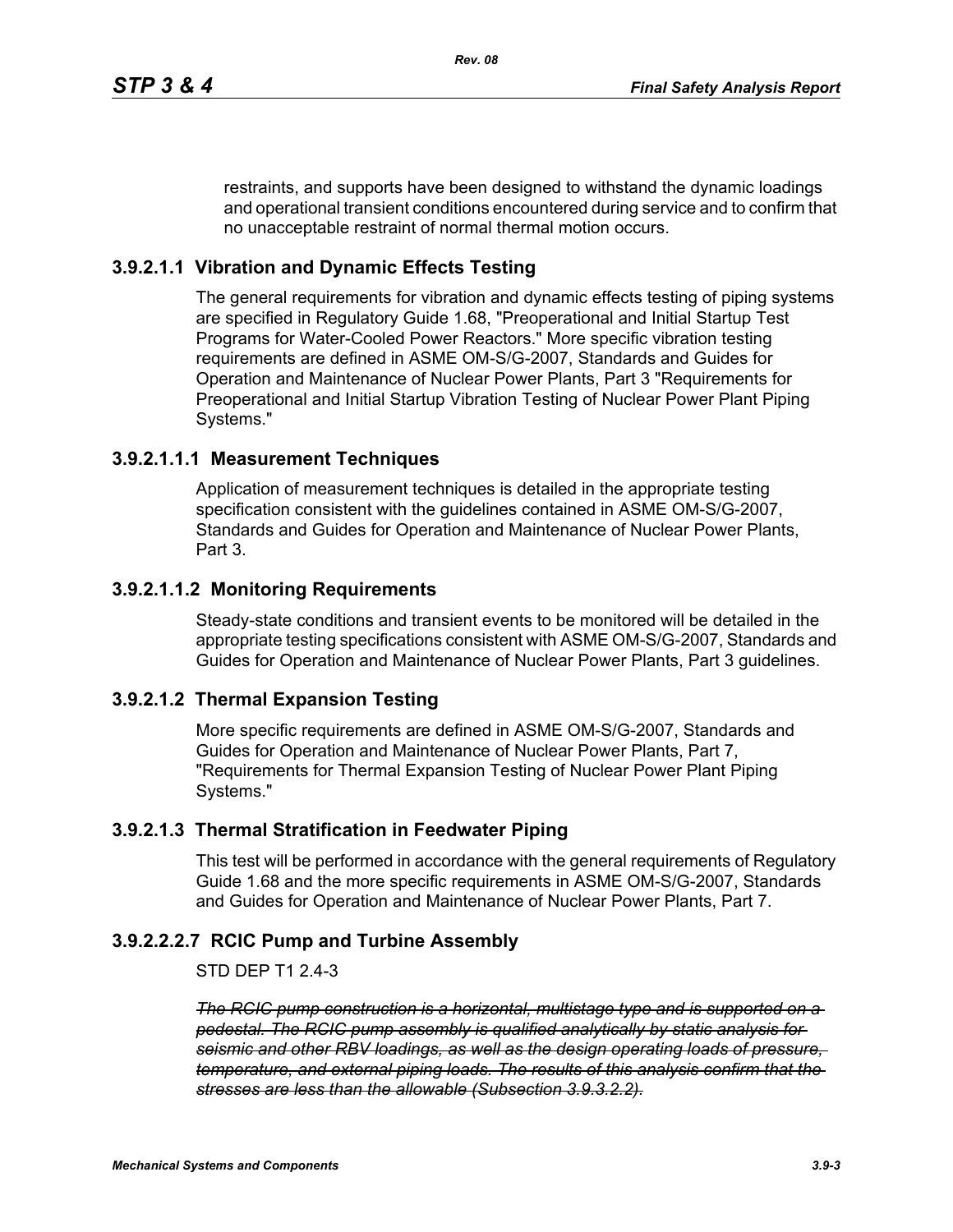*The RCIC turbine*-pump *is qualified for seismic and other RBV loads via a combination of static analysis and dynamic testing (Subsection 3.9.3.2.1.5* and 3.9.3.2.2*). The turbine*-pump *assembly consists of rigid masses (wherein static analysis is utilized) interconnected with control levers and electronic control systems, necessitating final qualification via dynamic testing. Static loading analyses are employed to verify the structural integrity of the turbine*-pump *assembly and the adequacy of bolting under operating, seismic, and other RBV loading conditions. The complete turbine*-pump *assembly is qualified via dynamic testing in accordance with IEEE-344. The qualification test program includes a demonstration of startup capability, as well as operability during dynamic loading conditions. Operability under normal load conditions is assured by comparison to the operability of similar turbines in operating plants.*

#### **3.9.2.3 Dynamic Response of Reactor Internals Under Operational Flow Transients and Steady-State Conditions**

The following standard supplement addresses Regulatory Guide (R.G.) 1.206, Rev. 0:

The plan to evaluate the response of the reactor internals due to operational flow transients and steady state conditions for the ABWR prototype, STP 3, is included in the STP 3 ABWR Prototype Reactor Internals Flow-Induced Vibration Assessment Program (Reference 3.9-13). For STP 4, STP 3 will be the valid prototype reactor, and STP 4 will be classified as "Non-Prototype, Category I." The plan for evaluation of STP 4 is included in the STP 4 Reactor Internals Flow-Induced Vibration Assessment Program (Reference 3.9-14).

#### **3.9.2.4 Preoperational Flow-Induced Vibration Testing of Reactor Internals**

The following standard supplement addresses Regulatory Guide (R.G.) 1.206, Rev. 0:

As discussed in Subsection 3.9.2.3, STP 3 reactor internals are classified as Prototype, and the STP 4 reactor internals are classified as non-prototype, Category I. In accordance with the requirement of Regulatory Guide 1.206 Section C.I.3.9.2.4 for prototype, Section 3.9.2.3 identifies the assessment program for STP 3 that addresses the flow modes, vibration monitoring and sensor types and locations, procedures and methods to be used to process and interpret the measured data, planned visual inspections, and planned comparisons of test results with analytical predictions. The approach for qualification of the STP 3 reactor internals, including the steam dryer, is as described in Reference 3.9-13.

For STP 4 reactor internals components, an inspection program will be implemented in lieu of a vibration measurement program as discussed in paragraph C.3.1.3 of Regulatory Guide 1.20. Subsection 3.9.2.3 identifies the assessment program for the STP 4 non-prototype.

No later than the first refueling outage of STP 3 and STP 4, detailed inspections of the steam dryer will be performed to confirm the structural adequacy of the dryer for flow-induced vibration loads.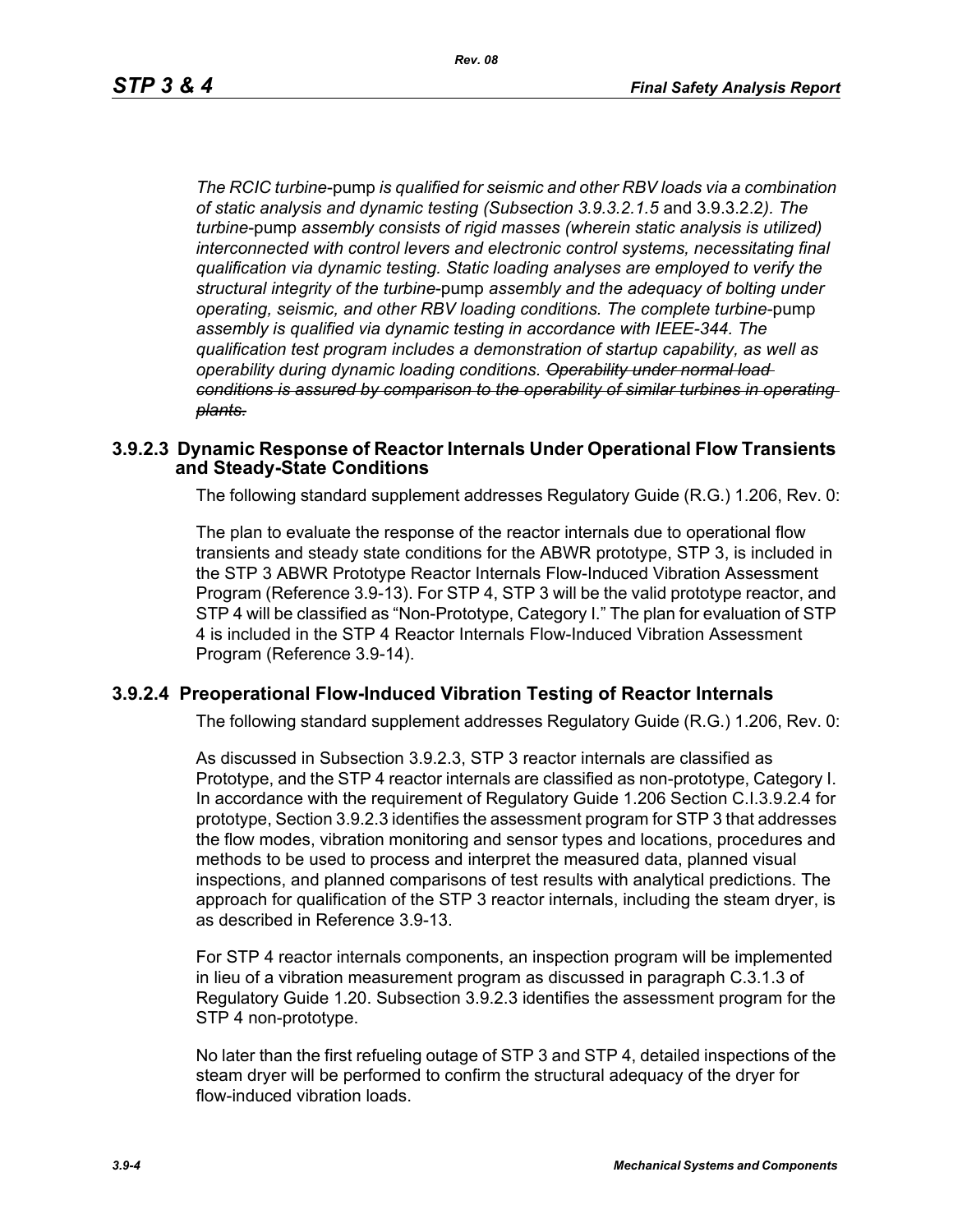# **3.9.3.1.8 RCIC Turbine-Pump**

STD DFP T1 2 4-3

*Although not under the jurisdiction of the ASME Code, the RCIC turbine is designed and evaluated and fabricated following the basic guidelines of*The RCIC turbine-pump is constructed in accordance with the requirements of ASME Code Section III for Class 2 components.

#### **3.9.3.1.9 ECCS Pumps**

STD DEP T1 2.4-3

*The RHR, RCIC, and HPCF pumps are constructed in accordance with the requirements of an ASME Code Section III, Class 2 component.*

#### **3.9.3.2 Pump and Valve Operability Assurance**

The following supplement describes additional pump and valve operability assurance.

Pumps and valves that perform an active safety-related function are functionally qualified to perform their required functions. For component designs that were not previously qualified, the qualification programs meet the requirements of QME-1-2007, which is accepted in RG 1.100, Rev 3. For component designs previously qualified to standards other than ASME QME-1-2007, the following approach is used.

- The general requirements specifications include requirements related to design and functional qualification of safety-related pumps and valves that incorporate lessons learned from nuclear power plant operations and research programs.
- Qualification specifications (e.g., design specifications) consistent with Appendices QP-A, QV-I and QV-A of QME-1-2007 are prepared to ensure the operating conditions and safety functions for which the pumps and valves are to be qualified are communicated to the manufacturer or qualification facility.
- Suppliers are required to submit application reports for review and approval, as described in QME-1-2007, that describe the basis for the application of specific predictive methods and/or qualification test data to a specific application.
- The application reports provided by the suppliers for adherence to specification requirements are reviewed to ensure the methods used are applicable and justified and to verify any extrapolation techniques used are justified. A gap analysis is performed to identify any deviations from QME-1-2007 in the component qualification. Each deviation is evaluated for impact on the overall component qualification. If the conclusion of the gap analysis is that the component qualification is inadequate, then the component may be qualified using a test-based methodology, as allowed by QME-1-2007.
- Independent valve sizing calculations, using bounding design parameters (such as sliding friction coefficients), are performed to verify supplier actuator sizing.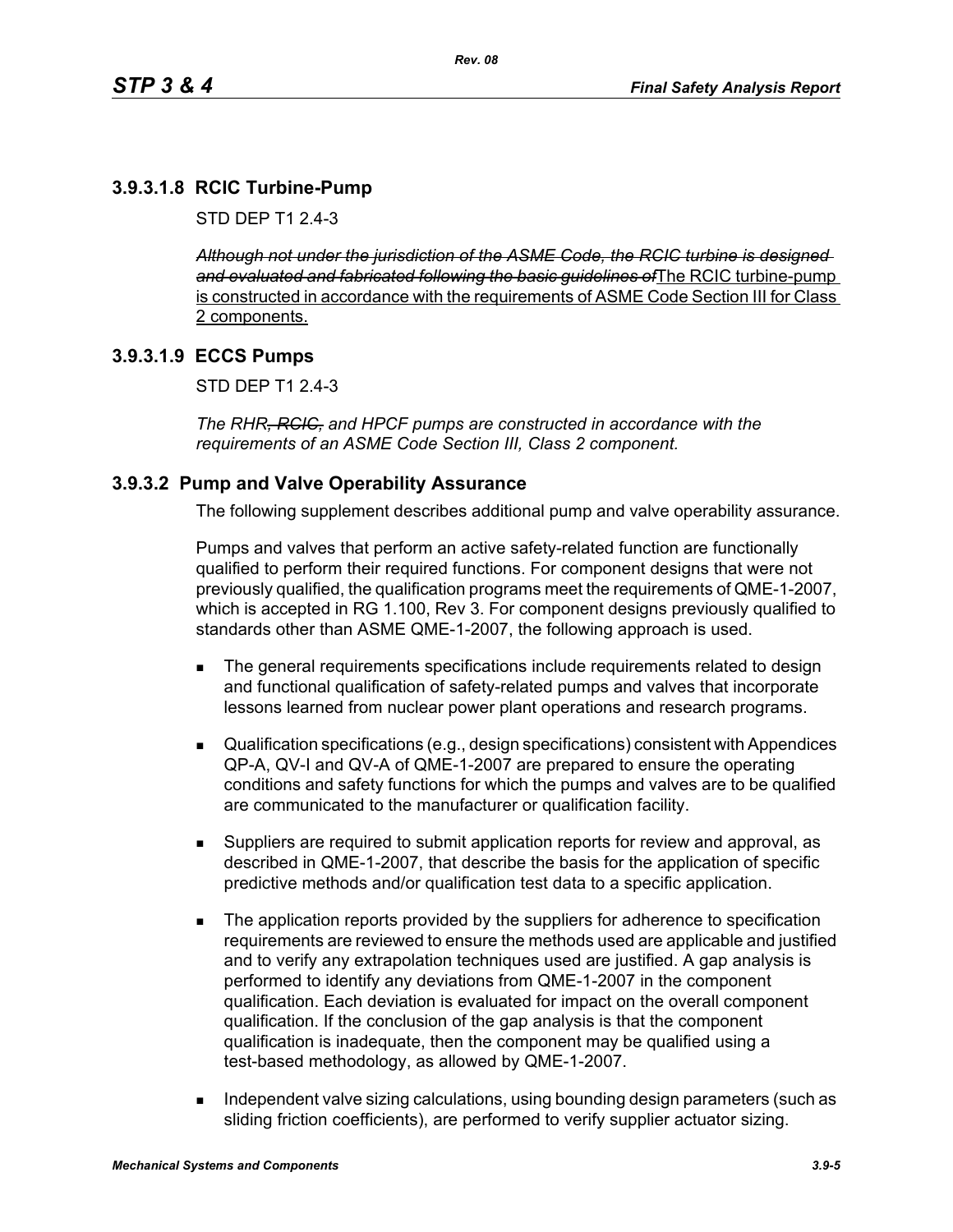Functional qualification addresses key lessons learned from industry efforts, particularly on air and motor-operated valves, many of which are discussed in Section QV-G of QME-1-2007.

*Rev. 08*

For example:

- Evaluation of valve performance is based on a combination of testing and analysis, using design similarity to apply test results to specific valve designs.
- **EXECT** Testing to verify proper valve setup and acceptable operating margin is performed using diagnostic equipment to measure stem thrust and/or torque.
- Sliding friction coefficients used to evaluate valve performance (e.g., disk-to-seat friction coefficients for gate valves and bearing coefficients for butterfly valves) account for the effects of temperature, cycle history, load and internal parts geometry.
- Actuator sizing allows margin for aging/degradation, test equipment accuracy and other uncertainties, as appropriate.
- Material combinations that may be susceptible to galling or other damage mechanisms under certain conditions are not used.

DCD Section 3.9.2.2 and Section 3.10 provide details on the seismic qualification of pumps, valves and snubbers, and Section 3.11 provides details on the environmental qualification (EQ).

#### **3.9.3.2.1.5 RCIC Turbine-Pump**

STD DEP T1 2.4-3

*The RCIC turbine*-pump *is qualified by a combination of static analysis and dynamic testing as described in Subsection 3.9.2.2.2.7. The turbine*-pump *assembly consists of rigid masses (wherein static analysis is utilized) interconnected with control levers and electronic control systems, necessitating final qualification by dynamic testing. Static loading analysis has been employed to verify the structural integrity of the turbine*pump *assembly, and the adequacy of bolting under operating and dynamic conditions. The complete turbine*-pump *assembly is qualified via dynamic testing, in accordance with IEEE-344. The qualification test program includes demonstration of startup capability, as well as operability during dynamic loading conditions. Operability under normal load conditions is assured by comparison to operability of similar turbines in operating plants.*

#### **3.9.3.2.3.1 Procedures**

The following supplement describes the functionality of active pumps. Electric motors for active pumps and instrumentation, including electrical devices which must function to cause the pump to accomplish its intended function, are discussed separately in DCD Subsection 3.9.3.2.5.1.2.3.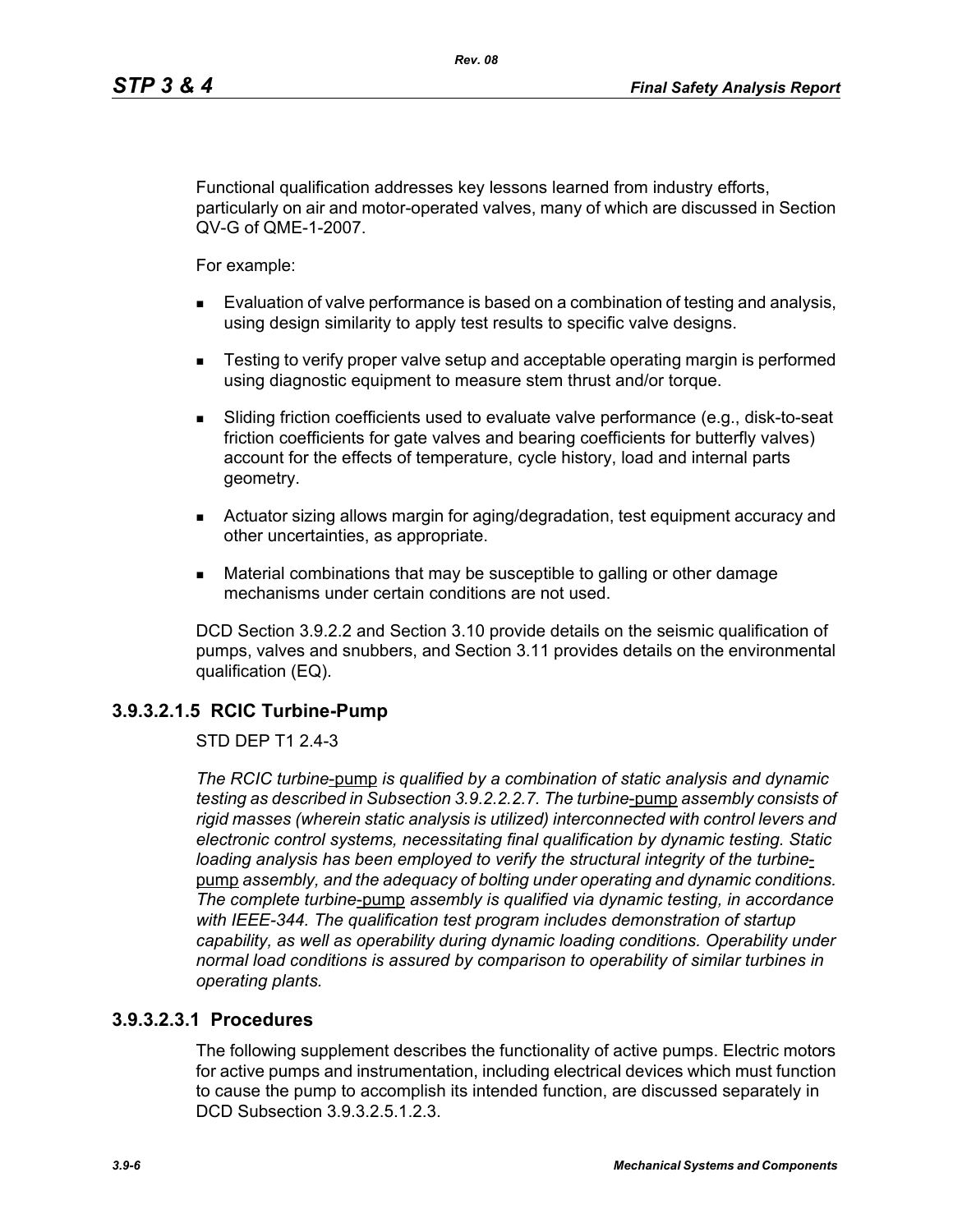#### **3.9.3.2.5.1 Procedures**

The following supplement describes the functionality of active pumps. Procedures for qualifying electrical and instrumentation components which are depended upon to cause the valve to accomplish its intended function are described in DCD Subsection 3.9.3.2.5.1.2.3.

# **3.9.3.2.5.1.2 Dynamic Load Qualification**

The following supplement describes additional dynamic load qualification features.

DCD Tier 2 Subsection 3.9.2.2 and 3.9.3.2 provides details for a test or analysis of the extended structure performed for the expected dynamic loads acting on the extended structure.

When qualification of mechanisms that must change position to complete their safety-related function is based on dynamic testing or equivalent static load testing, operability testing is performed for the loads defined by the applicable events and conditions in accordance with DCD Tier 2 Subsection 3.9.1.1 and DCD Tier 2 Table 3.9-1.

The dynamic qualification testing procedure for valve operability is outlined below. A subject valve assembly is mounted in a test stand or fixture in a manner that conservatively represent typical valve installation(s). Each test valve assembly includes the actuator and accessories that are attached to an inservice valve. Additional discussion of test criteria and method is provided in DCD Tier 2 Subsection 3.9.2.2, and also in the portions of DCD Tier 2 Subsections 3.10.1 and 3.10.2 applicable to active valve assemblies.

# **3.9.3.4.1 Piping**

The following supplement describes additional snubber features.

(1) Inspection, Testing, Repair and/or Replacement of Snubbers

Snubber inspection, testing, repair and replacement are conducted in accordance with ASME OM-2004, Subsection ISTD, and RG 1.192.

A thermal motion monitoring program is established for verification of snubber movement, adequate clearance and gaps, including motion measurements and acceptance criteria to assure compliance with ASME Section III Subsection NF.

(2) Snubber Design and Testing

All snubbers are load rated by testing in accordance with the snubber manufacturer's testing program and in compliance with the applicable sections of ASME QME-1-2007, Subsection QDR and ASME OM Code, Subsection ISTD.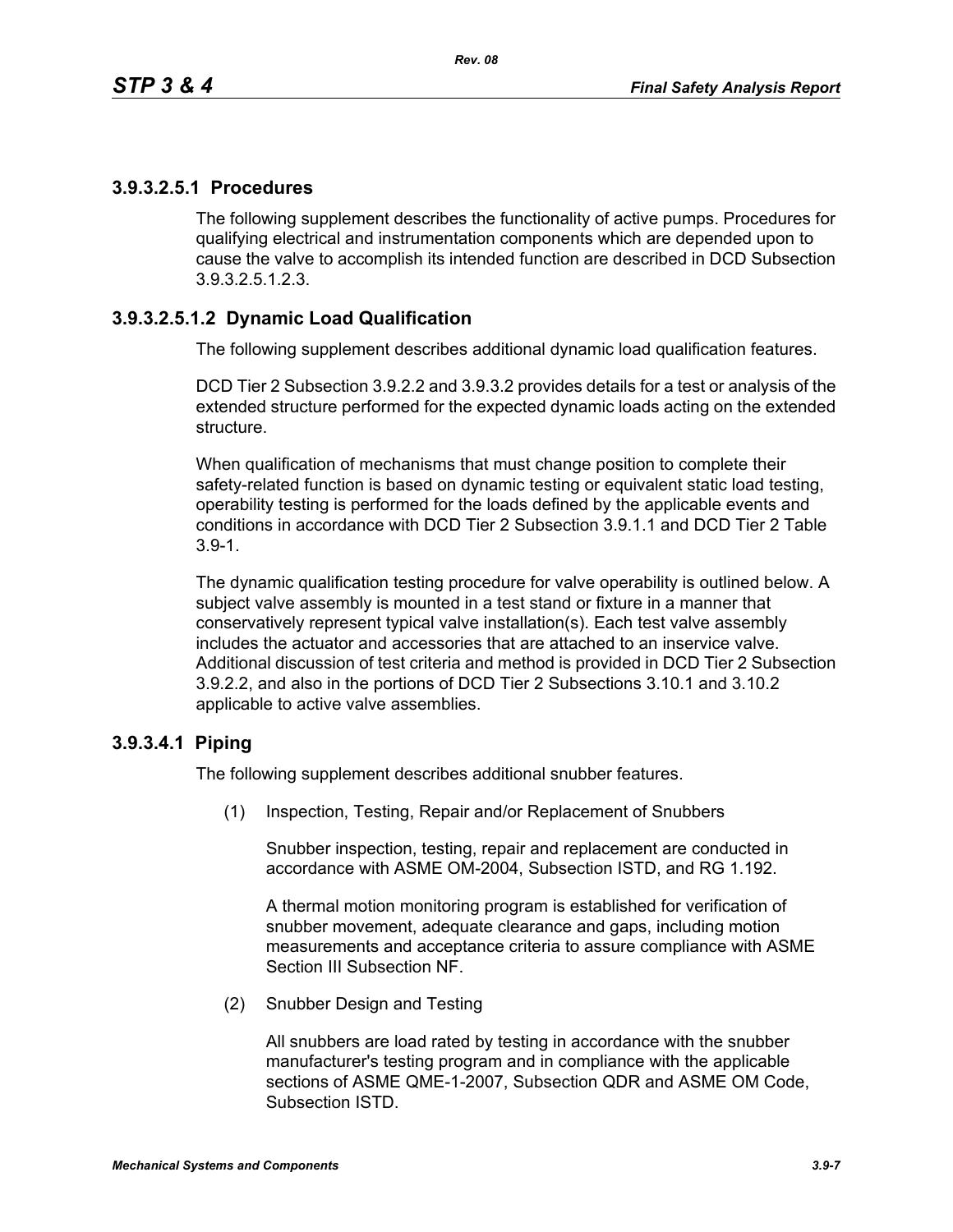The codes and standards used for snubber functional qualification and production testing are as follows:

- (a) ASME B&PV Code Section III, Subsection NF.
- (b) ASME QME-1-2007, Subsection QDR and ASME OM Code, Subsection ISTD.

All large bore hydraulic snubbers include full Service Level D load testing, including verifying bleed rates, control valve closure within the specified velocity ranges and drag forces/breakaway forces are acceptable in accordance with ASME, QME-1-2007 and ASME OM Codes.

Production and qualification test programs for both hydraulic and mechanical snubbers are carried out by the snubber vendors in accordance with the snubber installation instruction manual required to be furnished by the snubber supplier. Acceptance criteria assure compliance with ASME Section III Subsection NF, and other applicable codes, standards and requirements. (see DCD Subsection 3.9.1.7)

(3) Snubber Inservice Examination

The program for inservice examination and testing of snubbers after construction is prepared in accordance with the requirements of ASME OM Code, 2004 Edition, Subsection ISTD, and RG 1.192. Inservice examination is initially performed not less than two months after attaining 5 percent reactor power operation and will be completed within 12 calendar months after attaining 5 percent reactor power. Subsequent examinations are performed at intervals defined by ISTD-4252, Table ISTD-4252-1, and Code Case OMN-13. Examination intervals, subsequent to the third interval, are adjusted based on the number of unacceptable snubbers identified in the then current interval.

An inservice visual examination is performed on all snubbers to identify physical damage, leakage, corrosion, degradation, indication of binding, misalignment or deformation and potential defects generic to a particular design. Snubbers that do not meet visual examination requirements are evaluated to determine the root cause of the unacceptability, and appropriate corrective actions are taken (e.g., snubber is adjusted, repaired, modified, or replaced). Snubbers evaluated as unacceptable during visual examination may be accepted for continued service by successful completion of an operational readiness test.

Snubbers are tested inservice to determine operational readiness during each fuel cycle, beginning no sooner than 60 days before the scheduled start of the applicable refueling outage. Snubber operational readiness tests are conducted with the snubber in the as-found condition, to the extent practical, either in place or on a test bench, to verify the test parameters of ISTD-5210. When an in-place test or bench test cannot be performed, snubber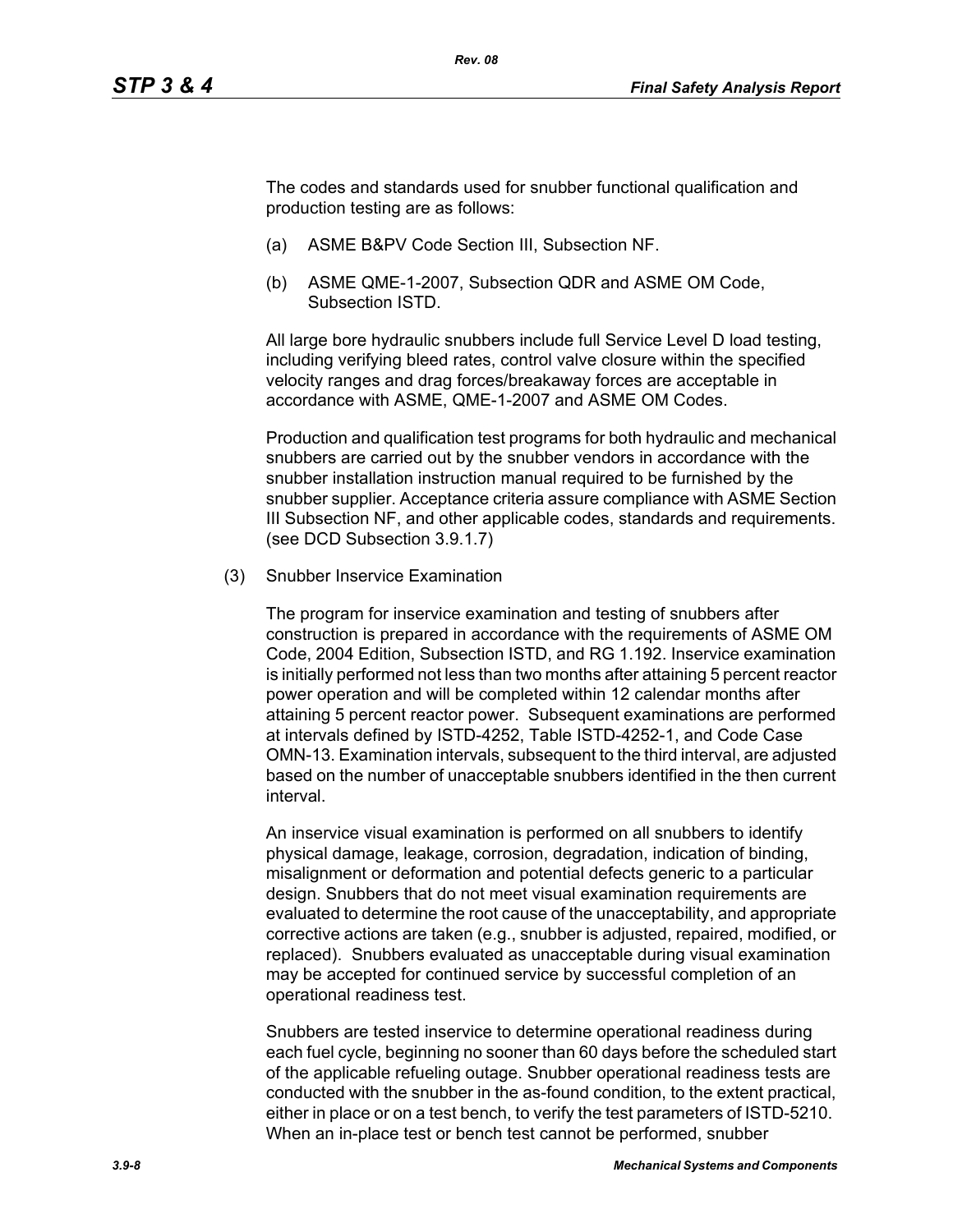subcomponents that control the parameters to be verified are examined and tested. Preservice examinations are performed on snubbers after reinstallation when bench testing is used (ISTD-5224), or on snubbers where individual subcomponents are reinstalled after examination (ISTD-5225).

Defined test plan groups (DTPG) are established and the snubbers of each DTPG are tested according to an established sampling plan each fuel cycle. Sample plan size and composition are determined as required for the selected sample plan, with additional sampling as may be required for that sample plan based on test failures and failure modes identified.

Snubbers that do not meet test requirements are evaluated to determine root cause of the failure, and are assigned to failure mode groups (FMG) based on the evaluation, unless the failure is considered unexplained or isolated. The number of unexplained snubber failures not assigned to an FMG determines the additional testing sample. Isolated failures do not require additional testing. For unacceptable snubbers, additional testing is conducted for the DTPG or FMG until the appropriate sample plan completion criteria are satisfied.

Unacceptable snubbers are adjusted, repaired, modified, or replaced. Replacement snubbers meet the requirements of ISTD-1600. Post-maintenance examination and testing, and examination and testing of repaired snubbers, is done to ensure that test parameters that may have been affected by the repair or maintenance activity are verified acceptable.

Service life for snubbers is established, monitored and adjusted as required by ISTD-6000 and the guidance of ASME OM Code Non-mandatory Appendix F.

The inservice inspection and testing programs for snubbers will be completed in accordance with milestones described in Section 13.4.

(4) Snubber Support Data:

A plant-specific table prepared as part of the inspection and test program for snubbers will include the following information:

- the general functional requirement (i.e., shock, vibration, dual purpose) for each system and component using snubbers including the number and location of each snubber. If either dual-purpose or arrestor type indicate whether the snubber or component was evaluated for fatigue strength,
- operating environment,
- **a** applicable codes and standards,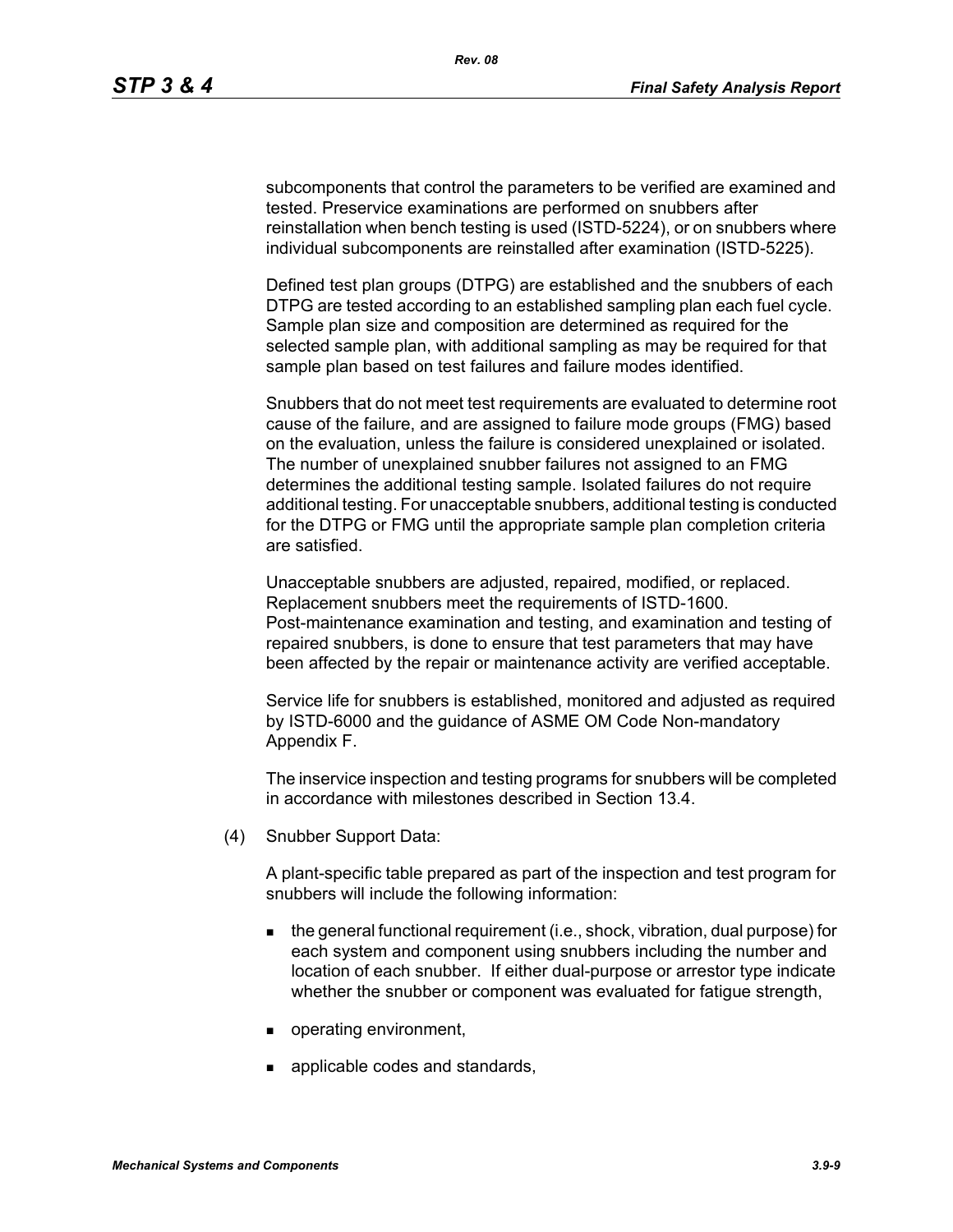- $\blacksquare$  list type of snubber (i.e., hydraulic, mechanical), materials of construction, standards for hydraulic fluids and lubricants, and the corresponding supplier,
- environmental, structural, and performance design verification tests,
- production unit functional verification tests and certification,
- packaging, shipping, handling, and storage requirements,
- description of provisions for attachments and installation, and
- quality assurance and assembly quality control procedures for review and acceptance by the purchaser.

# **3.9.3.4.4 Floor-Mounted Major Equipment (Pumps, Heat Exchangers, and RCIC Turbine-Pump)**

STD DEP T1 2.4-3

*Since the major active valves are supported by piping and not tied to building structures, valve "supports" do not exist (Subsection 3.9.3.4.1).*

*The HPCF, RHR, RCIC, SLC, FPCCU, SPCU, and CUW pumps; RCW, RHR, CUW, and FPCCU heat exchangers; and RCIC turbine*-pump *are all analyzed to verify the adequacy of their support structure under various plant operating conditions. In all cases, the load stresses in the critical support areas are within ASME Code allowables.*

*Seismic Category I active pump supports are qualified for dynamic (seismic and other RBV*) loads by testing when the pump supports together with the pump meet the *following test conditions:*

*(1) Simulate actual mounting conditions.*

# **3.9.5.1.2.9 Incore Guide Tubes and Stabilizers**

STD DEP 3.9-1

*These are Safety Class 3 components. The guide tubes protect the incore*  instrumentation from flow of water in the bottom head plenum and provide a means of *positioning fixed detectors in the core, as well as a path for insertion and withdrawl of the calibration monitors (ATIP, Automated Traversing Incore Probe Subsystem). The incore flux monitor guide tubes extend from the top of the incore flux monitor housing to the top of the core plate. (The power range detectors for the power range monitoring units and the dry tubes for the startup range neutron monitoring and average power range monitoring (SRNM) detectors are inserted through the guide tubes). The local power range monitor (PRNM) detector assemblies and the dry tubes for the startup range monitoring (SRNM) assemblies are inserted through the guide tube.*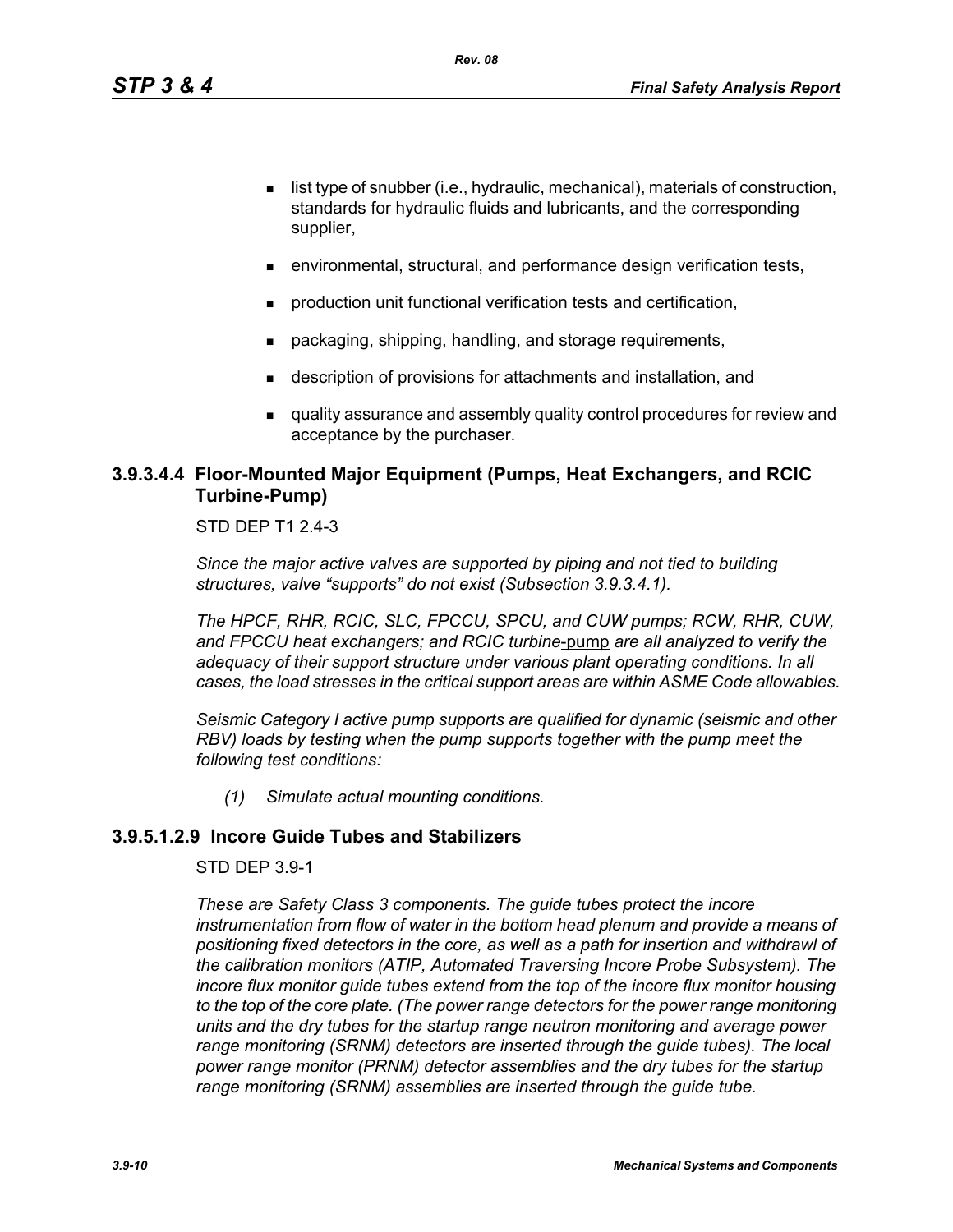*Two levels of stainless steelstabilizer latticework of clamps, tie bars, and spacers give lateral support and rigidity to the guide tubes. The stabilizers are connected to the shroud and shroud support. The bolts are tack-welded after assembly to prevent loosening during reactor operation.*

## **3.9.6 Testing of Pumps and Valves**

STD DEP Admin

The following change is made in the 3rd sentence of the 2nd paragraph of this subsection.

*For example, the periodic leak testing of the reactor coolant pressure isolation valves (See Appendix 3M for design changes made to prevent intersystem LOCAs) in Table 3.9-9 will be performed in accordance with Chapter 16 Surveillance Requirement SR 3.6.1.5.10* 3.4.4.1*.*

The following supplement describes the functional qualification provisions and inservice testing (IST) programs for safety-related pumps and valves. The IST program includes periodic tests and inspections that demonstrate the operational readiness of pumps and valves that are required to perform a specific function in shutting down the reactor to the safe-shutdown condition, in maintaining the reactor in a safe shutdown condition, or in mitigating the consequences of an accident. The IST program also demonstrates the operational readiness of pressure relief valves that protect systems or portions of systems, and dynamic restraints used in systems, that perform one of or more of the three functions identified above.

The preservice testing (PST) and IST programs are based on the requirements of the ASME OM Code-2004, Subsections ISTA, ISTB, ISTC and (mandatory) Appendix I. The specific ASME OM Code requirements for functional testing of pumps are found in Subsection ISTB, requirements for inservice testing of valves are found in Subsection ISTC, and requirements for inservice testing of pressure relief devices are found in ASME OM Code, (mandatory) Appendix I. General requirements for inservice testing are found in Subsection ISTA.

- The IST Program plan includes the following information:
- The edition and addenda of the Code that apply to the required tests and examinations
- The classification of components and the boundaries of system classification
- Identification of the components subject to tests and examination
- The Code requirements for each components and the test or examination to be performed
- The Code requirements for each component that are not being satisfied by the tests or examinations; and the justification for substitute tests and examinations (i.e., required relief requests)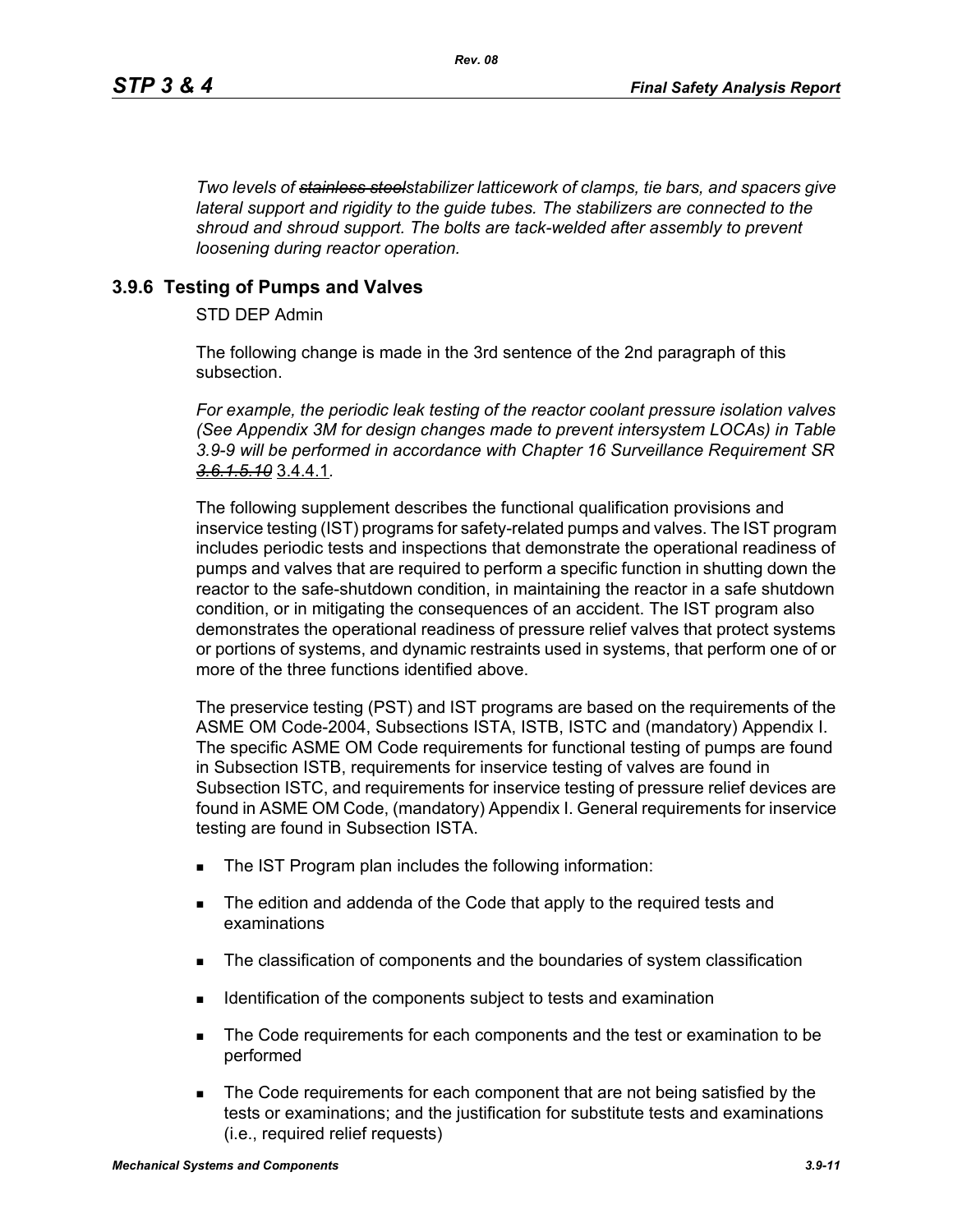- Code cases proposed for use and the extent of their application
- Test or examination frequency or a schedule for performance of tests and examinations, as applicable.

The plan includes the test requirements for containment isolation valves specified in the Technical Specifications, Chapter 16, Section 3.6.1.3, and the leak test requirements for reactor coolant isolation valves specified in Technical Specifications Section 3.4.4. Testing requirements for motor operated valves are in accordance with 10CFR50.55a(b)(3)(ii).

Tests are performed in accordance with written procedures which contain the appropriate reference values and acceptance criteria. Instrumentation and test equipment used in performance of the tests and examinations have the range and accuracy necessary to demonstrate conformance to specific examination or test requirements, and are calibrated and controlled by the QA Program.

Acceptance criteria and reference values are established during preoperational testing, when the components are known to be operating acceptably, at points of operation readily duplicated during subsequent tests. The results of tests are documented and include:

- **Equipment identification and date of test**
- Reason for the test and test procedure used
- **IDENTIFICATE IDENTIFICATE:** Identification of test equipment, including calibration records
- Values of measure parameters, along with a comparison with allowable ranges, analysis of deviations, and requirements for corrective action
- The name and signature of person(s) responsible for conducting and analyzing the test

IST testing conforms to the following:

- **IST frequency is established in accordance with requirements set forth by** Reference 3.9-23, Subsections ISTA and ISTB.
- **IST interval is determined by calendar years following placement of the unit into** commercial service.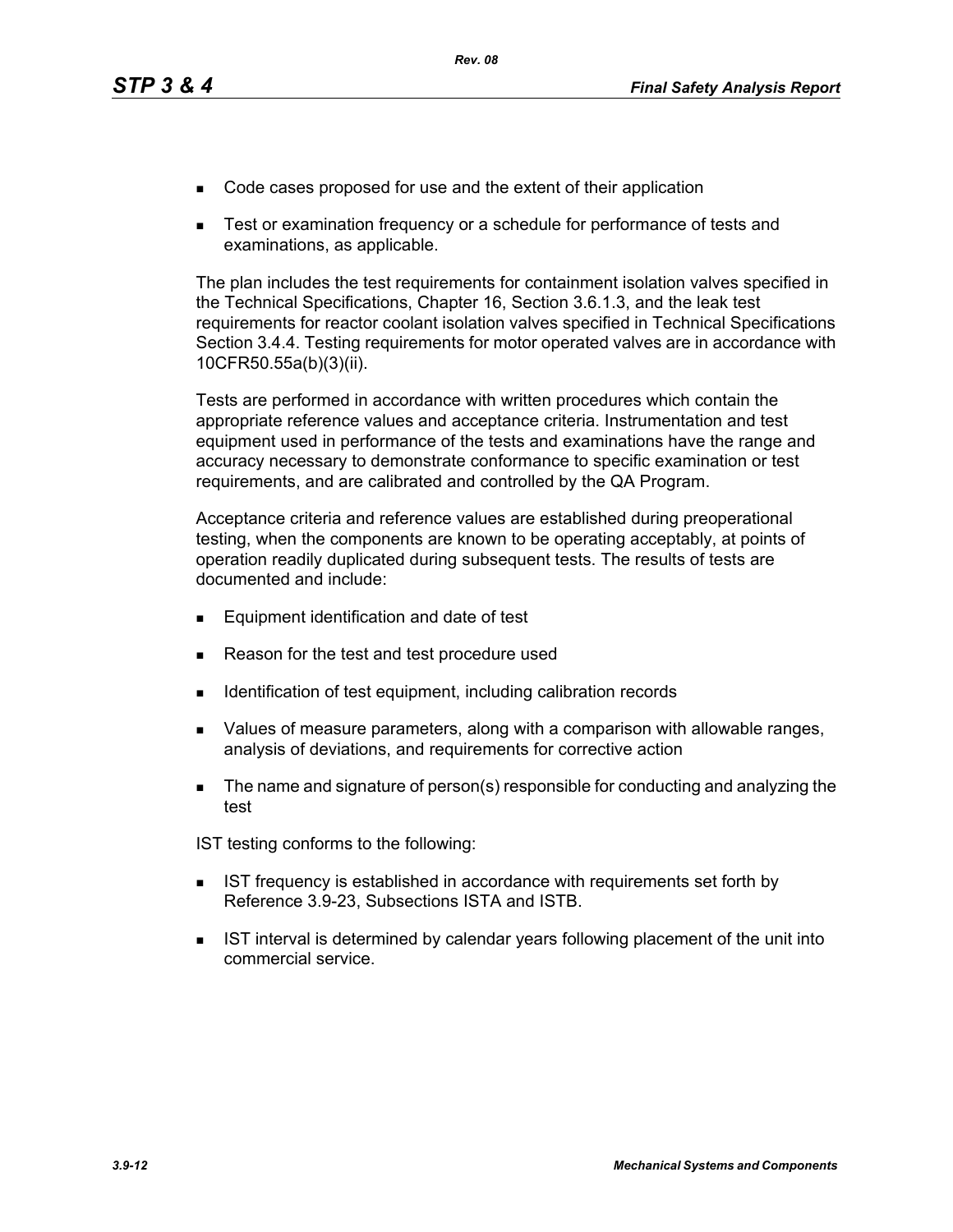- **IST** intervals are established in compliance with the following:
	- a. Initial test interval is the 10 years following commencement of unit commercial service.
	- b. Successive test intervals are 10 years following the previous test interval.
	- c. The test plan for successive intervals will comply with the edition and addenda of the Code approved by the NRC 12 months prior to the start of the inservice testing interval.
- **Each IST interval may be extended or decreased by as much as one year.** Adjustments will not cause successive intervals to be altered by more than one year from the original pattern of intervals.
- When units that are out of service continuously for six months or more, the IST interval during which the outage occurred may be extended for a period equivalent to the outage, and the original pattern of intervals extended accordingly for successive intervals.

The requirements for preservice and inservice examination and testing of dynamic restraints are defined in the ASME OM Code Subsection ISTD. This program is described in Subsection 3.9.3.4.1(3).

# **3.9.6.1 Testing of Safety-Related Pumps**

The following supplement describes the PST and IST of pumps to assess their operational readiness, in compliance with ASME OM Code Subsections ISTA and ISTB. The program applies to pumps that are required to perform a specific function of bringing the reactor to the safe shutdown condition, in maintaining the safe shutdown condition, or in mitigating the consequences of a DBA. Pumps that are designated as Class 1, 2, and 3, and non-class pumps that perform a safety-related function are included in the IST program.

As part of the final testing program, acceptance criteria will be provided for the following design and qualification requirements. For each size, type, and model, testing encompassing design conditions will be performed that demonstrates acceptable flow rate and corresponding head, bearing vibration levels, and pump internals wear rates for the operating time specified for each system mode of pump operation. From these tests, baseline (reference) hydraulic and vibration data will be developed for evaluating the acceptability of the pump after installation. Adequate minimum flow rate and thrust bearing capacity will be verified for the pump specified for each application. With respect to minimum flow pump operation, the sizing of each minimum recirculation flow path is evaluated to assure that its use under all analyzed conditions will not result in degradation of the pump. The flow rate through minimum recirculation flow paths can also be periodically measured to verify that flow is in accordance with the design specification.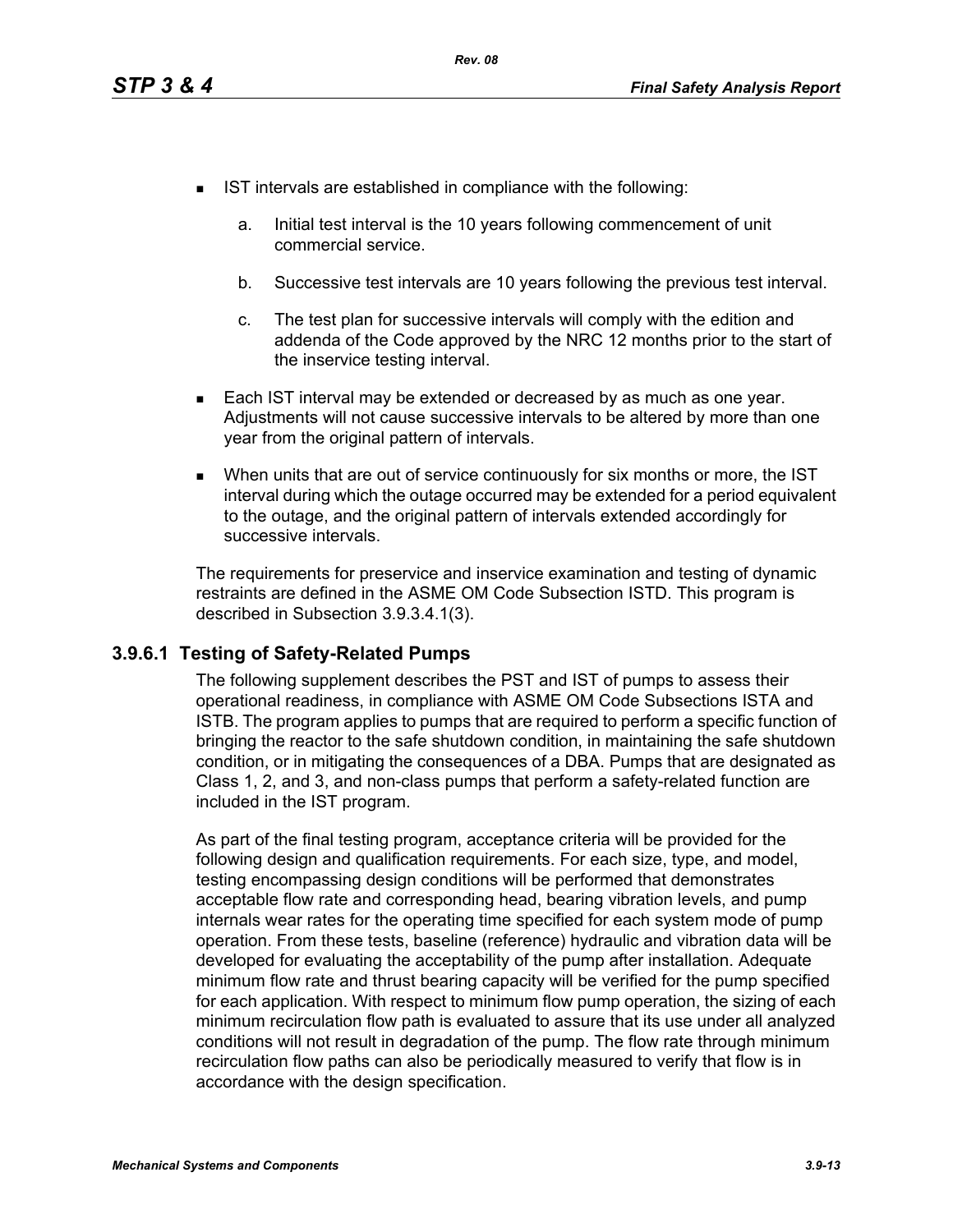Associated systems that contain pumps in the IST program include the necessary valving, instrumentation, test loops, fluid inventory, or other provisions to perform the required testing. Each pump is categorized as either a Group A or Group B pump. A pump that meets both Group A and Group B pump definitions is categorized as a Group A pump. Group A pumps are operated continuously or routinely during normal operation, cold shutdown, or refueling operations. Group B pumps are in standby systems that are not operated routinely, except for testing.

Group A pumps are tested quarterly in accordance with ISTB-5121, ISTB-5221, or ISTB 5321. Group B pumps are tested quarterly in accordance with ISTB-5122, ISTB-5222, or ISTB-5322. Comprehensive tests are conducted on all pumps biennially in accordance with ISTB-5132, ISTB-5232, or ISTB-5323. When a Group A test is required, a comprehensive test may be substituted. When a Group B test is required, a Group A or comprehensive test may be substituted. A PST may be substituted for an inservice test.

An initial set of reference values are established for each pump during the PST period or before implementing IST. Reference values are established (1) after the pump is known to be operating acceptably, (2) at a point(s) of operation readily duplicated during subsequent tests, and (3) in a region of relatively stable pump flow. Reference values for comprehensive tests are within ±20% of pump design flow rate, as are reference values for Group A and Group B tests, if practicable. Parameters measured during IST program testing include pump speed (if required), discharge and differential pressures, flow rate, and vibration at IST conditions, as required by ISTB-3000 for each specific pump category. Accuracy of instruments used to measure pressure, flow rate, speed, vibration, and differential pressure comply with Table ISTB-3510-1. Instrument accuracy, range, location, fluctuations, and frequency response range meet the requirements of ISTB-3510.

Pressure measurements are performed in accordance with ISTB-3520. A differential pressure gage or transmitter is used to directly measure the difference between the pressures at points in the inlet and discharge pipes. Vibration measurements comply with the requirements of ISTB-3540. Flow rates are determined in accordance with ISTB-3550.

Following the PST, the IST commences prior to declaring the pump operable. When a pump has been replaced, repaired, or has undergone maintenance that could affect the pump's performance, a new reference value will be determined or the previous value reconfirmed by an inservice test performed before declaring the pump operable.

Data trending is performed in accordance with ISTB-6100, and appropriate corrective actions are specified in accordance with ISTB 6200. Pump data and test plans are captured as plant records in accordance with ISTB-9000, and test results and corrective actions are recorded in accordance with ISTB 9000.

The ABWR safety-related pumps and piping configurations accommodate inservice testing at a flow rate at least as large as the maximum design flow for the pump application. The safety-related pumps are provided with instrumentation to verify that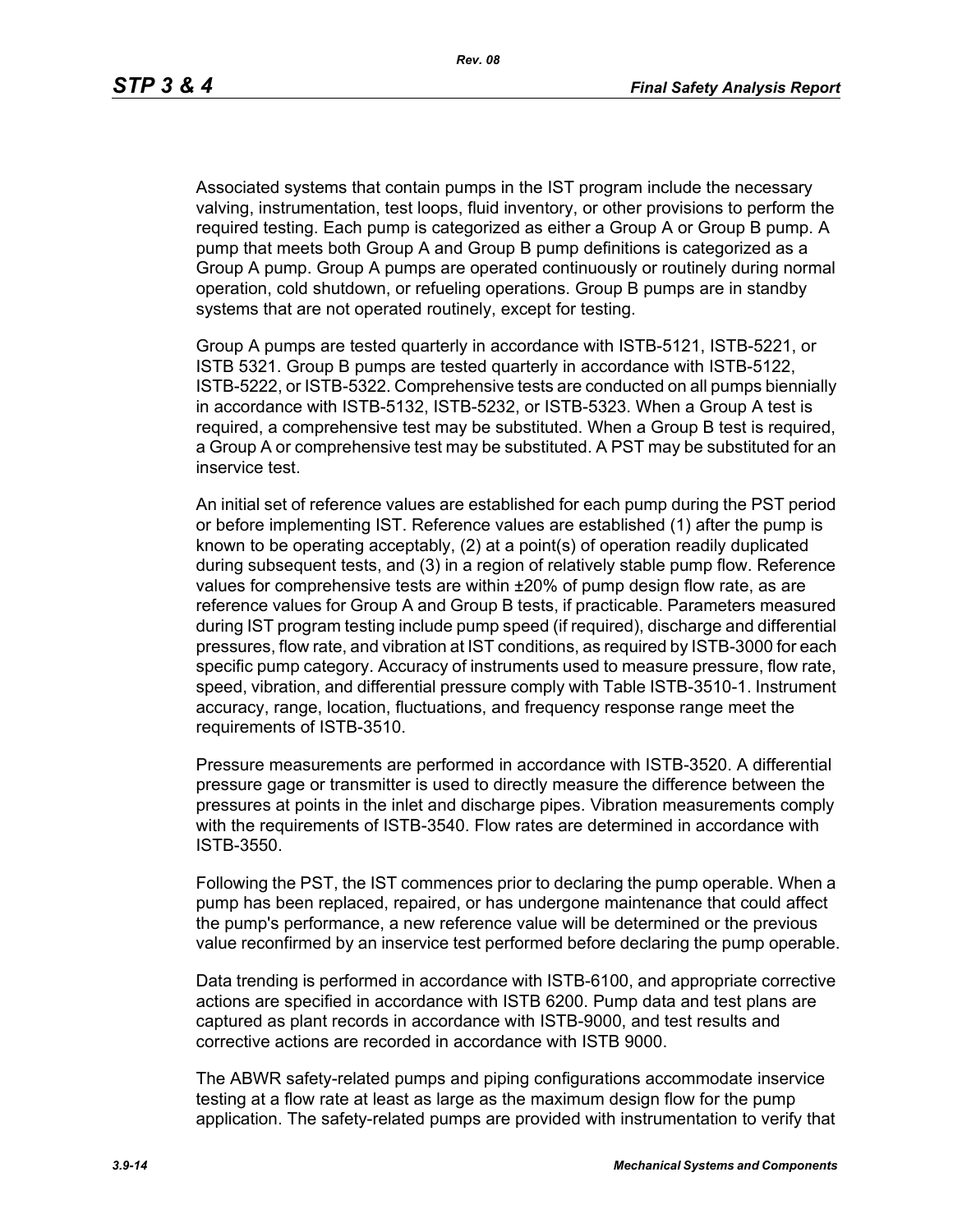*Rev. 08*

the net positive suction head (NPSH) is greater than or equal to the NPSH required during all modes of pump operation. These pumps can be disassembled for evaluation when ISTB testing results in a deviation which falls within the "required action range." The Code provides criteria limits for the test parameters identified in Table 3.9-8. The frequency and the extent of disassembly and inspection will be established based on suspected degradation for each safety-related pumps, and will be included in a program along with the basis for the frequency and the extent of each disassembly.

The program may be revised throughout the plant life to minimize disassembly based on past disassembly experience.

#### **3.9.6.2 Testing of Safety-Related Valves**

The following supplement describes the IST of valves to assess their operational readiness, in compliance with Reference 3.9-23, Subsections ISTA and ISTC. The program applies to valves classified as ASME Code Class 1, 2, or 3 valves and non-ASME valves that perform a safety-related function.

Valve testing requirements include exercise, leakage, and position verification. Other specific testing requirements for power-operated valves require stroke-time testing and may require diagnostic testing to determine valve operating conditions to verify operability under design-basis conditions. IST program valves are classified as either active or passive. Active valves change disk position to accomplish a specific function in shutting down a reactor to the safe-shutdown condition, maintaining the safe shutdown condition, or mitigating the consequences of an accident. Passive valves maintain disk position and do not change the disk position to accomplish the required safety functions. Passive valves are not included in the valve exercise testing.

Pre-conditioning of valves or their associated actuators or controls prior to IST is not allowed. Pre-conditioning includes manipulation, pre-testing, maintenance, lubrication, cleaning, exercising, stroking, operating, or disturbing the valve to be tested in any way except as may occur in an unscheduled, unplanned, and unanticipated manner during normal operation. The IST program complies with the requirements of Reference 3.9-23, Subsection ISTC, to the extent practicable. If a valve cannot be tested during normal operation, justification for testing during cold shutdown or a refueling outage is included in the test plan. The IST program incorporates nonintrusive techniques to periodically assess the degradation and performance of selected valves.

Valves within the scope of the IST program are categorized in accordance with ISTC-1300 as follows:

- Category A valves, for which seat leakage in the closed position is limited to a specific maximum amount to fulfill their required functions.
- Category B valves, for which seat leakage in the closed position is inconsequential to fulfill their required functions.
- **EXEC** C valves, which are self-actuating in response to some system characteristic to fulfill their required functions, such as pressure for relief valves or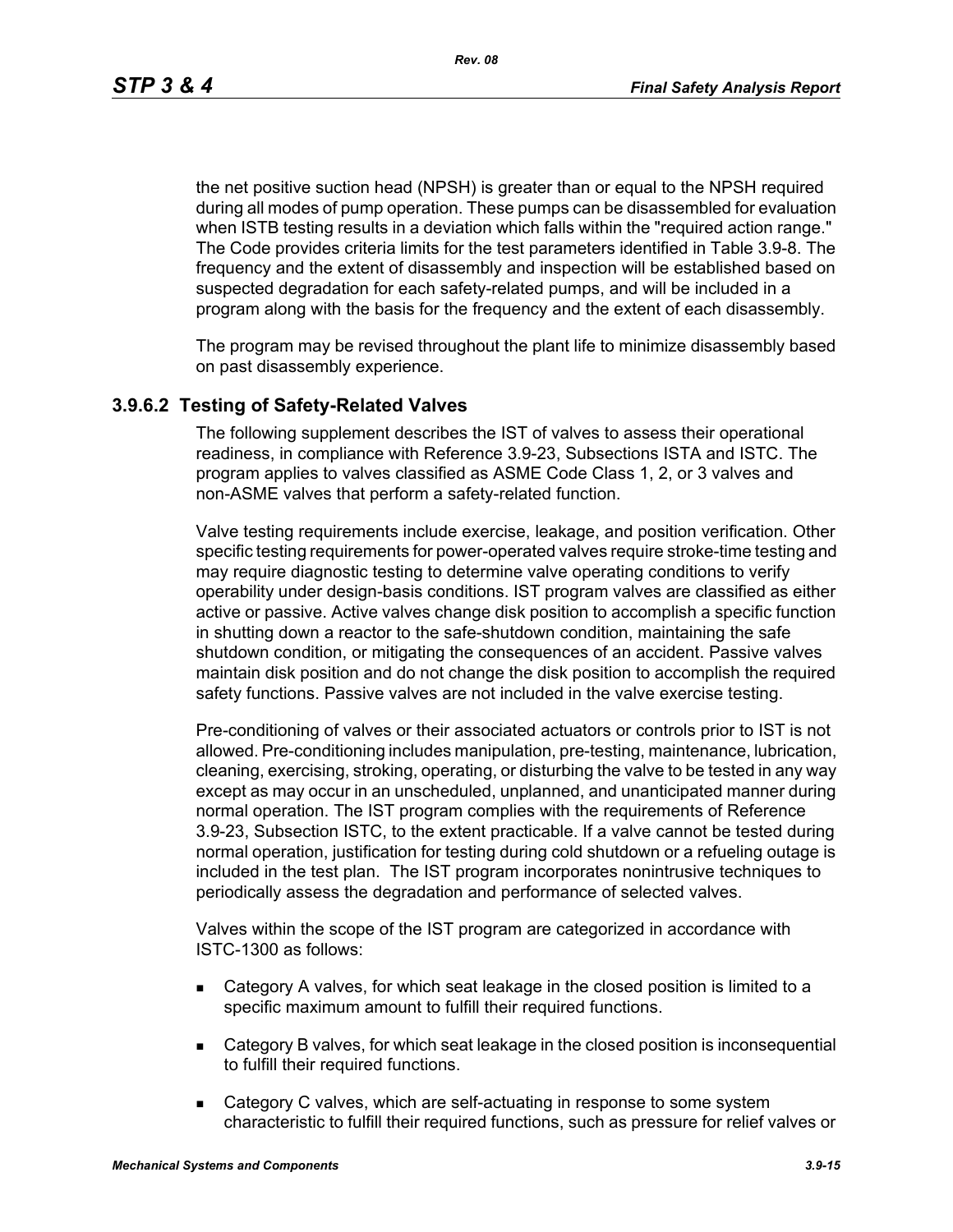flow direction for check valves. Category C valves are addressed in Section 3.9.6.2.1 (check valves) and Section 3.9.6.2.5 (safety and relief valves).

**EXECTED** Category D valves, which are actuated by an energy source capable of only one operation, such as rupture disks or explosively actuated valves.

Category A valves are leak tested in accordance with ISTC-3630

Category A and Category B valves are stroke tested in accordance with ISTC-3521 as follows:

- Valves are tested by full-stroke exercising during operation at power to the positions required to fulfill their functions. If full-stroke testing is not practicable, testing may be limited to part-stroke exercising of the valves during operation at power and full-stroke exercising during cold shutdowns.
- $\blacksquare$  If valve exercising is not practicable during operation at power then the testing may be limited to full-stroke exercising of the valves during cold shutdowns. Valve exercising may be limited to part-stroke during cold shutdowns and full-stroke during refueling outages.
- Valve exercising is not required if the time period since the previous full-stroke exercise is less than three months and no activities that could change operating parameters have been performed. During extended shutdowns, valves that are required to be operable must remain capable of performing their intended safety function.
- Exercising valves during cold shutdown commences within 48 hours of achieving cold shutdown and continues until testing is complete or the plant is ready to return to operation at power.
- Valve testing required to be performed during a refueling outage is completed before returning the plant to operation at power.

Category C valves are stroke tested in accordance with ISTC-3522 as follows:

- Valves are exercised or examined during operation at power in a manner than verifies disk movement in the open and closed position.
- If valve exercising is not practicable during operation at power, then the testing shall be performed during cold shutdown. If valve exercising is not practicable in cold shutdown, it shall be performed during refueling outages.
- Valve exercising is not required if the time period since the previous exercise is less than three months and no activities that could change operating parameters have been performed. During extended shutdowns, valves that are required to be operable must remain capable of performing their intended safety function.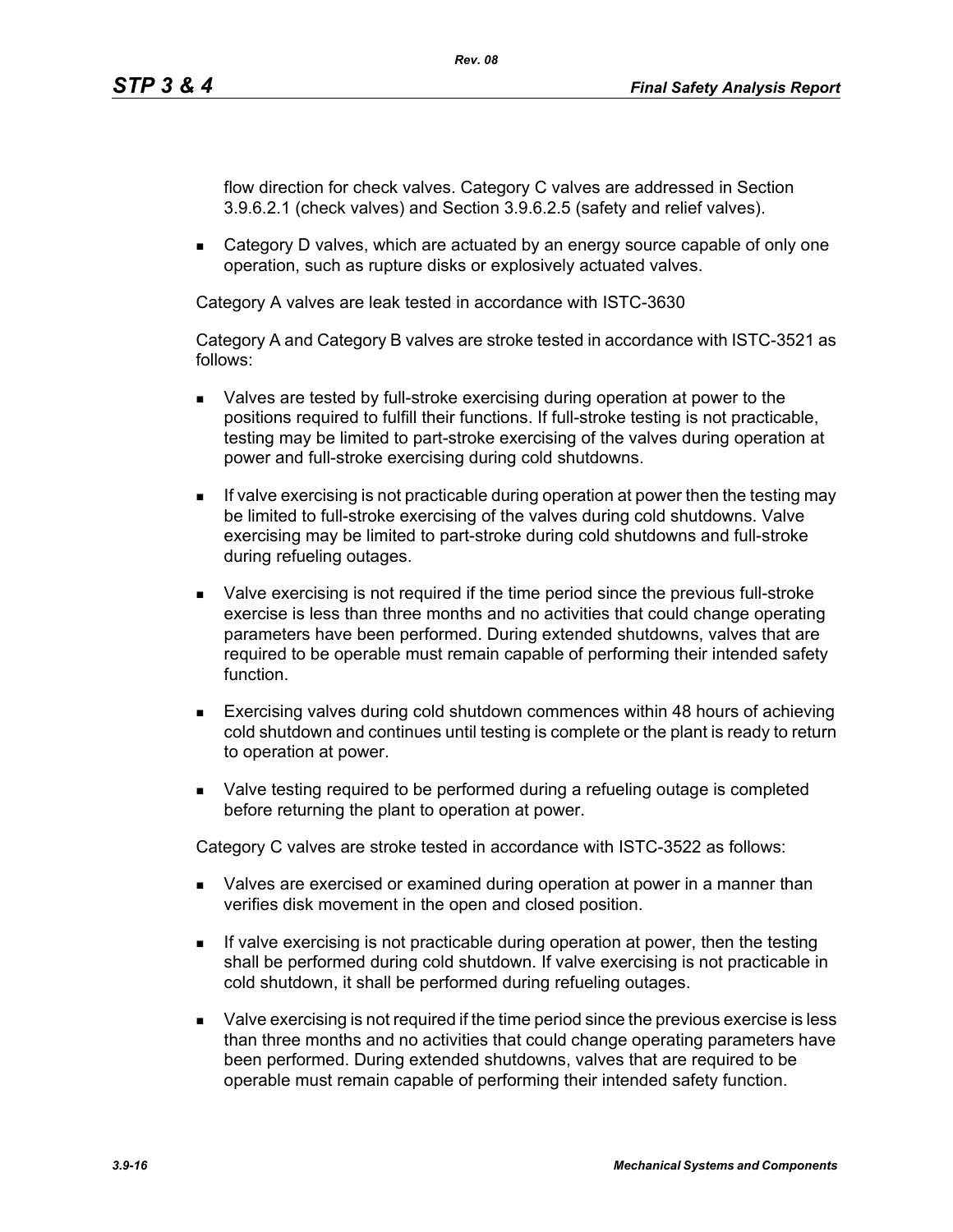*Rev. 08*

- Exercising valves during cold shutdown commences within 48 hours of achieving cold shutdown and continues until testing is complete or the plant is ready to return to operation at power.
- Valve testing required to be performed during a refueling outage is completed before returning the plant to operation at power.

During exercise testing, valve disk movement is confirmed in accordance with ISTC-3530.

Preservice testing is performed on all valves in accordance with ISTC-3100. These tests are performed under conditions as near as practicable to those expected during the IST. In accordance with ISTC-3300, valve testing uses reference values determined from the results of PST or previous IST, and these reference values are established only when the valve is known to be operating acceptably. Per ISTC-3310, when a valve or its control system has been replaced, repaired, or has undergone maintenance that could affect valve performance, a new reference value is determined or the previous value is reconfirmed by an inservice test. Deviations between the previous and new reference values are identified and analyzed in accordance with ISTC-3310. Verification that the new values represent acceptable operation is documented. The plant corrective action program documents valve failures.

In accordance with ISTC-3200, the inservice testing program will be implemented, and required valve testing will be completed, prior to first declaring the valves operable.

#### **3.9.6.2.1 Check Valves**

(1) Design and Qualification

For each check valve with an active safety-related function, the design basis and required operating conditions (including testing) under which the check valve will be required to perform will be established.

As part of the final testing program, the following design and qualification requirements will be established, along with corresponding acceptance criteria for these requirements. Testing of prototypes which represent different groups of similar design and construction (such that each size, type, and model is addressed) will ensure the design adequacy of the check valve under design (design basis and required operating) conditions.

Each prototype will be tested to demonstrate its design capability under a range of differential pressure and flow conditions up to the design conditions, using the provisions of QME-1-2007 (Reference 3.9-16). These design conditions include all the required system operating cycles to be experienced by the valve (numbers of each type of cycle and duration of each type cycle), environmental conditions under which the valve will be required to function, severe transient loadings expected during the life of the valve such as water hammer or pipe break, lifetime expectation between major refurbishments, sealing and leakage requirements, corrosion requirements, operating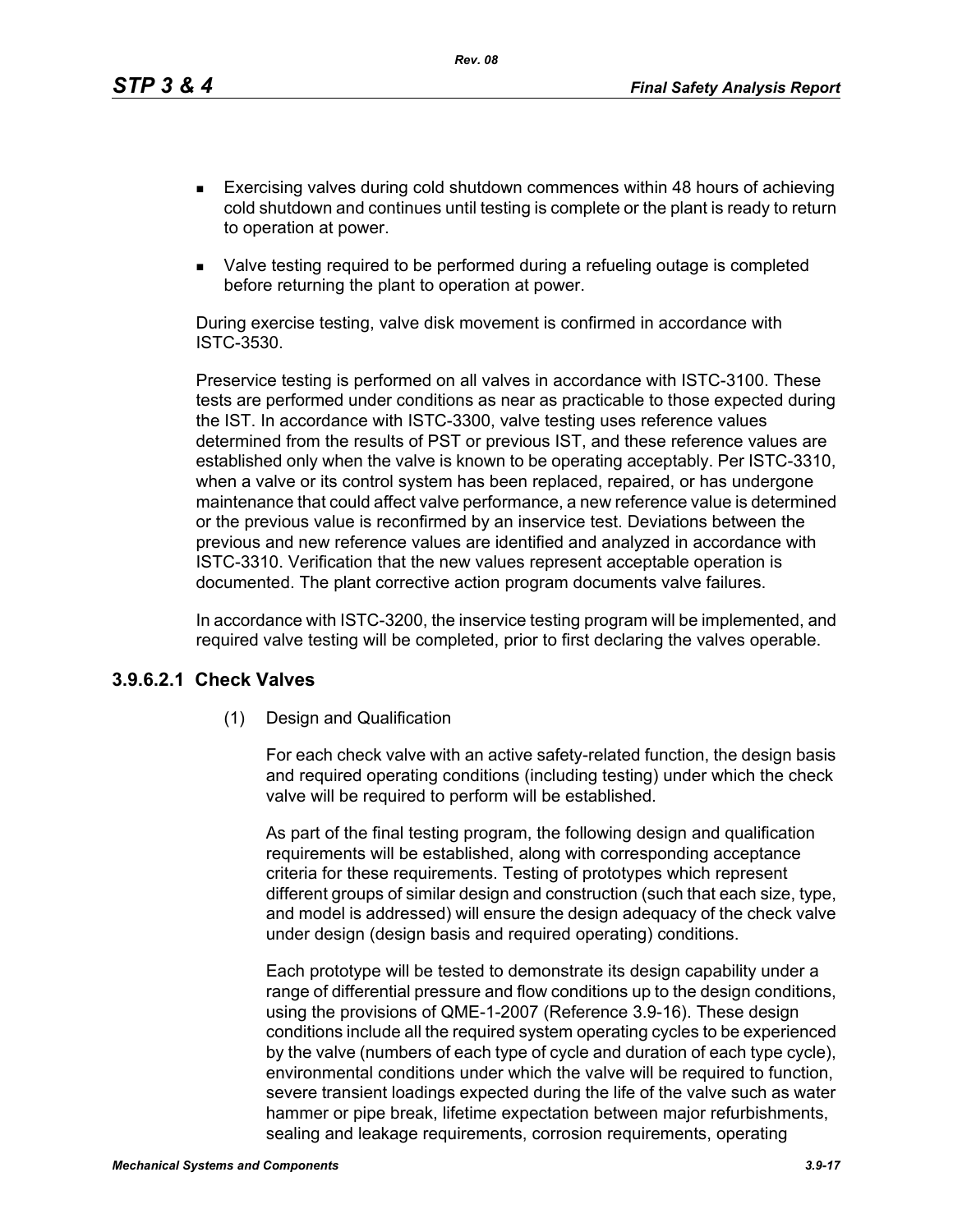medium with flow and velocity definition, operating medium temperature and gradients, maintenance requirements, vibratory loading, planned testing and methods, test frequency and periods of idle operation. The design conditions may include other requirements as identified during detailed design of the plant systems.

This prototype testing shall include test data from the manufacturer, field test data for dedication, empirical data supported by test, or tests (such as prototype) of similar valves that support qualification of the required valve where similarity must be justified by technical data. Proper check valve application will be verified, including selection of the valve size and type based on the system flow conditions, installed location of the valve with respect to sources of turbulence, and correct orientation of the valve in the piping (i.e., vertical vs horizontal) as recommended or required by the manufacturer. Valve design features, material, and surface finish will be reviewed to assure they accommodate non-intrusive diagnostic testing methods available in the industry or as specified. Flow through the valve will be verified as determinable from installed instrumentation and valve disk positions will be verified as determinable without disassembly such as by use of nonintrusive diagnostic methods.

Valve internal parts are designed with self-aligning features for purpose of assured correct installation. The maximum loading on the check valve under design basis and required operating conditions will be compared to the allowable structural capability limits for the individual parts of the check valve (i.e., weak link calculations will be performed). The qualification acceptance criteria noted above will include baseline data developed during qualification testing and will be used for verifying the acceptability of the check valves after installation. See Section 3.9.3.2 for further details.

(2) Pre Operational Testing

Check valve testing requires verification that disk movement is in the direction required for the valve to perform its safety function. For check valves that perform a safety function in the open and closed directions, the valve is tested by initiating flow and observing whether or not the disk moves to the full-open position. Each check valve will be tested in the in the open and close direction under all normal operating system conditions. To the extent practical, testing of the valves as described in this section will be performed under fluid temperature conditions that would exist during a cold shutdown as well as under fluid temperature conditions that would be experienced by the valve during other modes of plant operation. The testing will identify the flow needed to open the valve to the full-open position. During flow conditions, the valve disk moves to and maintains contact with the backseat without fluctuating, while allowing the flow rate and maximum differential pressure across the valve to remain within acceptable design limits for the system. When flow ceases or reverses, the valve disk moves to the valve seat to fulfill the test requirements.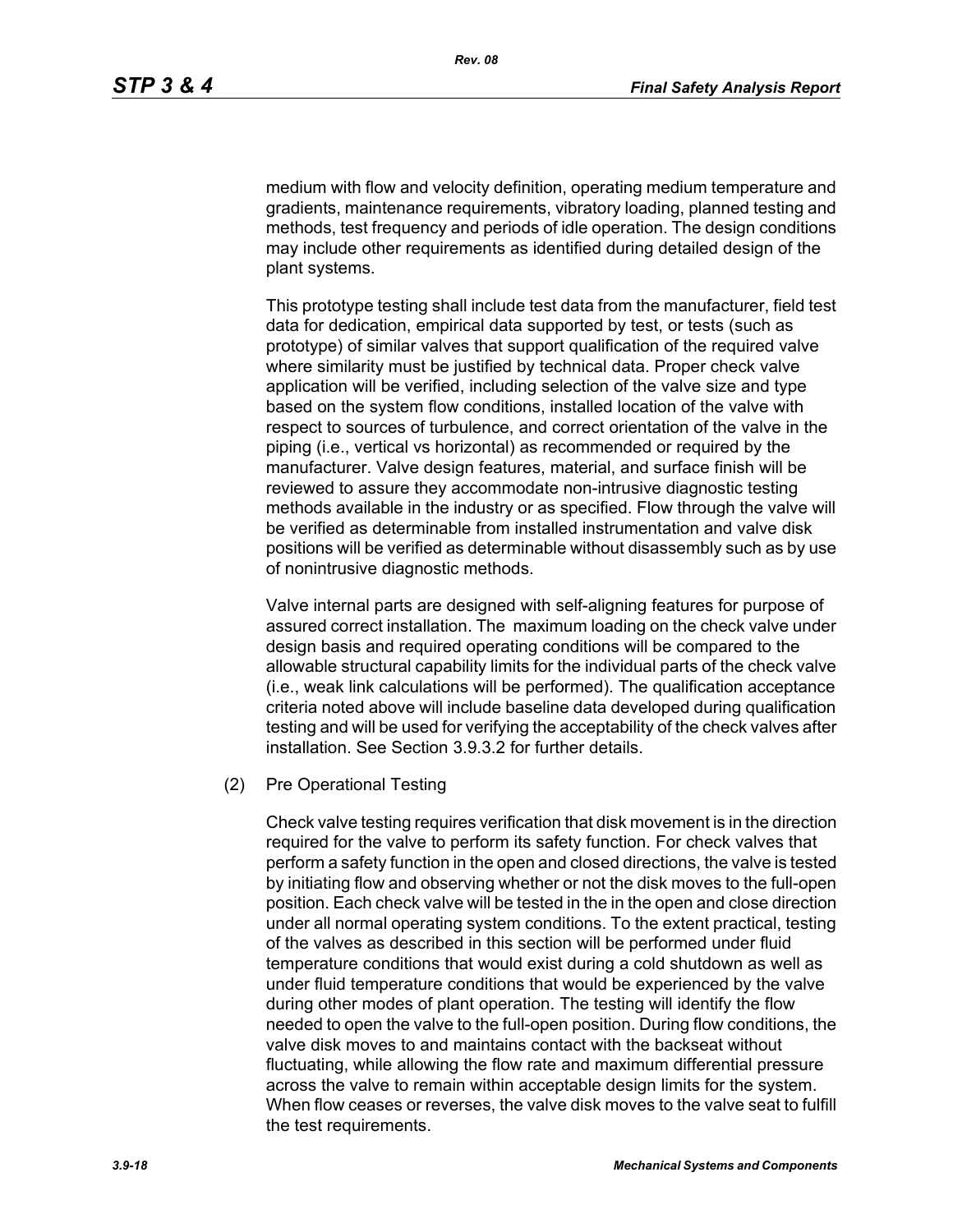Check valves are exercised in both directions, regardless of their safety function. To test functionality in the open direction, the valve is exercised by initiating flow and observing whether or not the disk moves to the full-open position. Valve closure is verified after flow ceases. To test functionality in the closed direction, the valve disk is observed traveling to at least a partial open position upon flow initiation and moving to the valve seat when flow ceases or reverses.

The testing will include the effects of rapid pump starts and stops as required by expected system operating conditions. The testing will include any other reverse flow conditions that may be required by expected system operating conditions. The disk movement will be examined during valve testing to verify the leak-tightness of valve when fully closed. By using methods such as non-intrusive diagnostic equipment, the open valve disk stability will be verified under the flow conditions during normal and other required system operating conditions.

The parameters and acceptance criteria for demonstrating that the above functional performance requirements have been met are as follows:

- During all test modes that simulate expected system operating conditions, the valve disk fully opens or fully closes as expected based on the direction of the differential pressure across the valve.
- **EXECT** Leak-tightness of valve when fully closed is within established limits, as applicable.
- **Valve disk positions are determinable without disassembly.**
- Valve testing must verify free disk movement whenever moving to and from the seat.
- The disk is stable in the open position under normal and other required system operating fluid flow conditions.
- The valve is correctly sized for the flow conditions specified, i.e., the disk is in full open position at normal full flow operating condition.
- Valve design features, material, and surfaces accommodate non-intrusive diagnostic testing methods available in the industry or as specified.
- **Piping system design features accommodate all the applicable check** valve testing requirements as described in Table 3.9-8.
- (3) Inservice Testing

All ABWR safety-related piping systems incorporate provisions for testing to demonstrate the operability of the check valves under design conditions. Verification of safety function is accomplished by initiating flow through the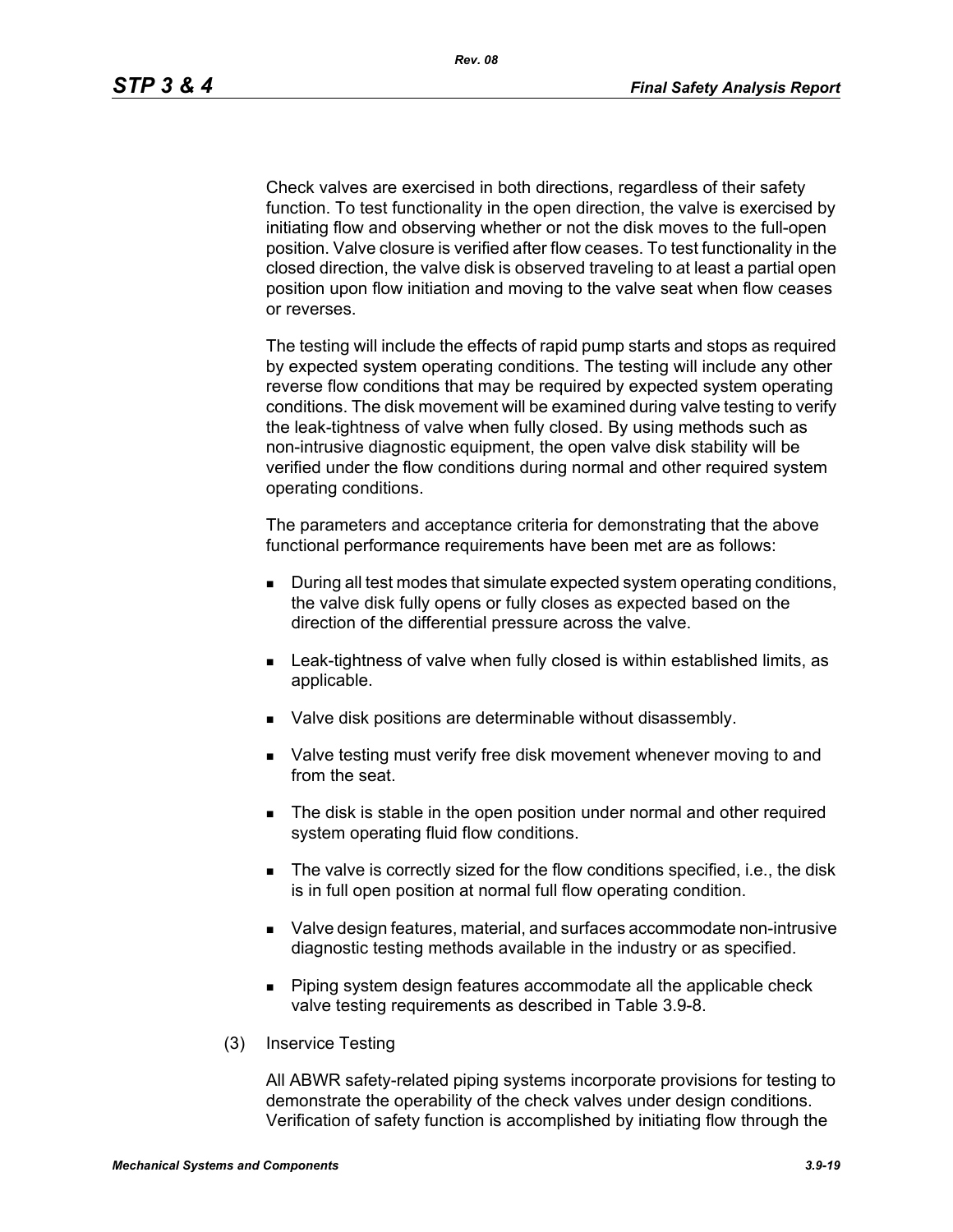valve and verifying proper movement of the valve disk in the open and closed directions in accordance with ISTC-5221(a).

When operating conditions, valve design, valve location, or other considerations prevent direct observation or measurements by use of conventional methods to determine adequate check valve function, diagnostic equipment and nonintrusive techniques are used to monitor internal conditions. Nonintrusive techniques include monitoring of operating parameters (e.g., fluid flow, disk position, disk movement, and disk impact forces). Nonintrusive techniques also detect valve degradation. Diagnostic equipment and techniques used for valve operability determinations are verified as effective and accurate under the PST program. Testing is performed, to the extent practical, under normal operation, cold shutdown, or refueling conditions applicable to each check valve. Testing includes effects created by sudden starting and stopping of pumps, if applicable, or other conditions, such as flow reversal.

When necessary, mechanical exercisers are used in accordance with ISTC-5221(b). Tests using a valve exerciser are capable of detecting a missing disk, sticking, binding and the loss of weights. Acceptance criteria for tests using mechanical exercisers consider the design, application and historical performance of the valve.

For check valves where the test methods specified in ISTC-5221(a) and (b) are impractical, or if sufficient flow cannot be achieved or verified, a sample disassembly examination program verifies valve disk movement in accordance with ISTC-5221(c). The sample disassembly examination program groups check valves by category of similar design, application, and service condition.

During the disassembly process, the full-stroke motion of the valve disk is verified. Nondestructive examination is performed on the hinge pin to assess wear, and seat contact surfaces are examined to verify adequate contact. Full-stroke motion of the valve disk is re-verified immediately prior to completing reassembly. The frequency and the extent of disassembly and inspection will be established based on suspected degradation of all safety-related check valves, and will be included in a program along with the basis for the frequency and the extent of each disassembly. At least one valve from each group is disassembled and examined at each refueling outage, and the valves in each group are disassembled and examined at least once every eight years. The program may be revised throughout the plant life to minimize disassembly based on past disassembly experience.

A condition monitoring program may be established to modify testing or disassembly inspection periods when sufficient operating data have been collected for a valve type. The condition monitoring program is prescribed by post-maintenance programs and ASME OM Code Appendix II requirements for each equipment type. Before returning to service, valves disassembled for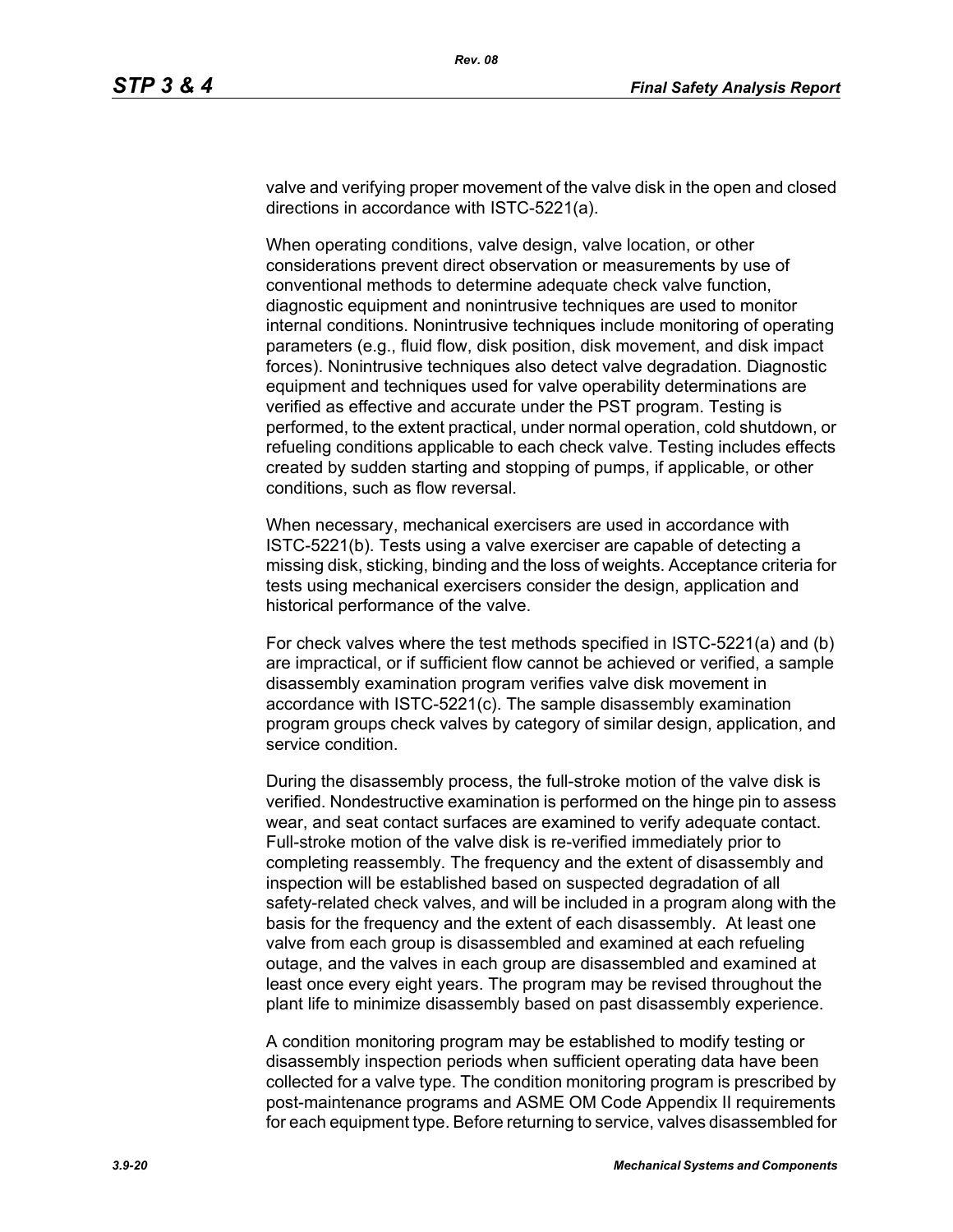examination or valves that received maintenance that could affect their performance are exercised with a full or part stroke. Details and bases of the sampling program are documented and recorded in the test plan.

When maintenance that could affect valve performance is performed on a valve in the IST program, post-maintenance testing is conducted prior to returning the valve to service.

# **3.9.6.2.2 Motor-Operated Valves**

For each motor-operated valve assembly (MOV) with an active safety related function, the design basis and required operating conditions (including testing) under which the MOV will be required to perform are established for the development and implementation of the design, qualification and preoperational testing.

(1) Design and Qualifications

As part of the final testing program, acceptance criteria will be provided for the following design and qualification requirements. Testing each size, type, and model will determine the torque and thrust (as applicable to the type of MOV) requirements to operate the MOV and will ensure the adequacy of the torque and thrust that the motor-operator can deliver under design (design basis and required operating) conditions. Each size, type, and model will be tested under a range of differential pressure and flow conditions up to the design conditions. These design conditions include fluid flow, differential pressure (including pipe break), system pressure, fluid temperature, ambient temperature, minimum voltage, and minimum and maximum stroke time requirements. This testing of each size, type and model shall include test data from the manufacturer, field test data for dedication, empirical data supported by test, or test (such as prototype) of similar valves that support qualification of the required valve where similarity must be justified by technical data. This testing will demonstrate that the results of testing under in situ or installed conditions can be used to ensure the capability of the MOV to operate under design conditions. The individual parts of the MOV will be verified not to exceed structural capability limits under design conditions. The valve specified for each application will be verified as not susceptible to pressure locking and thermal binding. See Section 3.9.3.2 for further details.

(2) Pre-operational Testing

Each MOV will be tested in the open and close directions under static and maximum achievable conditions using diagnostic equipment that measures torque and thrust (as applicable to the type of MOV), and motor parameters. Each MOV will be tested sufficiently, under various differential pressure and flow to maximum achievable conditions, to determine the torque and thrust requirements at design conditions. The torque and thrust requirements to close the valve, for the position at which there is diagnostic indication of hard seat contact, will be determined. The determination of design torque and thrust requirements will be made for such parameters as differential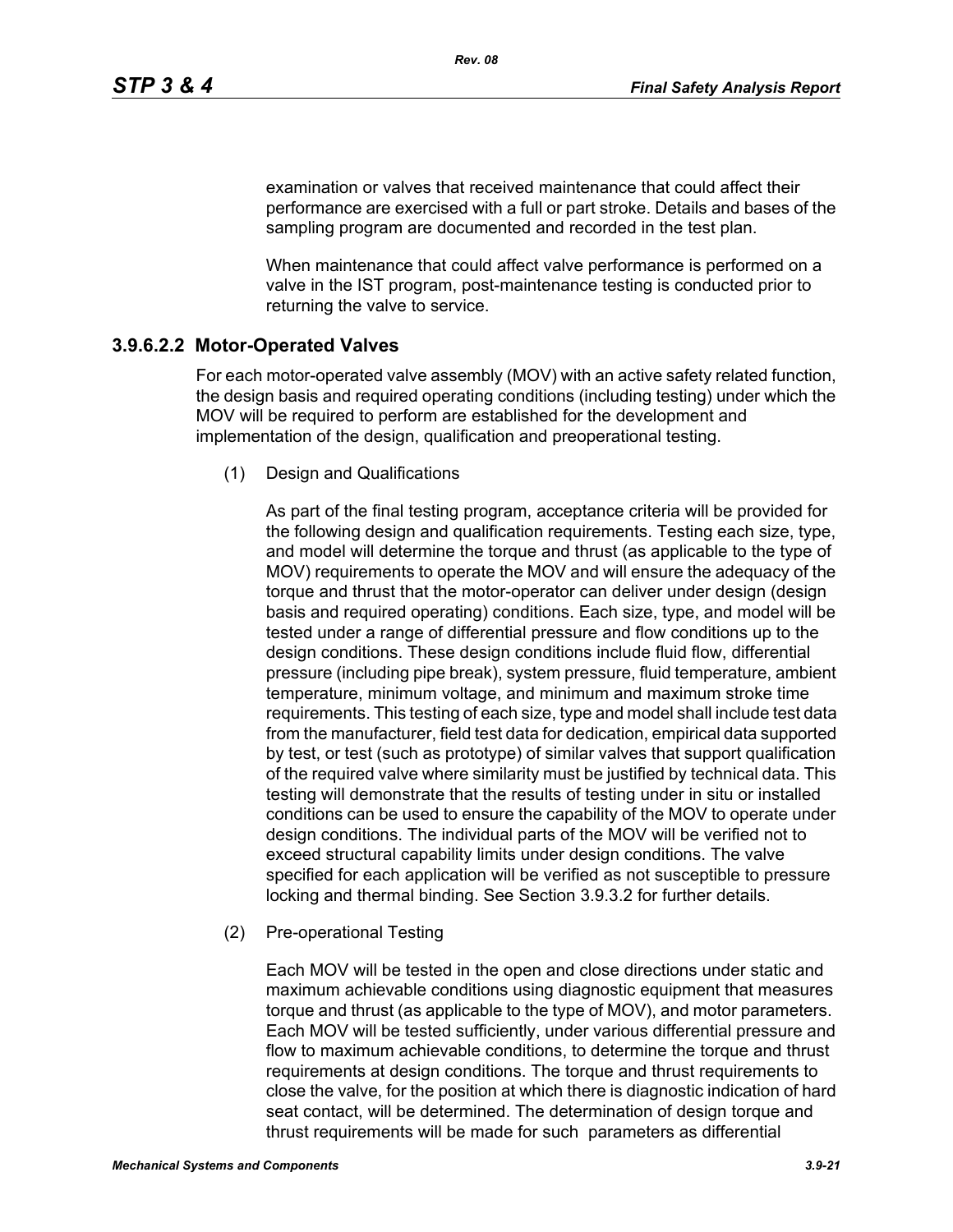pressure, fluid flow, undervoltage, temperature and seismic dynamic effects for MOVs that must operate during these transients. The design torque and thrust requirements will be adjusted for diagnostic equipment inaccuracies. For the point of control switch trip, any loss in torque produced by the actuator, and thrust delivered to the stem, for increasing differential pressure and flow conditions (referred to as load sensitive behavior) will be determined. The design torque and thrust requirements will be compared to the control switch trip torque and thrust, subtracting margin for load sensitive behavior, control switch repeatability, and degradation. The total thrust and torque delivered by the MOV under static and dynamic conditions (including diagnostic equipment inaccuracy and control switch repeatability) will be measured to compare to the allowable structural capability limits for the individual parts of the MOV. Proper control room position indication of the MOV will be tested.

The parameters and acceptance criteria for demonstrating that the above functional performance requirements have been met are as follows:

- As required by the safety function: the valve must fully open; the valve must full close with diagnostic indication of hard seat contact.
- The control switch settings must provide adequate margin to achieve design requirements including consideration of diagnostic equipment inaccuracy, control switch repeatability, load sensitive behavior, and margin for degradation.
- The motor output capability at degraded voltage must equal or exceed the control switch setting including consideration of diagnostic equipment inaccuracy, control switch repeatability, load sensitive behavior and margin for degradation.
- The maximum torque and thrust (as applicable for the type MOV) achieved by the MOV including diagnostic equipment inaccuracies and control switch repeatability must not exceed the allowable structural capability limits for the individual parts of the MOV.
- **The remote position indication testing must verify that proper disk position** is indicated in the control room.
- **Stroke time measurements taken during valve opening and closing must** meet minimum and maximum stroke time requirements.

Uncertainties associated with performance of these tests and use of the test results (including those associated with measurement equipment and potential degradation mechanisms) are addressed appropriately. Uncertainties may be considered in the specification of acceptable valve setup parameters or in the interpretation of the test results (or a combination of both). Uncertainties affecting both valve function and structural limits are addressed.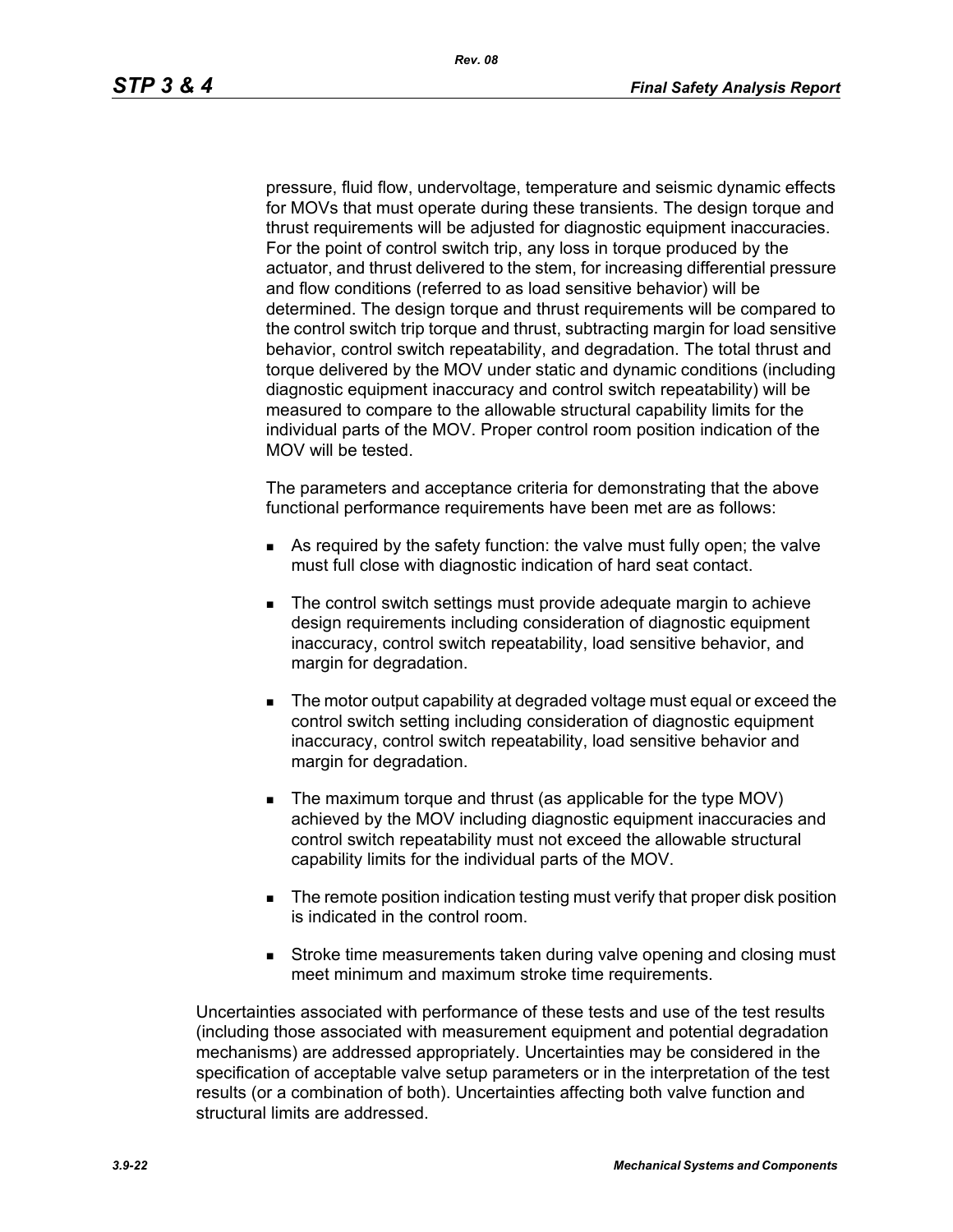#### (3) Inservice Testing

Inservice Testing of MOVs will satisfy OM-2004 as required by 10CFR50.55a and as supplemented by 10CFR50.55a(b)(3)(ii). The inservice testing of MOVs will rely on diagnostic techniques that are consistent with the state of the art and which will permit periodic assessment of the valve's ability to perform its safety function during design basis conditions. Periodic testing will be conducted under adequate differential pressure and flow conditions that allow a justifiable demonstration of continuing MOV capability for design basis conditions. Test frequencies are developed in accordance with "Joint Owners' Group (JOG) Motor Operated Valve Periodic Verification Program Summary," MPR-2524-B, November 2007 (Reference 3.9-17), and ASME Code Case OMN-1, Rev 1, and will not exceed 10 years. According to the JOG MOV PV program guidance, testing of MOVs is performed at a frequency dependent on margin and risk significance.

Specifically:

"A classification process is used to determine how each MOV is to be tested. Valves that are not susceptible to degradation based on JOG Program testing are identified and static PV test intervals are specified. Applications of gate and butterfly valves that are susceptible to increases or variations in required thrust or torque are identified, and users are to add margin allowances (gate valves) or to verify by DP test (butterfly and gate valves) that the valve performance is stable."

Inservice testing of active MOVs consists of both static and dynamic testing. The specific testing frequencies are based on the individual valve's risk ranking and functional margin. These factors are described below:

(a) Risk Ranking

The MOVs risk ranking is determined by review of the valves individual Probabilistic Safety Assessment which is documented on the individual component's ranking worksheet and is reviewed and approved by the expert panel. Guidance for this process is outlined in the Joint Owners' Group (JOG) Motor Operated Valve Periodic Verification Program Summary.

(b) Functional Margin

Functional Margin is that increment by which the MOV's available capability exceeds the capability required to operate the MOV under design basis conditions and is determined. The ability of a valve to meet its design basis functional requirements (i.e., required capability) is verified during the valve's design basis verification test. The preservice and subsequent periodic tests measure the valve's actual actuator output capability. The difference between the two capabilities is termed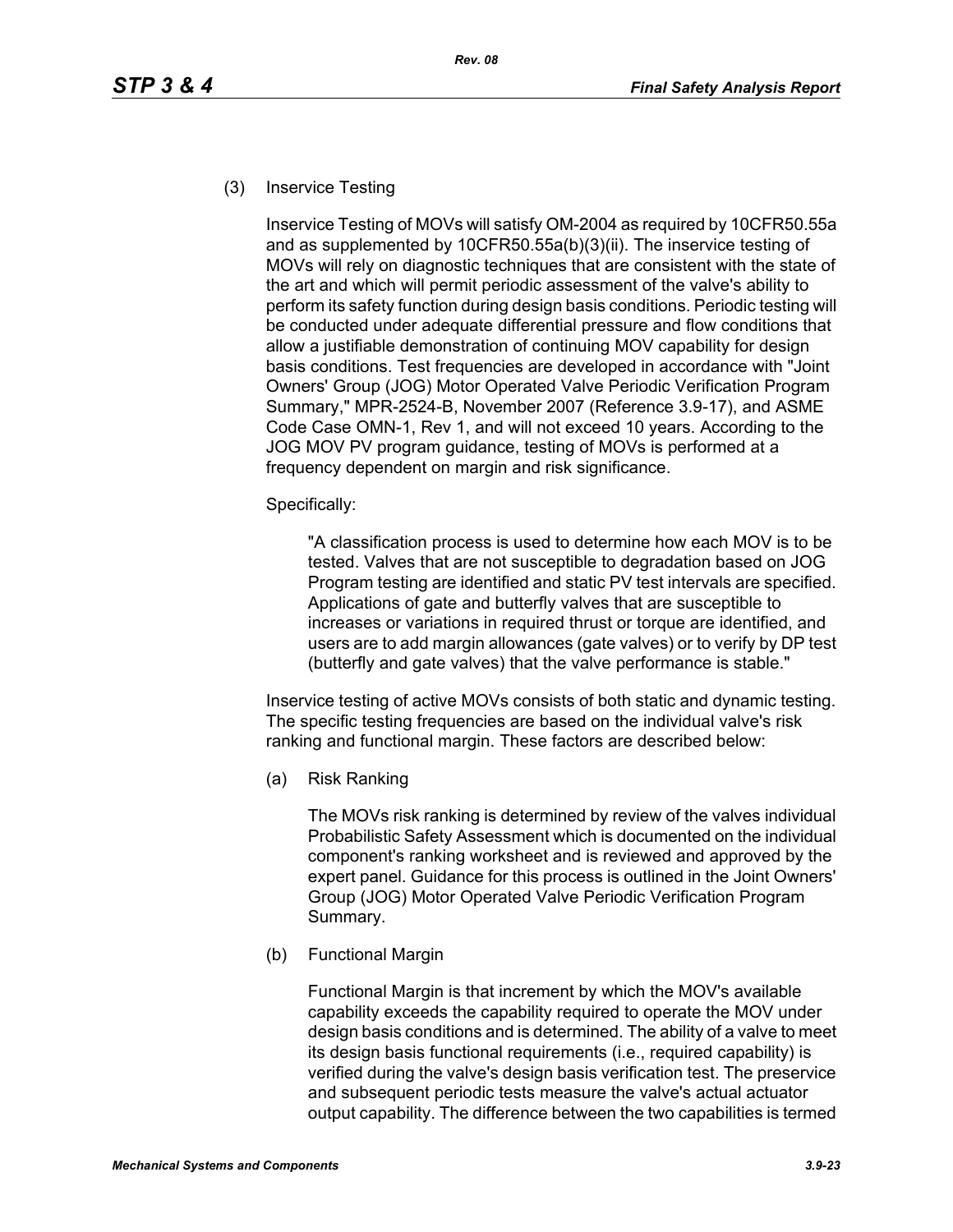"functional margin," and is determined in accordance with OMN-1 Section 6.4.3.

Diagnostic equipment inaccuracies, degraded voltage, control switch repeatability, load sensitive MOV behavior and margin for degradation are consider in the calculations used to determine the valve's capacity from the valves measured test values.

With the valves functional margin and risk ranking, a periodic verification test interval/frequency is determined. This determined test frequency is first compared to the valves historical data to verify that any potential valve degradation during the test period would not reduce the functional margin to less than zero prior to the next scheduled periodic verification test. A motor operated valve with an adequate functional margin is assured of being able to open and/or close under design basis conditions. If the data shows that the functional margin may be reduced to less than zero, the frequency is reduced to ensure that the next periodic verification test is performed prior to a loss of functional margin. The test frequency will vary from two to ten years, depending on risk ranking and functional margin. Periodic testing will include the following aspects:

- Valves with similar operators, valves and service conditions will be grouped together based on results of design basis verification and preservice tests.
- All valves will be exercised at least once per year or once per refueling cycle, or more frequently is dictated by risk significance, environmental conditions, or abnormal characteristics.
- Required torque will be analyzed in accordance with OMN-1 Section 6.4.1.
- Available Stem Torque will be analyzed in accordance with OMN-1 Section 6.4.2.
- Uncertainties associated with performance of these tests and use of the test results (including those associated with measurement equipment and potential degradation mechanisms) are addressed appropriately. Uncertainties may be considered in the specification of acceptable valve setup parameters or in the interpretation of the test results (or a combination of both). Uncertainties affecting both valve function and structural limits are addressed.

# **3.9.6.2.3 Power Operated Valves (Other Than Motor Operated Valves)**

Motor operated valves are addressed in Section 3.9.6.2.2. The following discussion applies to other types of power-operated valves.

(1) Design and Qualification

For each power-operated (i.e, pneumatic-, hydraulic-, piston-, solenoidoperated, and explosive-actuated squib) valve assembly (POV) with an active safety-related function, the design basis and required operating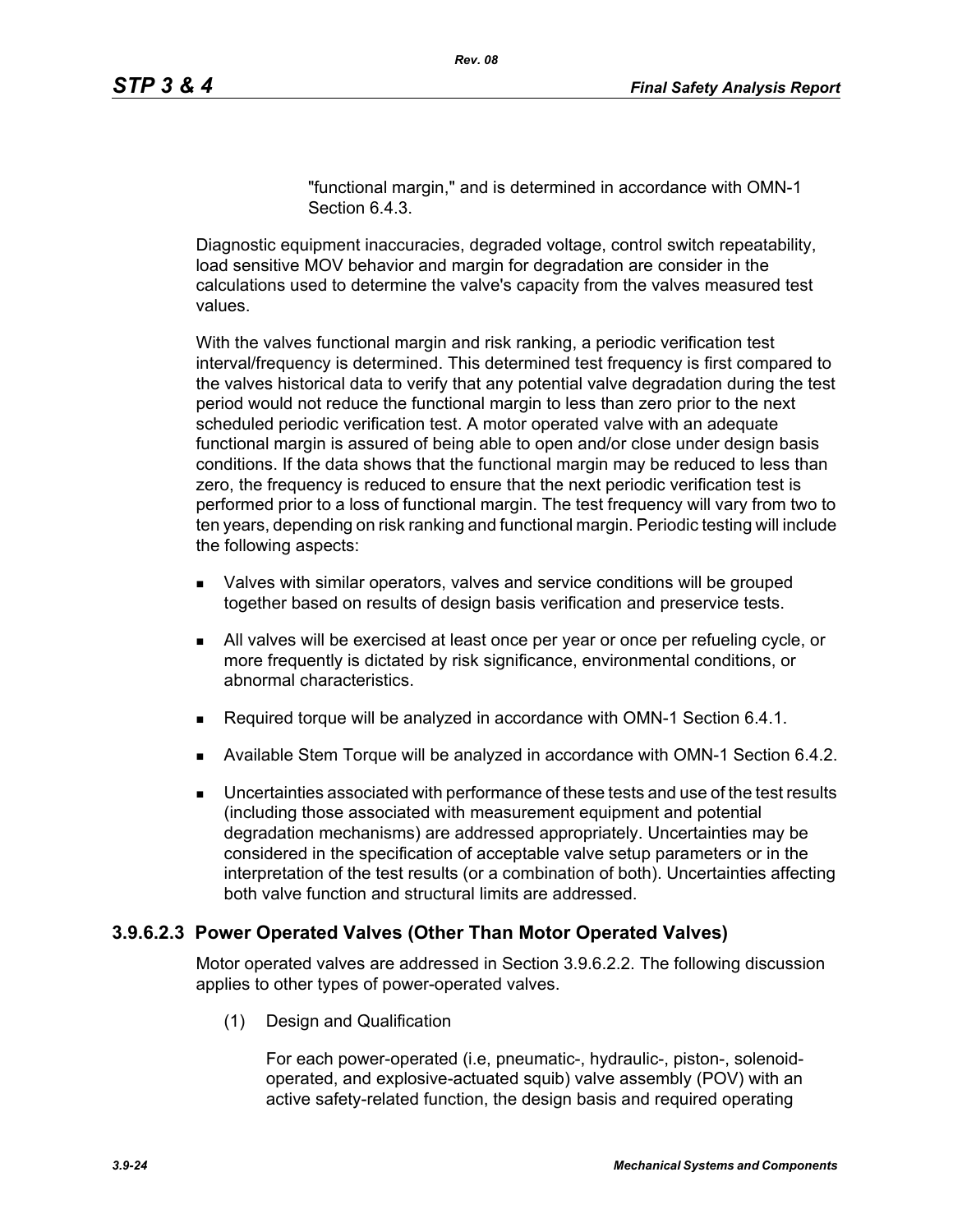conditions (including testing) under which the POV will be required to perform will be established.

As part of the final testing program, acceptance criteria will be provided for the following design and qualification requirements. Testing of prototypes which represent different groups of similar design and construction (such that each size, type, and model is addressed) will determine the force (as applicable to the type of POV) requirement to operate the POV and will ensure the adequacy of the force that the operator can deliver under design (design basis and required operating) conditions.

Each prototype will be tested to demonstrate its capability under a range of differential pressure and flow conditions up to the design conditions, using the provisions of QME-1-2007. These design conditions include fluid flow, differential pressure (including pipe break), system pressure, fluid temperature, ambient temperature, minimum air supply system (or accumulator) pressure, spring force, and minimum and maximum stroke time requirements. This prototype testing shall include test data from the manufacturer, field test data for dedication, empirical data supported by test, or test (such as prototype) of similar valves that support qualification of the required valve where similarity must be justified by technical data. This testing will demonstrate that the results of testing under in-situ conditions can be used to ensure the capability of each POV to operate under design conditions. The individual parts of the POV will be verified not to exceed structural capability limits under design conditions (i.e., weak link calculations will be performed). The packing adjustment limits specified for each valve application will be verified as not susceptible to stem binding. See Section 3.9.3.2 for further details.

#### (2) Pre-operational Testing

Each POV will be tested in the open and close directions under static and maximum achievable conditions using diagnostic equipment that measures or provides information to determine total friction, stroke time, seat load, spring rate, and travel under normal pneumatic or hydraulic pressure (as applicable to the type of POV), and minimum pneumatic or hydraulic pressure. Each POV will be tested sufficiently, under various differential pressure and flow up to maximum achievable conditions, to determine the force requirements at design conditions. The force requirements to close the valve, for the position at which there is a diagnostic indication of full valve closure (as required for the safety function of the applicable valves), will be determined. The determination of design force requirements will be made for such parameters as differential pressure, fluid flow, minimum pneumatic or hydraulic pressure, power supply, temperature, and seismic/dynamic effects for POVs that must operate during these transients. The design force requirements will be adjusted for diagnostic equipment inaccuracies.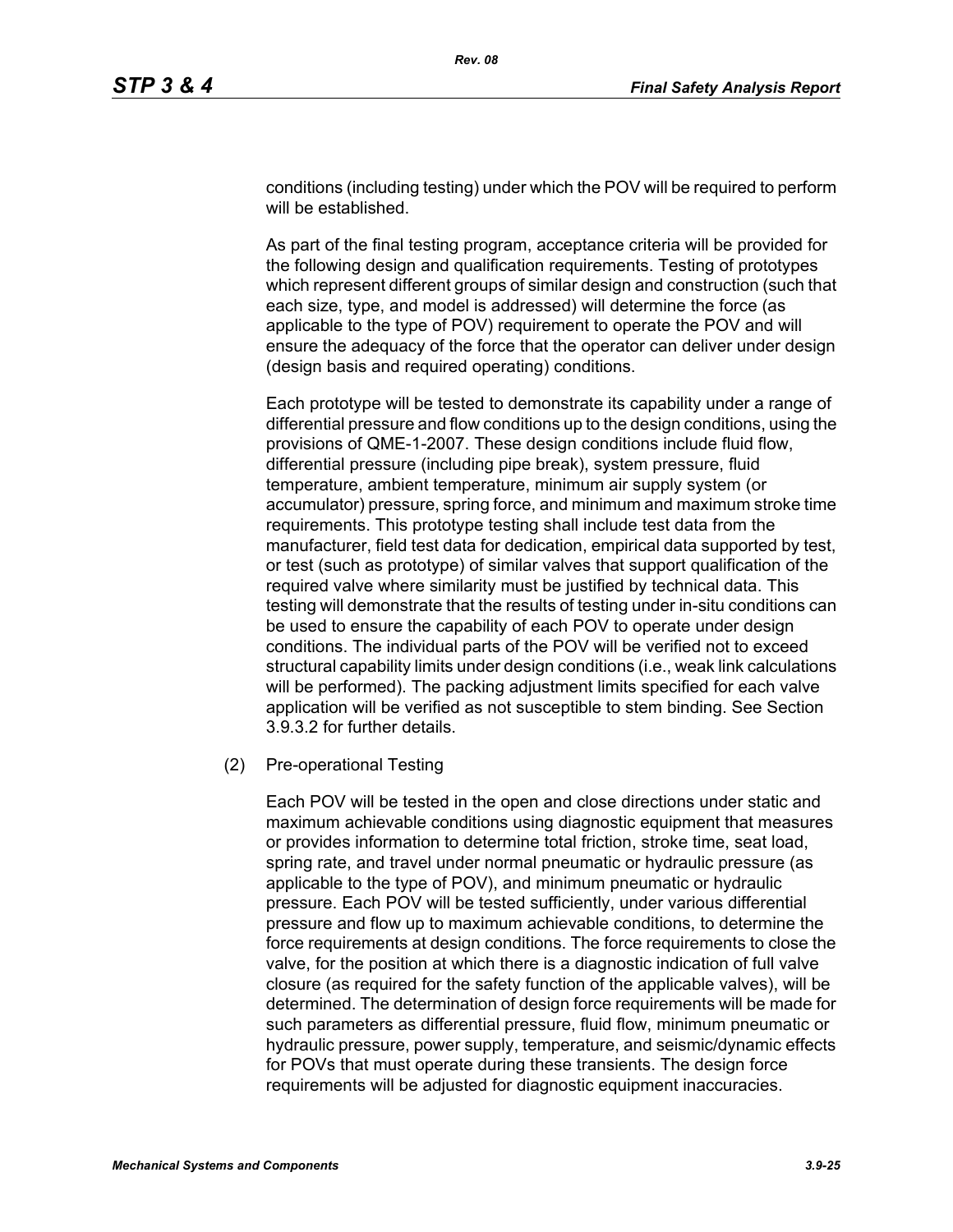The total force delivered by the POV under static and dynamic conditions (including diagnostic equipment inaccuracies) will be measured to compare to the allowable structural capability limits for the assembly and individual parts of the POV. Proper control room position indication of the POV will be verified.

The parameters and acceptance criteria for demonstrating that the above functional performance requirements have been met are as follows:

- As required by the safety function, the valve must fully open and/or the valve must fully close with diagnostic indication of hard seat contact.
- The assembly must demonstrate adequate margin to achieve design requirements including consideration of diagnostic equipment inaccuracies and margin for degradation.
- The assembly must demonstrate adequate output capability of the power-operator at minimum pneumatic or hydraulic pressure or electrical supply (or loss of motive force for fail-safe positioning) with consideration of diagnostic equipment inaccuracies and margin for degradation.
- The maximum force (as applicable for the type of POV) achieved by the POV including diagnostic equipment inaccuracies must not exceed the allowable structural capability limits for the assembly and individual part of the POV.
- **The remote position indication testing must verify that proper disk position** is indicated in the control room and other remote locations relied upon by operators in any emergency situation.
- **Stroke-time measurements taken during valve opening and closing must** meet minimum and maximum stroke-time requirements.
- For solenoid-operated valves (SOVs), the Class 1E electrical requirements are to be verified. The SOV should be verified to be capable of performing its design functions in accordance with its design requirements for energized or de-energized conditions and rated appropriately for the electrical power supply amperage and voltage.
- **Provide leak-tight seating which must meet specified maximum leakage** rate, or meet leakage rate to ensure an overall containment maximum leakage.
- (3) Inservice Testing

All ABWR safety-related piping systems incorporate provisions for testing to demonstrate the operability of the POVs under design conditions. All active POVs are stroke tested in accordance with ISTC-3500. The guidance contained in Code Case OMN-12 may be used in lieu of the requirements of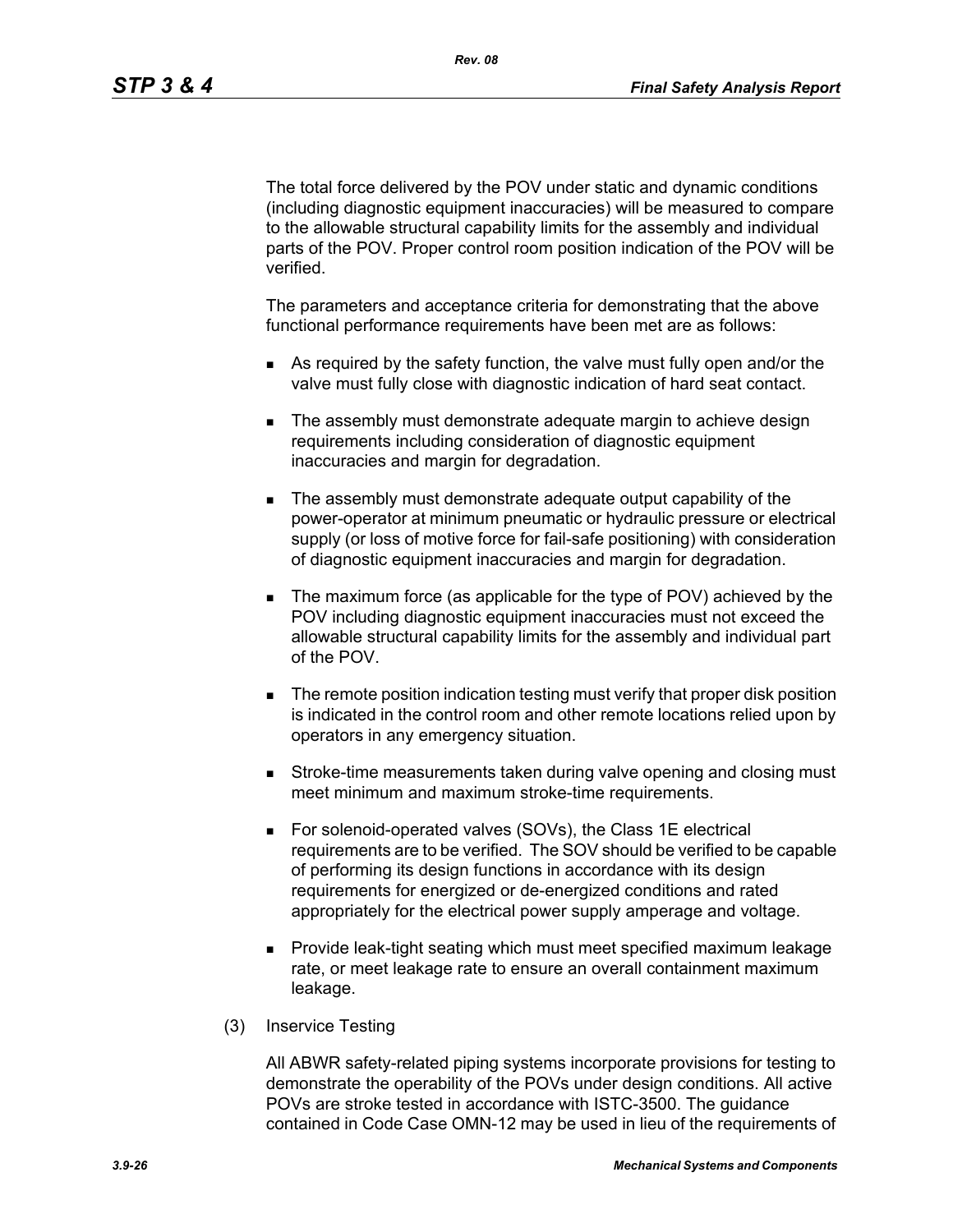ISTC-5130 and ISTC-5140 for pneumatically and hydraulically operated valves. Limiting values for full-stroke times are established based on PST and design requirements. Reference values for full-stroke times are established in accordance with ISTC-3300.

Valves with stroke times which exceed their limiting value of full-stroke time are immediately declared inoperable. Valves with stroke times exceeding the following criteria, but within the limiting value, are retested or declared inoperable:

- Valves with reference stroke times greater than 10 seconds are limited to no more than ±25% change in stroke time when compared to the reference value.
- Valves with reference stroke times less than or equal to 10 seconds are limited to no more than ±50% change in stroke time when compared to the reference value.
- Valves with reference stroke time of less than 2 second are considered fast acting, and have a limit of 2 seconds.

If the valve is retested and does not meet the criteria above, it is immediately declared inoperable and an analysis is performed to identify the cause of the problem. Operability may be restored if the subsequent analysis demonstrates that the POV remains capable of performing its function. The parameters and acceptance criteria for applied during testing include the following:

- As required by the safety function, the valve must fully open and/or the valve must fully close with diagnostic indication of hard seat contact.
- **The remote position indication testing must verify that proper disk position** is indicated in the control room and other remote locations relied upon by operators in any emergency situation.
- **Stroke-time measurements taken during valve opening and closing must** meet minimum and maximum stroke-time requirements.
- Provide leak-tight seating which must meet specified maximum leakage rate, or meet leakage rate to ensure an overall containment maximum leakage (See Section 3.9.6.4).

Section 3.9.6.2.8 describes additional (non-Code) testing of power-operated valves as discussed in Regulatory Issue Summary 2000-03. This inservice testing will incorporate the use of advance non-intrusive techniques to periodically assess degradation and the performance characteristics of the POVS. The ISTC tests will be performed, and valves that fail to exhibit the required performance can be disassembled for evaluation. The frequency and the extent of disassembly and inspection will be established based on suspected degradation of all safety-related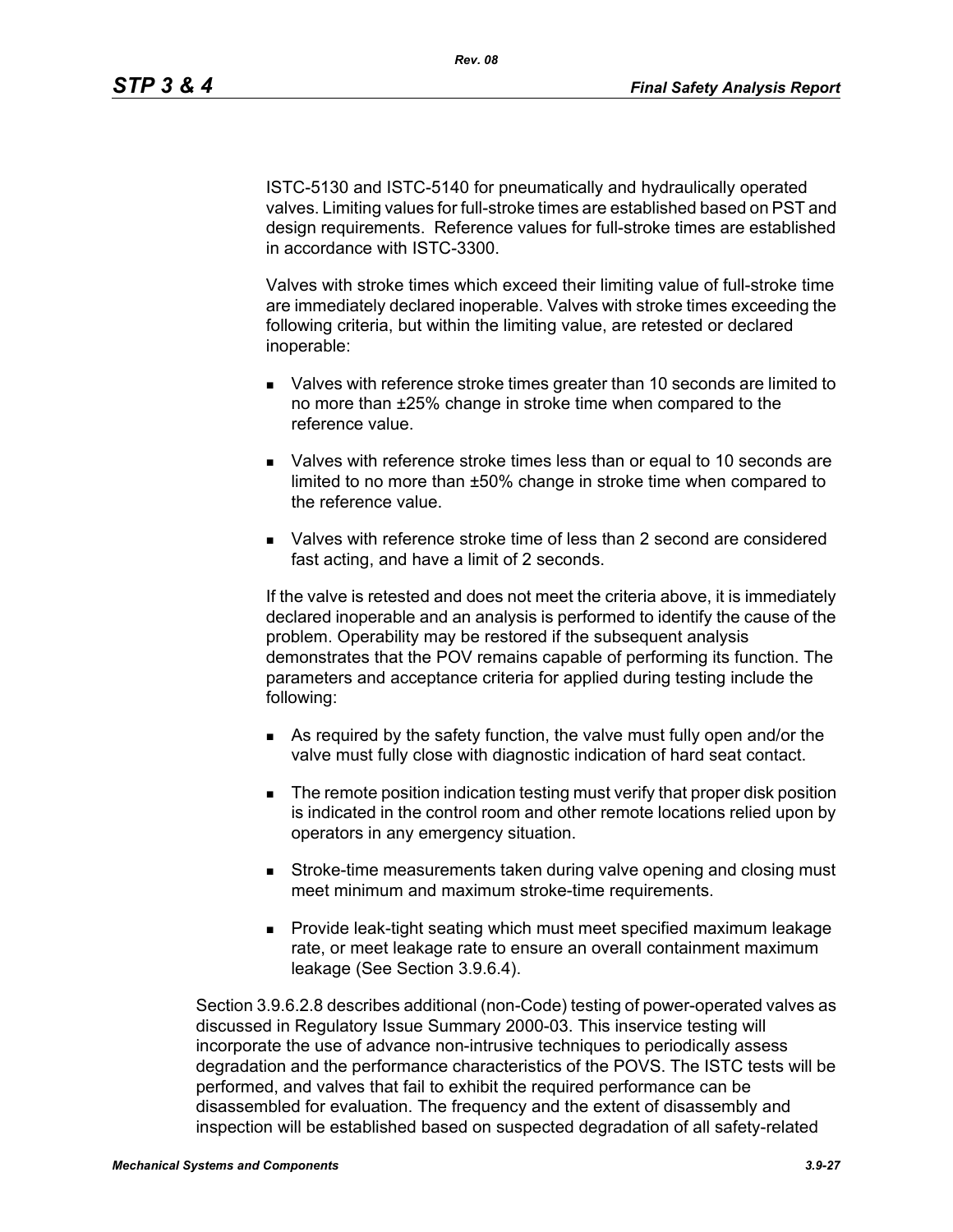POVs, and included in a program along with the basis for the frequency and the extent of each disassembly. The program may be revised throughout the plant life to minimize disassembly based on past disassembly experience.

# **3.9.6.2.4 Isolation Valve Leak Tests**

The leaktight integrity will be verified for each valve relied upon to provide a leaktight function.

These valves include:

- (1) Pressure isolation valves—valves that provide isolation of pressure differential from one part of a system from another or between systems. Pressure isolation valves (PIVs) are the two normally closed valves, in series, within the RCPB that isolate the reactor coolant system from an attached low-pressure system (See Appendix 3M for design changes made to prevent intersystem LOCAs). PIVs are listed in Table 3.9-9 and are classified as A or A/C in accordance with the provisions of Subsection ISTC-1300 of Reference 3.9-23. PIV seat leakage rate tests are conducted every two years in accordance with Chapter 16 Surveillance Requirement SR 3.4.4.1and Subsection ISTC-3630, which specifies a PIV leakage limit of 0.5 gpm per inch of nominal valve diameter up to 5 gpm maximum for each PIV, when a permissible leakage rate is not otherwise specified. PIV leakage tests are described further in the Technical Specifications.
- (2) Temperature isolation valves—valves whose leakage may cause unacceptable thermal loading on supports or stratification in the piping and thermal loading on supports or whose leakage may cause steam binding of pumps. Temperature isolation valves are classified as A or A/C in accordance with the provisions of Subsection ISTC-1300 of Reference 3.9-23. Seat leakage rate tests are conducted every two years in accordance with Subsection ISTC-3630, which specifies a PIV leakage limit of 0.5 gpm per inch of nominal valve diameter up to 5 gpm maximum for each PIV, when a permissible leakage rate is not otherwise specified.

During leak testing of pressure and temperature isolation valves, differential pressure is applied in accordance with ISTC-3620(b). Seat leakage determined in accordance with ISTC-3620(c) by either measuring leakage through a downstream tell-tail, measuring the feed rate required to maintain pressure, or monitoring pressure decay in the test volume.

(3) Containment isolation valves—valves that perform a containment isolation function in accordance with the Evaluation Against Criterion 54, Subsection 3.1.2.5.5.2, including valves that may be exempted from Appendix J, Type C, testing but whose leakage may cause loss of suppression pool water inventory. CIVs are leak tested in accordance with 10CFR Part 50, Appendix J.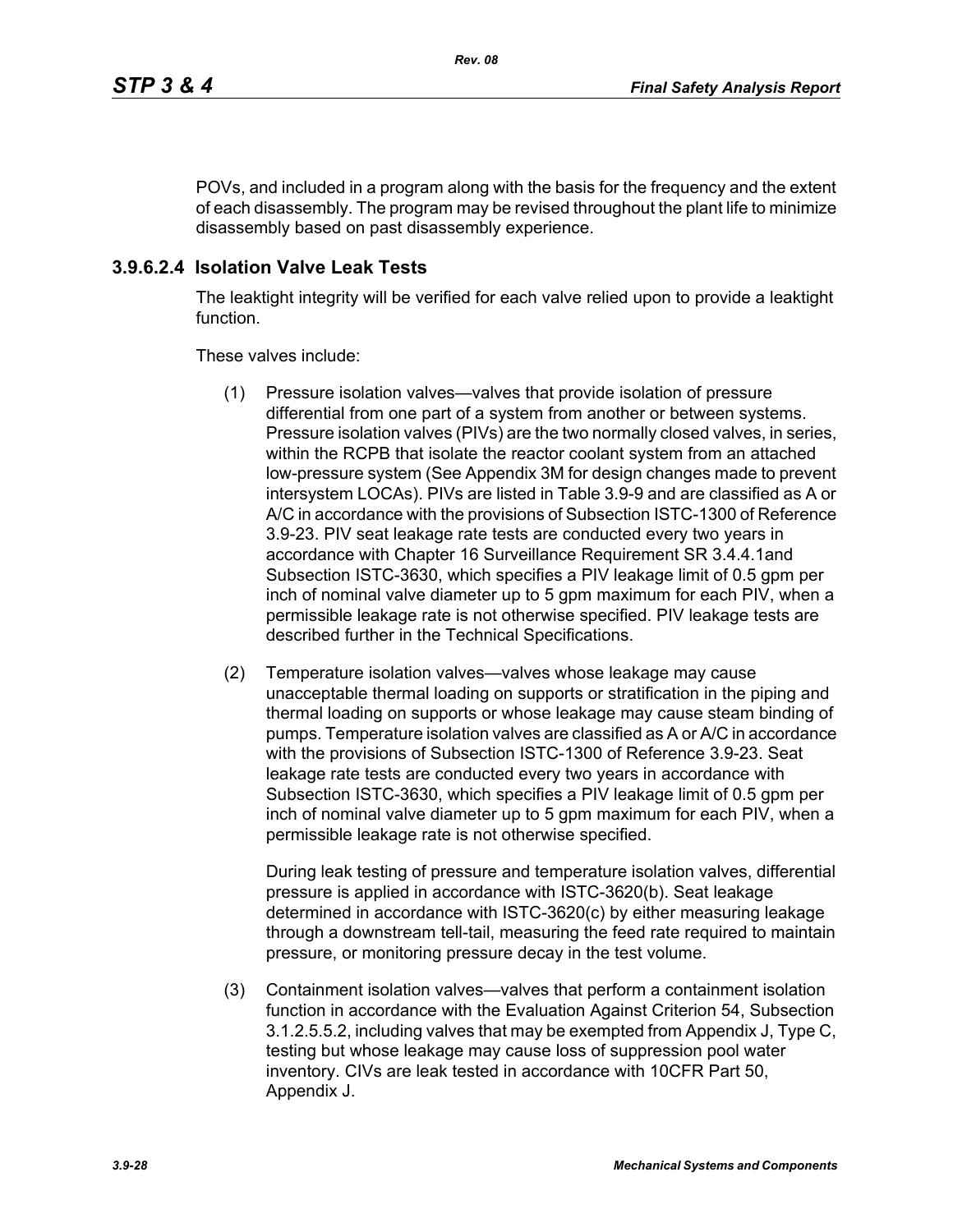The fusible plug valves that provide a lower drywell flood for severe accidents are described in Subsection 9.5.12. The valves are safety-related due to the function of retaining suppression pool water as shown in Figure 9.5-3. The fusible plug valve is a nonreclosing pressure relief device and the Code requires replacement of each at a maximum of 5-year interval.

#### **3.9.6.2.5 Inservice Testing Program for Safety and Relief Valves**

Safety and relief valves protect systems that are required to provide a safety function. Stroke tests are performed for dual-function safety and relief valves. Safety and relief valve tests are conducted in accordance with Appendix I to Reference 3.9-23. Power-operated relief valves subject to the IST program are tested in accordance with Subsection ISTC-5100 for Category B valves and Subsection ISTC-5240 for Category C valves. Using test equipment, including gages, transducers, load cells, and calibration standards, to determine valve set-pressure is acceptable if the overall combined accuracy does not exceed ±one percent of the indicated (measured) set pressure.

A list of safety and relief valves included in the IST program is provided in Table 3.9-8.

#### **3.9.6.2.6 Inservice Testing Program for Manually Operated Valves**

Manual valves are exercised at least every two years in accordance with 10CFR50.55a(b)(3)(vi). Exercise of a manual valve includes a complete cycle from fully open to fully closed.

A list of manual valves included in the IST program is provided in Table 3.9-8.

#### **3.9.6.2.7 Inservice Testing Program Implementation**

Inservice testing will be performed in accordance with the latest approved code in effect 12 months prior to fuel load. ASME OM Code inservice test intervals are as required by ISTA-3120; the initial 120-month test interval beginning following the start of commercial service. The duration of each 120-month test interval may be modified by as much as one year as allowed by the Code, provided these adjustments do not cause successive intervals to be altered by more than one year from the original pattern of intervals.

#### **3.9.6.2.8 Non-Code Testing of Power-Operated Valves (Other Than Motor Operated Valves)**

Although the design basis capability of active, safety-related power-operated valves is verified as part of the design and qualification process, power-operated valves that perform an active safety function are tested again after installation in the plant, as required, to ensure valve setup is acceptable to perform their required functions, consistent with valve qualification. Additional testing is performed as part of the air-operated valve (AOV) program, which includes the key elements for an AOV Program as identified in the JOG AOV program document, Joint Owners Group Air Operated Valve Program Document, Revision 1, March 2001 (References 3.9-21 and 3.9-22). These tests, which are typically performed under static (no flow or pressure)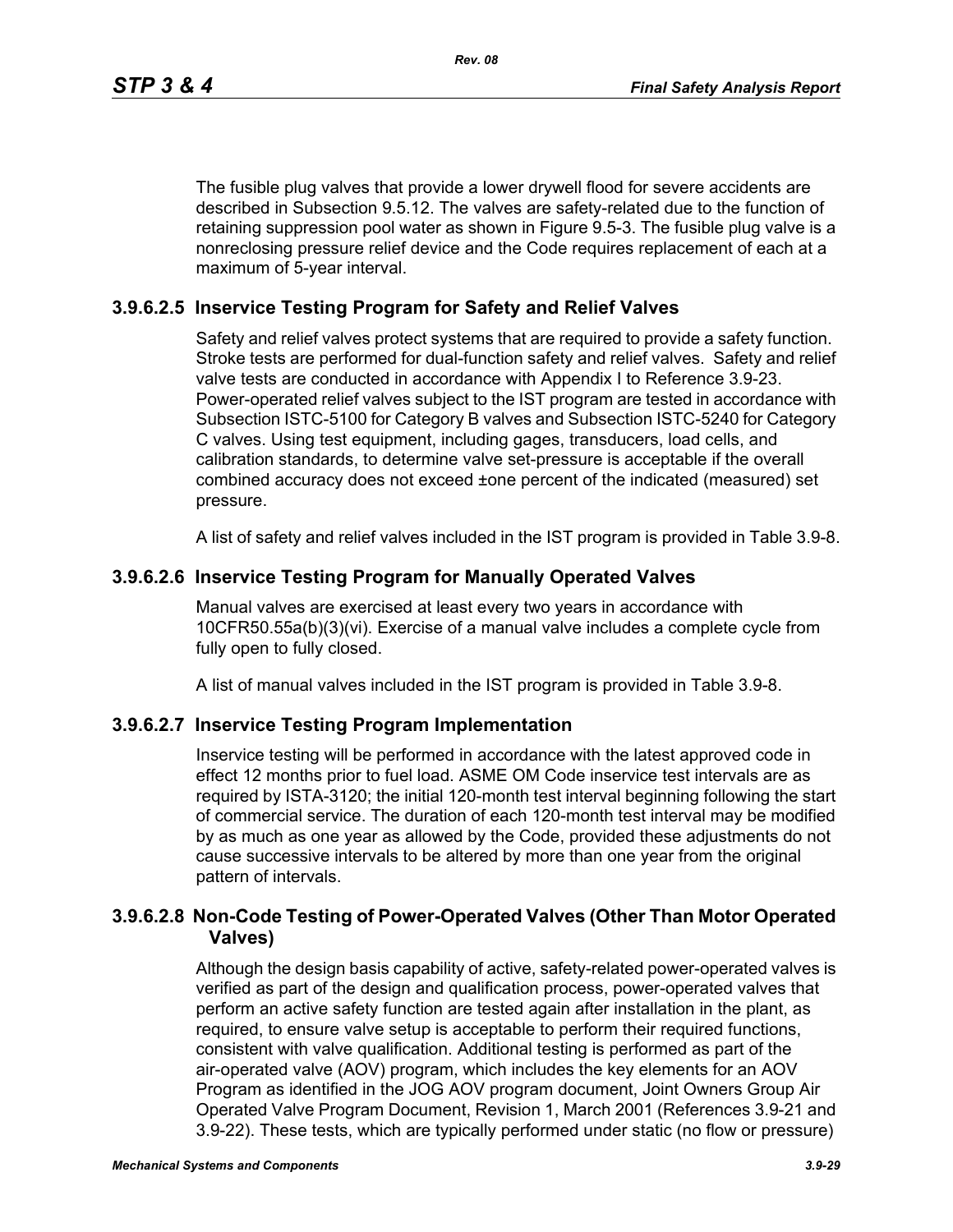conditions, also document the "baseline" performance of the valves to support maintenance and trending programs. The AOV program incorporates the attributes for a successful power-operated valve long-term periodic verification program, as discussed in RIS 2000-03, Resolution of Generic Safety Issue 158: Performance of Safety-related Power-Operated Valves Under Design Basis Conditions (Reference 3.9-20), by incorporating lessons learned from previous nuclear power plant operations and research programs as they apply to the periodic testing of air- and other power-operated valves included in the IST program. For example, key lessons learned addressed in the AOV program include:

- Valves are categorized according to their safety significance and risk ranking.
- Setpoints for AOVs are defined based on current vendor information or valve qualification diagnostic testing, such that the valve is capable of performing its design-basis function(s).
- Periodic static testing is performed on high risk (high safety significance) valves, at a minimum, to identify potential degradation, unless those valves are periodically cycled during normal plant operation under conditions that meet or exceed the worst case operating conditions within the licensing basis of the plant for the valve, which would provide adequate periodic demonstration of AOV capability. If required based on valve qualification or operating experience, periodic dynamic testing is performed to re-verify the capability of the valve to perform its required functions.
- Sufficient diagnostics are used to collect relevant data (e.g., valve stem thrust and torque, fluid pressure and temperature, stroke time, operating and/or control air pressure, etc.) to verify the valve meets the functional requirements of the qualification specification.
- Test frequency is specified, and is evaluated each refueling outage based on data trends as a result of testing. Frequency for periodic testing is in accordance with the JOG AOV Program Document, with a minimum of 5 years (or 3 refueling cycles) of data collected and evaluated before extending test intervals.
- Post-maintenance procedures include appropriate instructions and criteria to ensure baseline testing is re-performed as necessary when maintenance on the valve, valve repair or replacement, have the potential to affect valve functional performance.
- Guidance is included to address lessons learned from other valve programs in procedures and training specific to the AOV program.
- **Documentation from AOV testing, including maintenance records and records from** the corrective action program are retained and periodically evaluated as a part of the AOV program.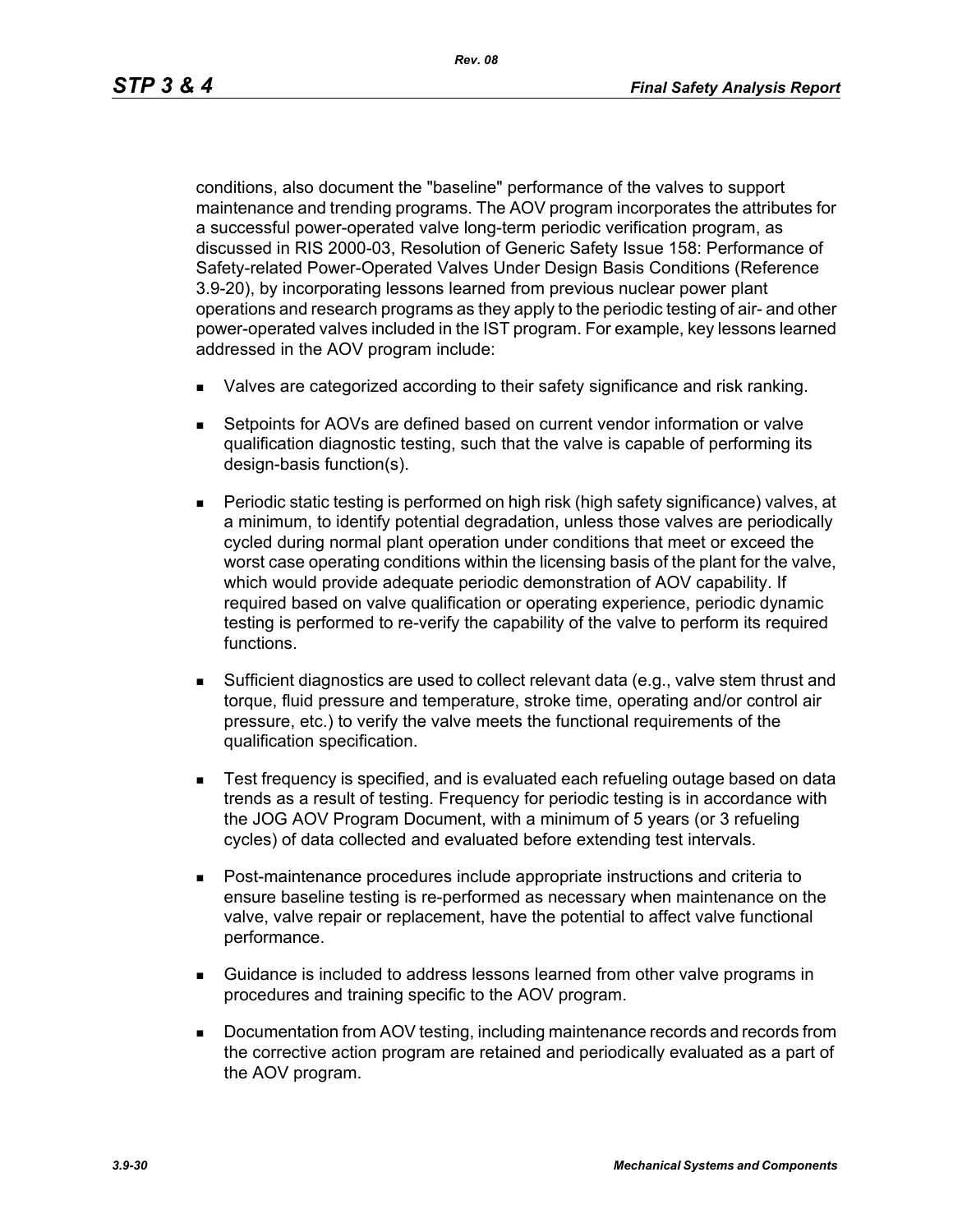The attributes of the AOV testing program described above, to the extent that they apply to and can be implemented on other safety-related power-operated valves, such as electro-hydraulic valves, are applied to those other power-operated valves.

Uncertainties associated with performance of these tests and use of the test results (including those associated with measurement equipment and potential degradation mechanisms) are addressed appropriately. Uncertainties may be considered in the specification of acceptable valve setup parameters or in the interpretation of the test results (or a combination of both). Uncertainties affecting both valve function and structural limits are addressed.

#### **3.9.6.2.9 10CFR50.55a Relief Requests and Code Cases**

Inservice testing of ASME Code Class 1, 2, and 3 pumps and valves is performed in accordance with ASME OM-2004 Code as incorporated by reference in 10CFR50.55a, except where specific relief has been granted by the NRC in accordance with 10CFR50.55a(f). Relief from the testing requirements of ASME OM Code is requested when compliance with requirements of the Code is not practical. In such cases, specific information is provided which identifies the impractical code requirement, provides justification for the relief request, and provides the testing method to be used as an alternative. Demonstration of the impracticality of the testing required by the Code, and justification for alternative testing proposed is provided. The IST program utilizes the following code cases:

# **3.9.6.2.9.1 OMN-1, Alternative Rules for the PST and IST of Certain MOVs**

Code Case OMN-1, Revision 1, "Alternative Rules for the Preservice and Inservice Testing of Certain Electric Motor Operated Valve Assemblies in Light Water Reactor Power Plants," establishes alternate rules and requirements for preservice and inservice testing to assess the operational readiness of certain motor operated valves in lieu of the requirements set forth in OM Code Subsection ISTC. However, RG 1.192, "Operation and Maintenance Code Case Acceptability, ASME OM Code," has not yet endorsed OMN-1, Rev. 1.

Code Case OMN-1, Rev. 0, has been determined by the NRC to provide an acceptable level of quality and safety when implemented in conjunction with the conditions imposed in RG 1.192. NUREG-1482, Revision 1, "Guidelines for Inservice Testing at Nuclear Power Plants," (Reference 3.9-24) recommends the implementation of OMN-1 by all licensees. Revision 1 to OMN-1 represents an improvement over Revision 0, as published in the ASME OM-2004 Code. Revision 1 incorporates the guidance on risk based testing of MOVs from OMN-11, "Risk-Informed Testing of Motor-Operated Valves," and provides additional guidance on design basis verification testing and functional margin, which eliminates the need for the figures on functional margin and test intervals.

The IST Program implements Case OMN-1, Rev. 1, in lieu of the stroke-time provisions specified in ISTC-5120 for MOVs, consistent with the guidelines provided in NUREG-1482, Revision 1, Section 4.2.5.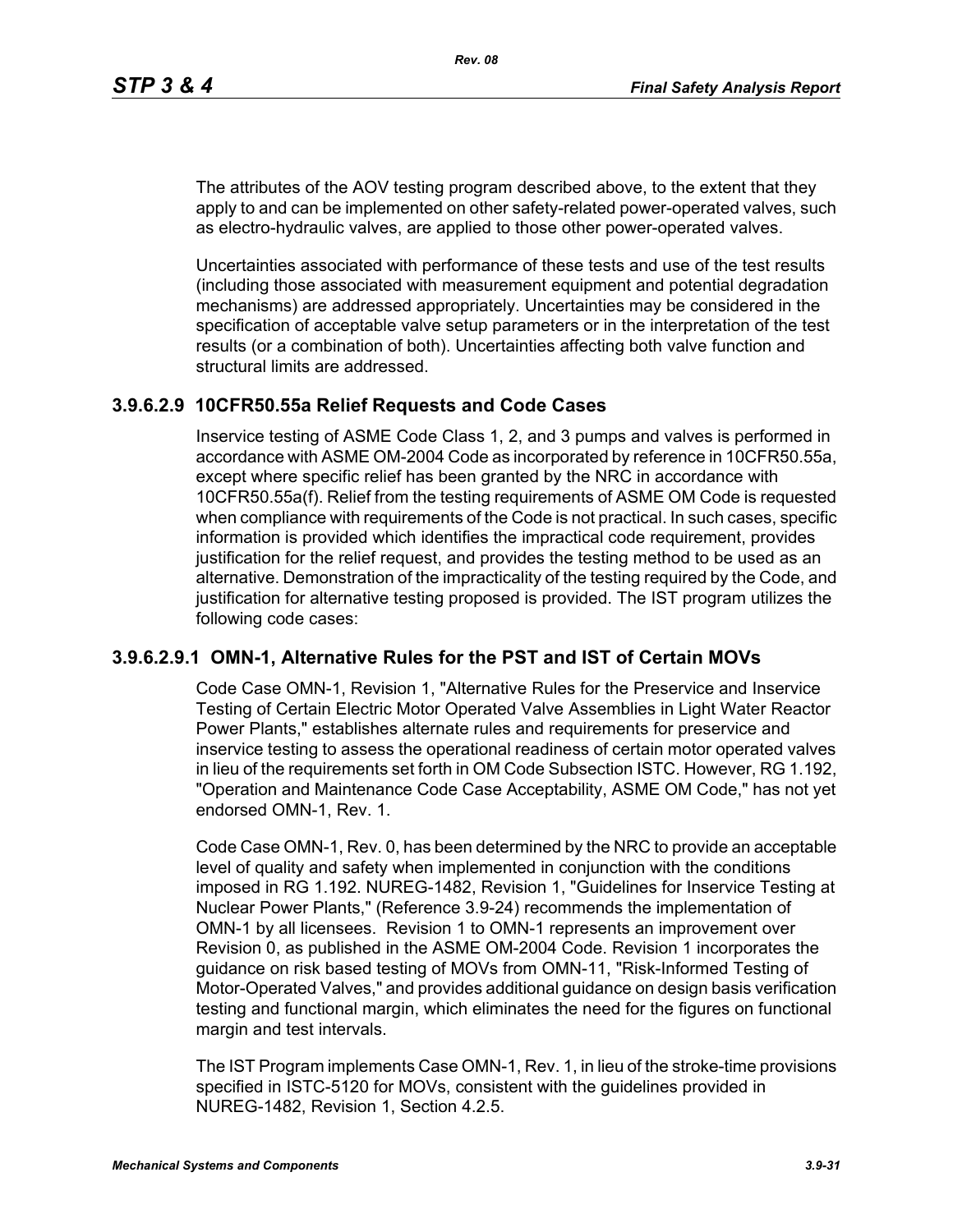*Rev. 08*

RG 1.192 states that licensees may use Code Case OMN-1, Revision 0, in lieu of the provisions for stroke-time testing in Subsection ISTC of the 1995 Edition up to and including the 2000 Addenda of the ASME OM Code when applied in conjunction with the provisions for leakage rate testing in ISTC-3600 (1998 Edition with the 1999 and 2000 Addenda). Licensees who choose to apply OMN-1 are required to apply all its provisions. The IST program incorporates those provisions as follows:

- The adequacy of the diagnostic test interval for each motor-operated valve (MOV) is evaluated and adjusted as necessary, but not later than 5 years or three refueling outages (whichever is longer) from initial implementation of OMN-1.
- The potential increase in CDF and risk associated with extending high risk MOV test intervals beyond quarterly is determine to be small and consistent with the intent of the Commission's Safety Goal Policy Statement.
- Risk insights are applied using MOV risk ranking methodologies accepted by the NRC on a plant specific or industry-wide basis, consistent with the conditions in the applicable safety evaluations.
- Consistent with the provisions specified for Code Case OMN-11, the potential increase in CDF and risk associated with extending high risk MOV test intervals beyond quarterly is determined to be small and consistent with the intent of the Commission's Safety Goal Policy Statement

Compliance with the above items is addressed in Section 3.9.6.2.2. Code Case OMN-1, Revision 1, should be considered acceptable for use with OM Code-2004 Edition. Finally, consistent with RG 1.192, the benefits of performing any particular test are balanced against the potential adverse effects placed on the valves or systems caused by this testing.

# **3.9.6.2.9.2 OMN-12, Alternative Requirements for IST Using Risk Insights for POVs**

OMN-12, "Alternative Requirements for Inservice Testing Using Risk Insights for Pneumatically- and Hydraulically-Operated Valve Assemblies in Light-Water Reactor Power Plants," provides alternatives to the requirements of ISTC-5130 and ISTC-5140 for certain POVs, and is recommended for implementation in NUREG 1482, Rev. 1. OMN-12 is acceptable for use in preservice and inservice testing programs, per RG 1.192, provided the IST program complies with certain provisions. The IST program incorporates those provisions as follows:

- **The inservice testing program for High Safety Significance Valve Assemblies** includes a mix of static and dynamic valve assembly performance testing.
- The diagnostic test interval for each high safety significant valve assembly is limited to not later than 5 years or three refueling outages (whichever is longer) from initial implementation of OMN-12.
- **Consistent with the requirement in OMN-3 to evaluate the aggregate change in risk** associated with changes in test strategies, when extending exercise test intervals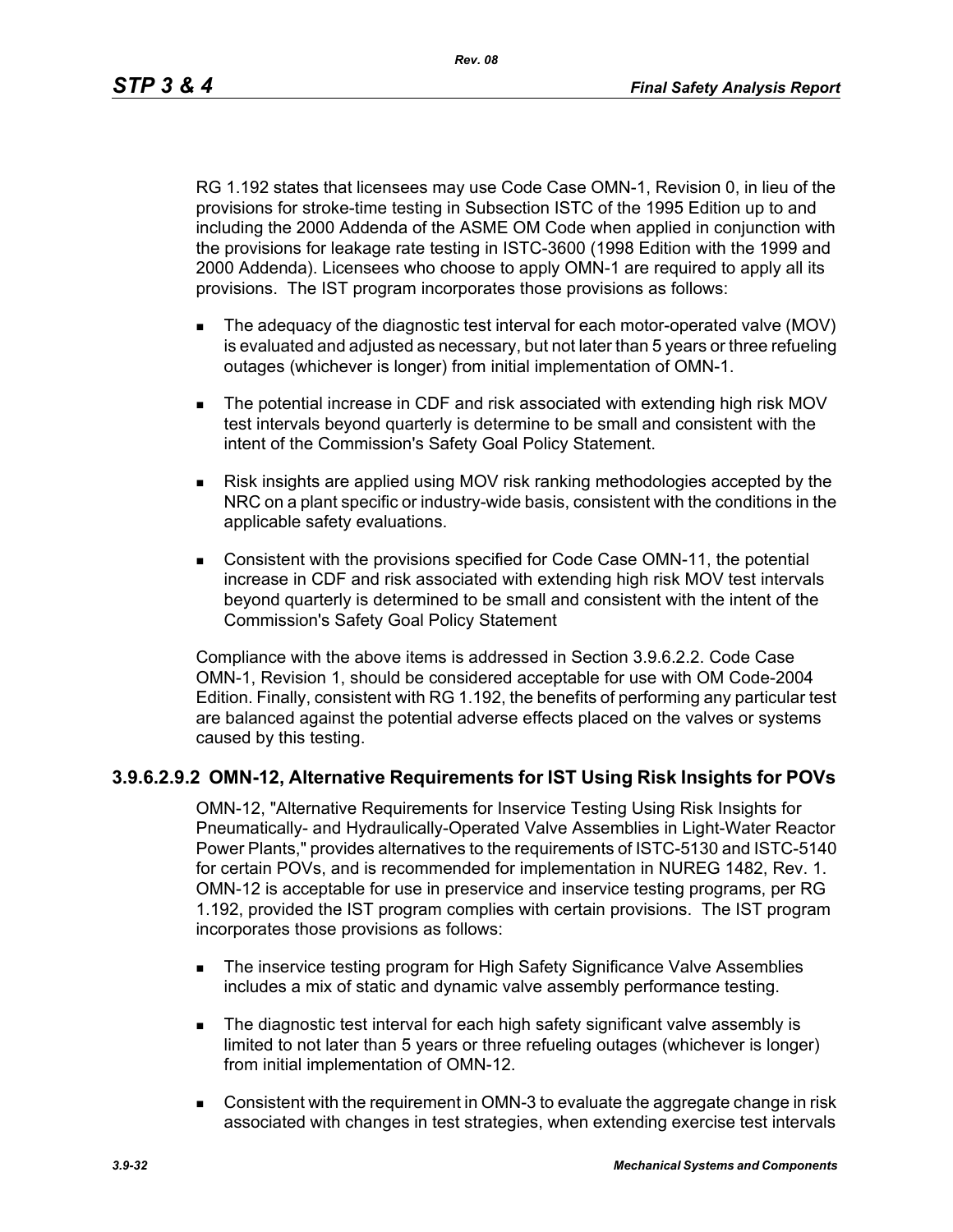*Rev. 08*

for high safety significant valve assemblies beyond a quarterly frequency, the potential increase in Core Damage Frequency (CDF) and risk associated with the extension is evaluated and determined to be small and consistent with the intent of the Commission's Safety Goal Policy Statement.

- **Potential degradation rates and available capability margins for each high safety** significance valve assembly are evaluated and determined to provide assurance that the valve assemblies are capable of performing their design-basis functions until the next scheduled test.
- The methodologies applied provide reasonable confidence that low safety significant valve assemblies remain capable of performing their intended designbasis safety functions until the next scheduled test.
- **Setpoints for low safety significant POV valve assemblies are based on direct** dynamic test information or test-based methodology, or are based on grouping with dynamically tested valves, and are documented accordingly. The setpoint justification methods may be less rigorous than those provided for high risk significant valve assemblies.
- Initial and periodic diagnostic testing are performed to establish and verify the setpoints of valve assemblies categorized as low safety significant to ensure that they are capable of performing their design basis safety functions. The test and evaluation methods may be less rigorous than those applied to high safety significant valve assemblies.
- Corrective actions are initiated if the parameters monitored and evaluated for any POV do not meet the established criteria. Further, if the valve assembly does not satisfy its acceptance criteria, the operability of the valve is evaluated.

Finally, consistent with RG 1.192, the benefits of performing any particular test are balanced against the potential adverse effects placed on the valves or systems caused by this testing.

# **3.9.6.2.9.3 Alternative Testing Pursuant to 10CFR CFR 50.55a(a)(3)(i) for Testing RHR System Fill Pumps**

ASME OM Code-2004, Table ISTB-3000-1, requires measurement of flow rate (Q) for all pumps during Group A, Group B and Comprehensive Tests. Specifically:

- ISTB-3300, "Reference Values," paragraph (e)(2) states, "Reference values shall be established within +20% of pump design flow for a Group A test, if practicable. If not practicable, the reference point flow rate shall be established at the highest practical flow rate."
- **ISTB-3400, "Frequency of Inservice Tests," states, "An inservice test shall be run** on each pump as specified in Table ISTB-3400-1." Table ISTB-3400-1, "Inservice Test Frequency," specifies that a Group A pump test shall be performed on a quarterly frequency.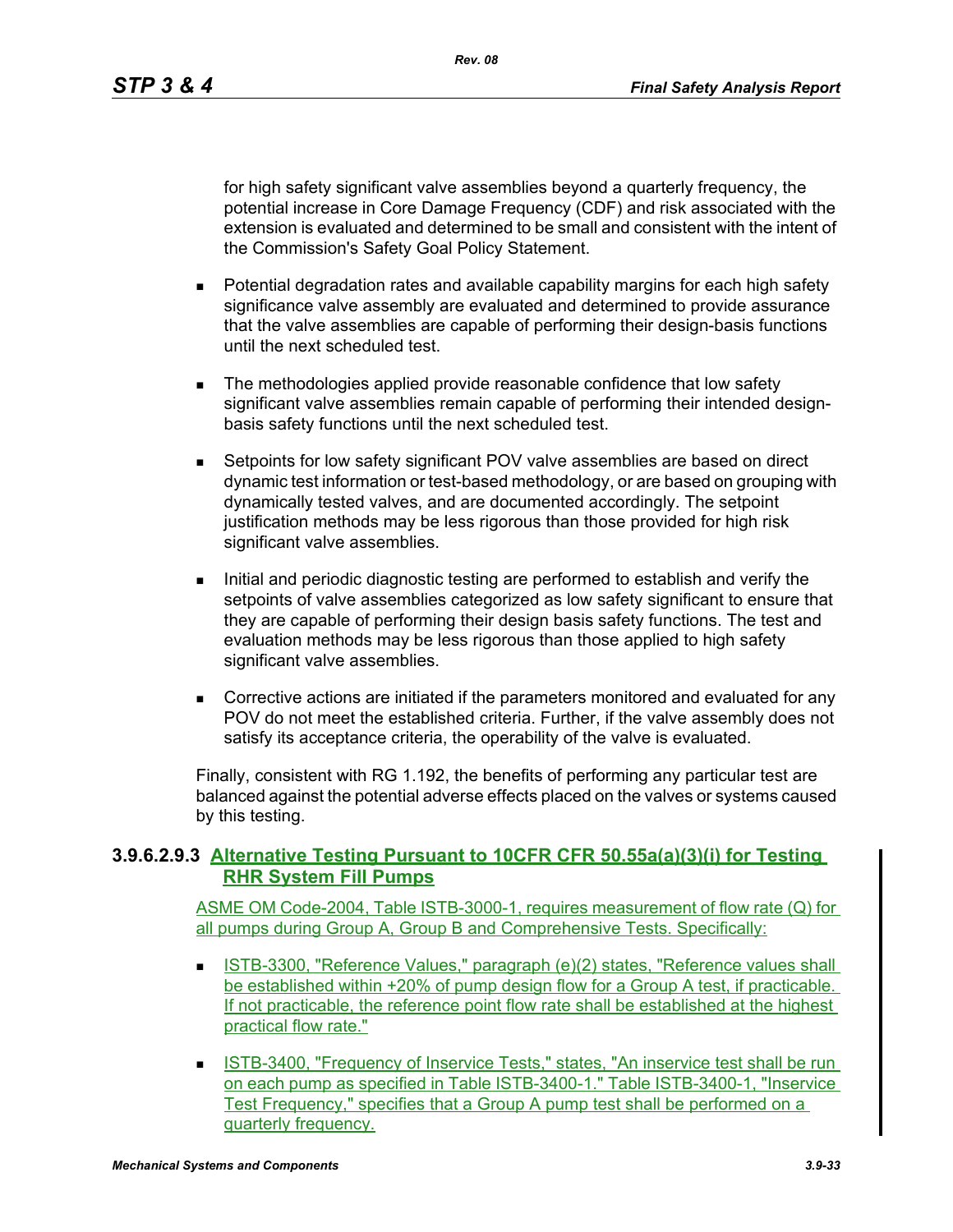ISTB-5121 requires that Group A tests shall be conducted with the pump operating at a specified reference point. ISTB 5221(b) requires that the resistance of the system shall be varied until the flow rate equals the reference point. The differential pressure shall then be determined and compared to its reference value. Alternatively, the flow rate shall be varied until the differential pressure equals the reference point and the flow rate determined and compared to the reference flow rate value.

The three RHR System Fill Pumps (E11-C002) are classified as Group A pumps. NINA proposes alternative measures in accordance with 10 CFR  $50.55a(a)(3)(i)$  in lieu of the OM- 2004 ISTB-3000 requirement to measure flow rate during Group A Tests for the RHR system fill pumps, as indicated in Note (i1) in Table 3.9-8. The alternative measures discussed below provide an acceptable level of quality and safety.

As described in Section 6.3.2, the primary function of the RHR System Fill Pumps is to maintain a water solid condition in the RHR pump discharge piping, and the piping will be maintained full by a small fraction of the pump's flow capacity. The RHR System Fill Pumps are expected to run continuously providing a small makeup flow to compensate for any back leakage through the RHR system. These pumps will provide a low flow rate that is dependent on the piping system leakage characteristics at any given time. Without a constant, explicit, and definable piping system leak rate and path, the system resistance and make up requirements cannot be set. Therefore, the pump flow rate may vary considerably around a small value and these variations likely would exceed the Table ISTB-5221-1 Acceptance Criteria, but actually be due to variations in RHR system back leakage rather than the pump's hydraulic performance. Accordingly, it is impractical to perform the measurement of flow rates for the three RHR System Fill Pumps during plant operation, as designed, to obtain meaningful results.

The RHR System Fill Pumps will be monitored for degradation on a quarterly basis by observing pump discharge pressure and bearing vibration during normal operating conditions. This testing will be performed without varying the resistance of the system as discussed in ISTB-5221(b). These parameters will then be evaluated and trended to assess the pump's performance. The measurement and trending of these parameters under these conditions will provide satisfactory indication of the operational readiness of the pumps and detect degraded performance. These system fill pumps will be full flow tested every 24 months in conjunction with the comprehensive pump test performed in accordance with the requirements specified in ISTB-5223, "Comprehensive Test Procedure."

The RHR System Fill Pump will be designed so that they will normally operate in the flat region of the pump pressureflow performance curve. The pumps will be designed and analyzed to continuously operate in this low-flow regime without any significant pump degradation. Since the pump will normally be operating on the flat region of the pump performance curve, the pump differential pressure is the hydraulic parameter of interest in monitoring pump nonperformance. The ISTB-3000 requirement for measuring pump differential pressure as well as peak vibration velocity, as reflected in Table 3.9-8, will assure detection of any significant degradation in the pumps' hydraulic or mechanical performance during normal plant operation. In addition, SR 3.5.1.1 in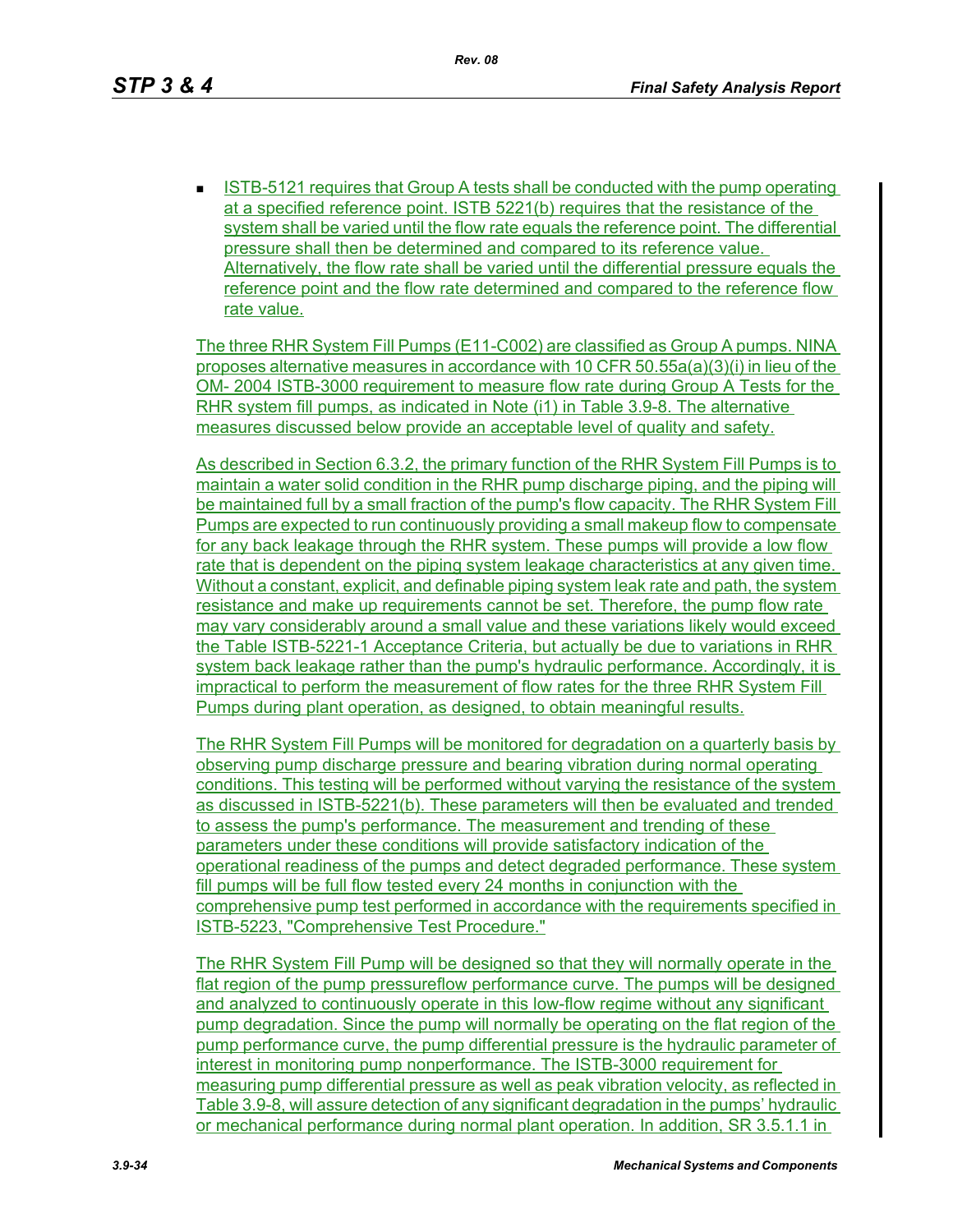Chapter 16 requires the physical confirmation of a water solid RHR pipeline by opening a high point vent to confirm solid water flow on a 31-day frequency and RHR system pressure is continuously monitored and alarmed in the control room.

In summary, using the provisions of this relief request as an alternative to the requirements of ISTB-3300(e)(2), ISTB-3400, and ISTB-5221(b), in accordance with 10 CFR 50.55a(a)(3)(i), provides a reasonable alternative to the ASME OM Code requirements, and an acceptable level of quality and safety. In lieu of measuring flow rate during the Group A tests, the use of pumps that are designed and analyzed to ensure that (1) the expected flow rate stays well within the flat portion of the pressure-flow curve and that (2) no significant degradation occurs with the expected continuous low flow operation, combined with the system monitoring and alarms, will provide an acceptable level of quality and safety.

# **3.9.6.3 Relief Requested Pursuant to 10CFR 50.55a(f)(5)(iii) for Testing RHR Fill Pumps**

OM-2004 Table ISTB-3000-1 requires measurement of flow rate (Q) for all pumps during Group A, Group B and Comprehensive Tests. The three RHR System Fill Pumps (E11-C002) are classified as Group A pumps. STP proposes not to meet the OM-2004 ISTB-3000 requirement to measure flow rate during Group A and Comprehensive Tests for the RHR system fill pumps, as indicated in Note (i1) in Table 3.9-8.

As described in Section 6.3.2, the primary function of the RHR System Fill Pumps is to maintain a water solid condition in the RHR pump discharge piping, and the piping will be maintained full by a small fraction of the pump's flow capacity. The RHR System Fill Pumps are expected to run continuously providing a small makeup flow to compensate for any back leakage through the RHR system. These pumps will provide a low flow rate that is dependent on the piping system leakage characteristics at any given time. Without a constant, explicit, and definable piping system leak rate and path, the system resistance and make up requirements cannot be set. Therefore, the pump flow rate may vary considerably around a small value and these variations likely would exceed the ISTB-5221 Acceptance Criteria, but actually be due to variations in RHR system back leakage rather than the pump's hydraulic performance. Accordingly, it is impractical to perform the measurement of flow rates for the three RHR System Fill Pumps, as designed, to obtain meaningful results.

The RHR System Fill Pump will be designed so that they will normally operate in the flat region of the pump pressure-flow performance curve. The pumps will be designed and analyzed to continuously operate in this low-flow regime without any significant pump degradation. Since the pump will normally be operating on the flat region of the pump performance curve, the pump differential pressure is the hydraulic parameter of interest in monitoring pump nonperformance. The ISTB-3000 requirement for measuring pump differential pressure as well as peak vibration velocity, as reflected in Table 3.9-8, will assure detection of any significant degradation in the pumps' hydraulic or mechanical performance. In addition, SR 3.5.1.1 in Chapter 16 requires the physical confirmation of a water solid RHR pipeline by opening a high point vent to confirm solid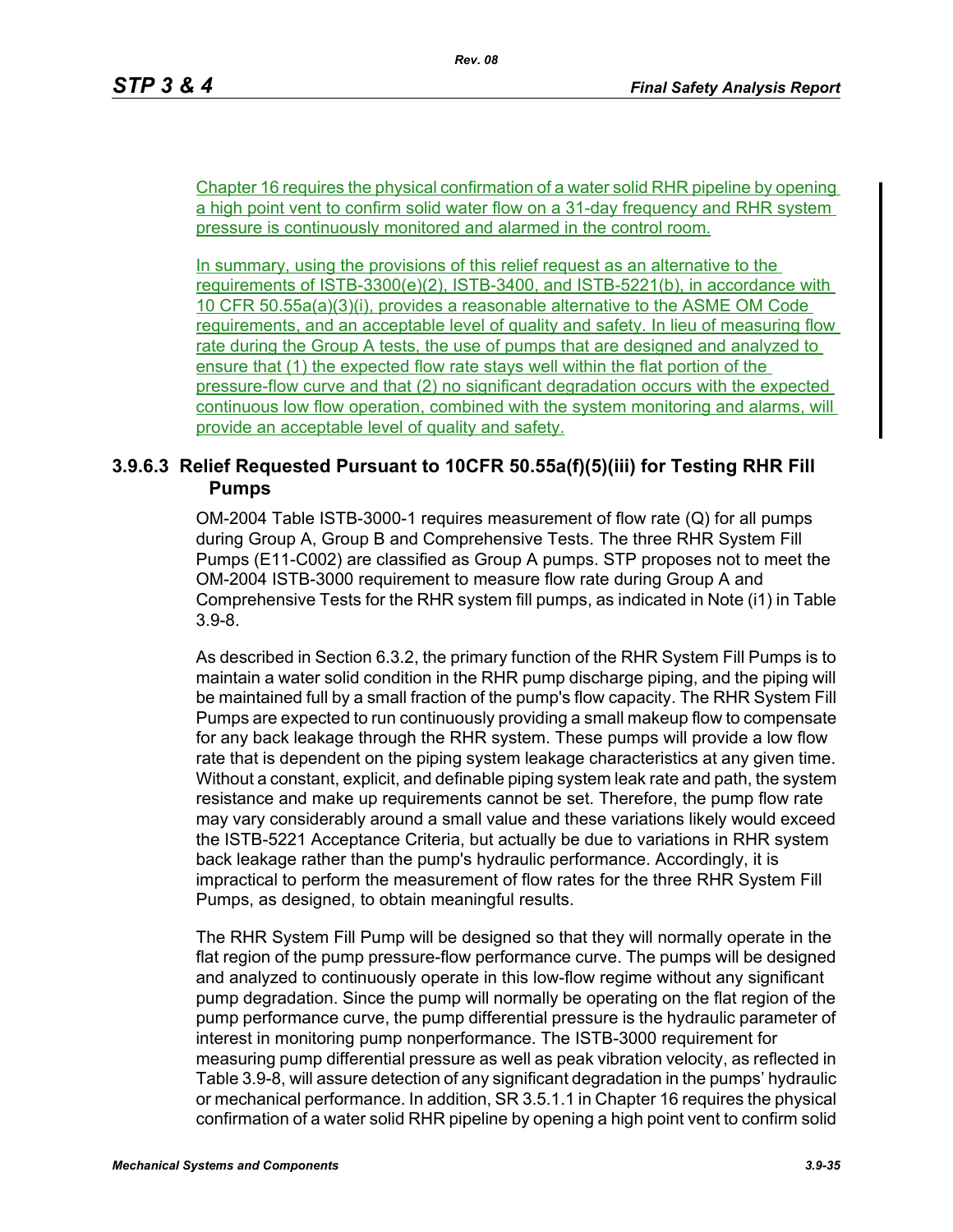water flow on a 31-day frequency and RHR system pressure is continuously monitored and alarmed in the control room.

In lieu of measuring flow rate, the use of pumps that are designed and analyzed to ensure both that the expected flow rate stays well within the flat portion of the pressureflow curve and that no significant degradation occurs with the expected continuous low flow operation, combined with the proposed testing and system monitoring, will provide an acceptable level of quality and safety.

# **3.9.7 COL License Information**

# **3.9.7.1 Reactor Internals Vibration Analysis, Measurement and Inspection Program**

The following standard supplement addresses COL License Information Item 3.27.

The results of the vibration assessment program for the first ABWR plant have been assessed and it was determined that the level of detail of the available information is inadequate to meet the level of information described in the guidance provided in RG 1.20 Rev. 3. Therefore, as described in Subsection 3.9.2.3, STP 3 is the prototype plant, and therefore a prototype reactor internals stress and vibration analysis, measurement and inspection program is provided. This program addresses the following regulatory positions of RG 1.20 Rev. 3:

- C.2.1 Vibration and Stress Analysis Program
- C.2.2 Vibration and Stress Measurement Program
- C.2.3 Inspection Program
- C.2.4 Documentation of Results

As described in Subsection 3.9.2.3, the STP 3 ABWR FIV Assessment Program (Ref. 3.9-13) provides the summary of the results of the vibration and stress analysis, and summary descriptions of the vibration and stress measurement program and inspection program. Additional detailed information on the results of the vibration and stress analysis program for the steam dryer and the non-dryer reactor internals are provided in Reference 3.9-25 and Reference 3.9-26, respectively, and steam dryer operating experience is summarized in Reference 3.9-27. Additional detailed information on the vibration and stress measurement program and inspection program are provided in Reference 3.9-28. The preliminary and final reports, which together summarize the results of the vibration analysis, measurement, and inspection programs, will be submitted to the NRC within 60 and 180 days, respectively, following the completion of vibration testing in accordance with the guidance in RG 1.20 Rev. 3.

As described in Subsection 3.9.2.3, STP 4 is considered a non-prototype category 1 plant. Based on the guidance of RG 1.20 Rev. 3 regulatory position C.3, the STP 4 FIV Assessment Program (Ref. 3.9-14) provides the summary of the results of the vibration and stress analysis, and description of the inspection program. The preliminary and final reports, which together summarize the results of the vibration analysis and inspection programs, will be submitted to the NRC within 60 and 180 days,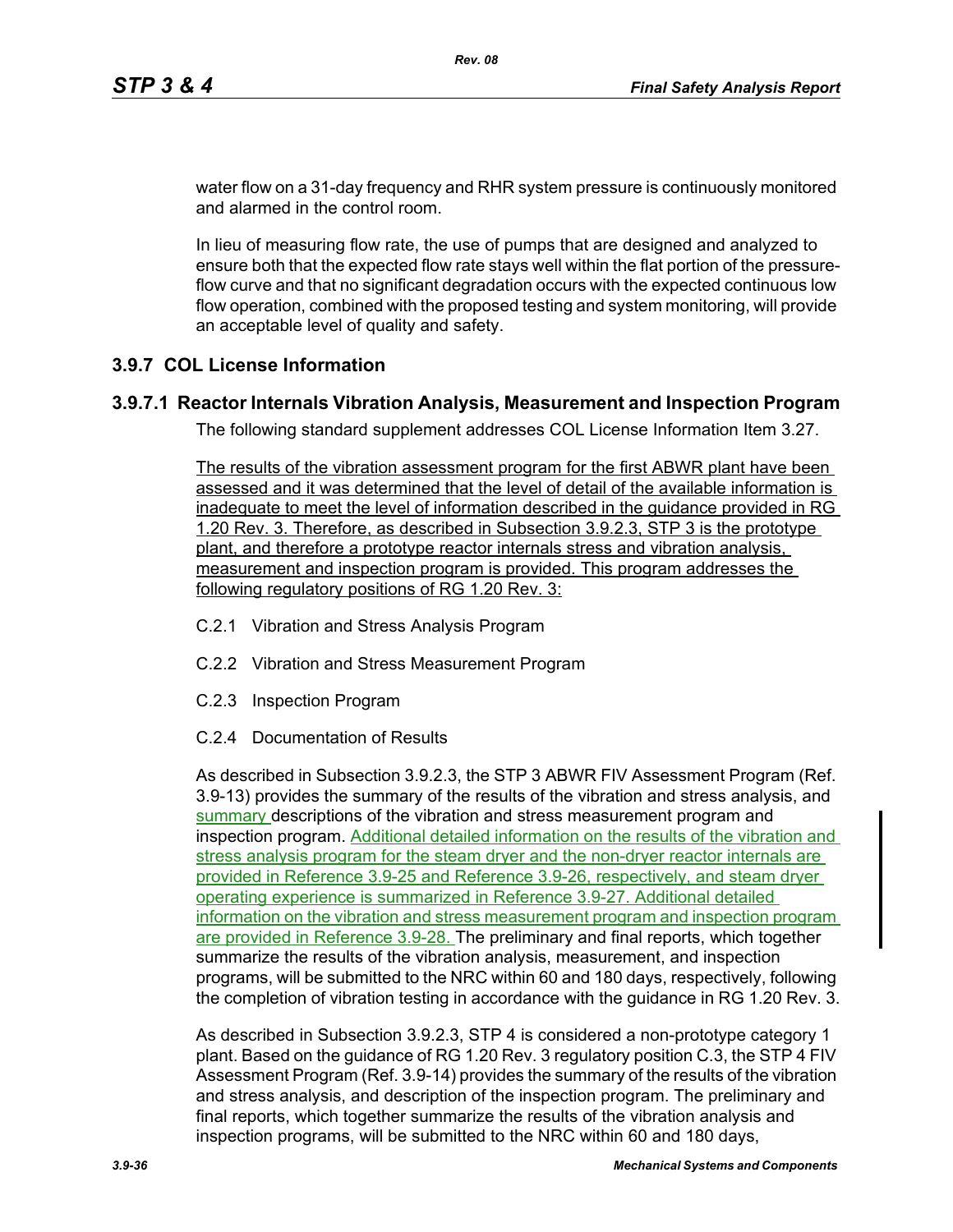respectively, following the completion of inspection program in accordance with the guidance in RG 1.20 Rev. 3.

# **3.9.7.2 ASME Class 2 or 3 or Quality Group D Components with 60-Year Design Life**

The following standard supplement addresses COL License Information Item 3.28.

The ASME Class 2 or 3 or Quality Group D components that are subjected to cyclic loadings, including operating vibration loads and thermal transients effects, of a magnitude and/or duration so severe the 60-year design life cannot be assured by required Code calculations and, if similar designs have not already been evaluated, will be identified and an appropriate analysis will be available to demonstrate the required design life or designs to mitigate the magnitude or duration of the cyclic loads will be available for review prior to fuel load. (COM 3.9-2)

# **3.9.7.3 Pump and Valve Testing Program**

The following standard supplement addresses COL License Information Item 3.29.

The plant specific environmental parameters for the equipment qualification program will be available for NRC review as part of the ITAAC for basic configuration of systems, as provided in the reference ABWR DCD Tier 1 Section 1.2.

The pump and valve inservice testing and inspection program will be provided to the NRC as specified in section 13.4S. This program will include the following:

- (1) Include baseline pre-service testing to support the periodic inservice testing of the components required by technical specifications. Provisions are included to disassemble and inspect the pump, check valves, POVs, and MOVs within the Code and safety-related classification as necessary, depending on test results.
- (2) Provide a study to determine the optimal frequency of the periodic verification of the continuing MOV capability for design basis conditions.

The design qualification test, inspection and analysis criteria in Subsections 3.9.6.1, 3.9.6.2.1, 3.9.6.2.2 and 3.9.6.2.3 of Tier 2 of the reference ABWR DCD will be included in the respective safety-related pump and valve design specifications prior to fuel load. (COM 3.9-3)

The design, qualification, and preoperational testing for MOVs as discussed will conform to the provisions in Subsection 3.9.6.2.2 of Tier 2 of the reference ABWR DCD. (COM 3.9-4)

SRV IST requirements are included in Table 3.9-8 (B21 Nuclear Boiler System Valves) and additional SRV testing including technical specification testing is described in Section 5.2.2.10.

As is described for ISI in COL License Information item 6.6.9.1, inservice tests to verify operational readiness of pumps and valves, whose function is required for safety,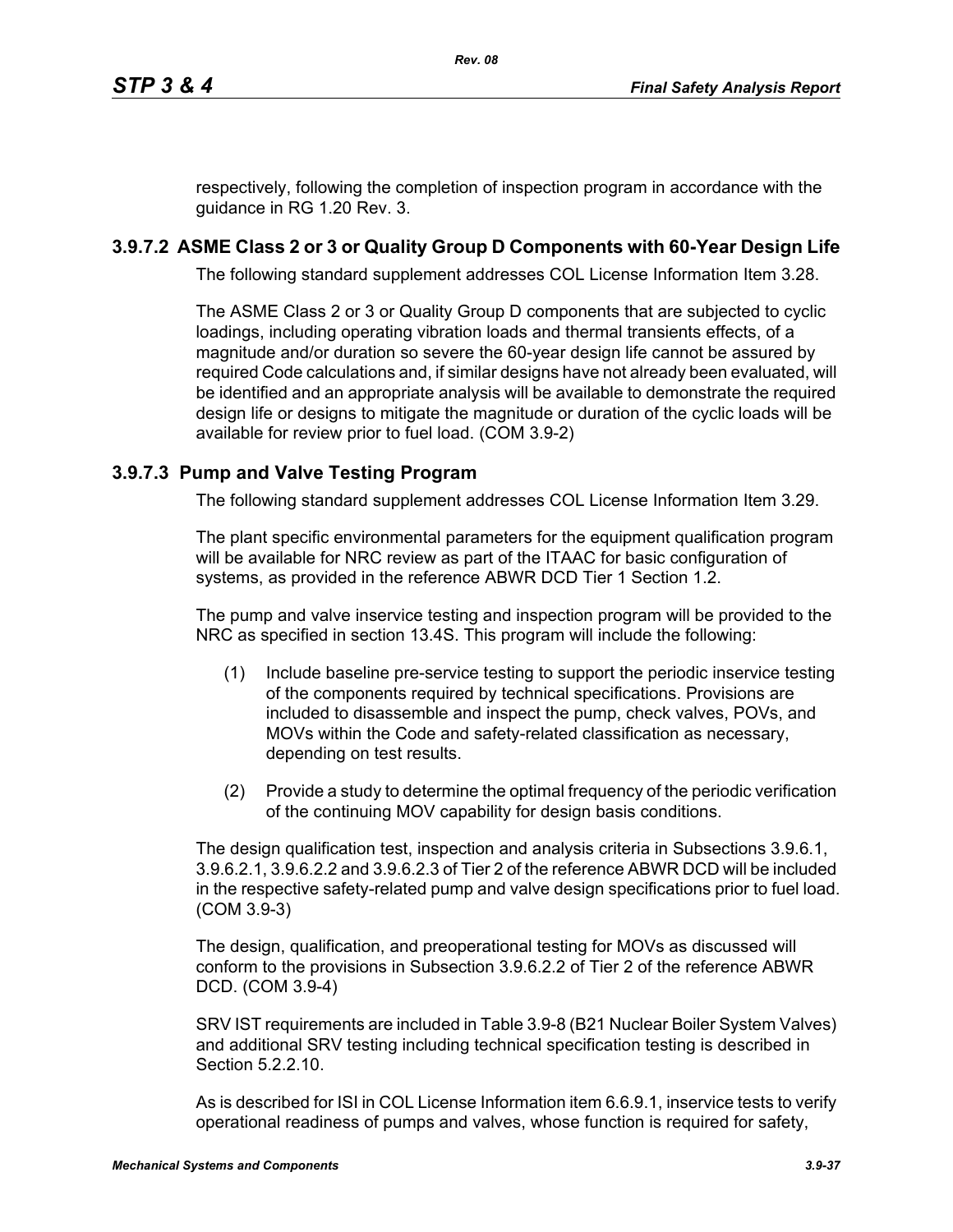*Rev. 08*

conducted during the initial 120-month interval must comply with the requirements in the latest edition and addenda of the Code incorporated by reference in 10 CFR 50.55a(b) of this section on the date 12 months before the date of issuance of the operating license (or the optional ASME Code cases listed in NRC Regulatory Guide 1.192 that is incorporated by reference in 10 CFR 50.55a(b) of this section), subject to the limitations and modifications listed in 10 CFR 50.55a(b) of this section.

As is described for ISI in COL License information item 6.6.9.1, inservice tests to verify operational readiness of pumps and valves, whose function is required for safety, conducted during successive 120-month intervals must comply with the requirements of the latest edition and addenda of the Code incorporated by reference in 10 CFR 50.55a(b) of this section 12 months before the start of the 120- month interval (or the optional ASME Code cases listed in NRC Regulatory Guide 1.147, through Revision 14, or 1.192 that are incorporated by reference in 10 CFR 50.55a(b) of this section), subject to the limitations and modifications listed in 10 CFR 50.55a(b) of this section.

#### **3.9.7.4 Audit of Design Specification and Design Reports**

The following site-specific supplement addresses COL License Information Item 3.30.

The design specification and design reports required by ASME Code for vessels, pumps, valves and piping systems for the purpose of audit will be made available for NRC review.

The piping system design is consistent with the construction practices, including inspection and examination methods, of the ASME Code 1989 edition with no addenda.

ASME Code editions and addenda other than those listed in Tables 1.8-21 and 3.2-3, will not be used to design ASME Code Class 1, 2 and 3 pressure retaining components and supports.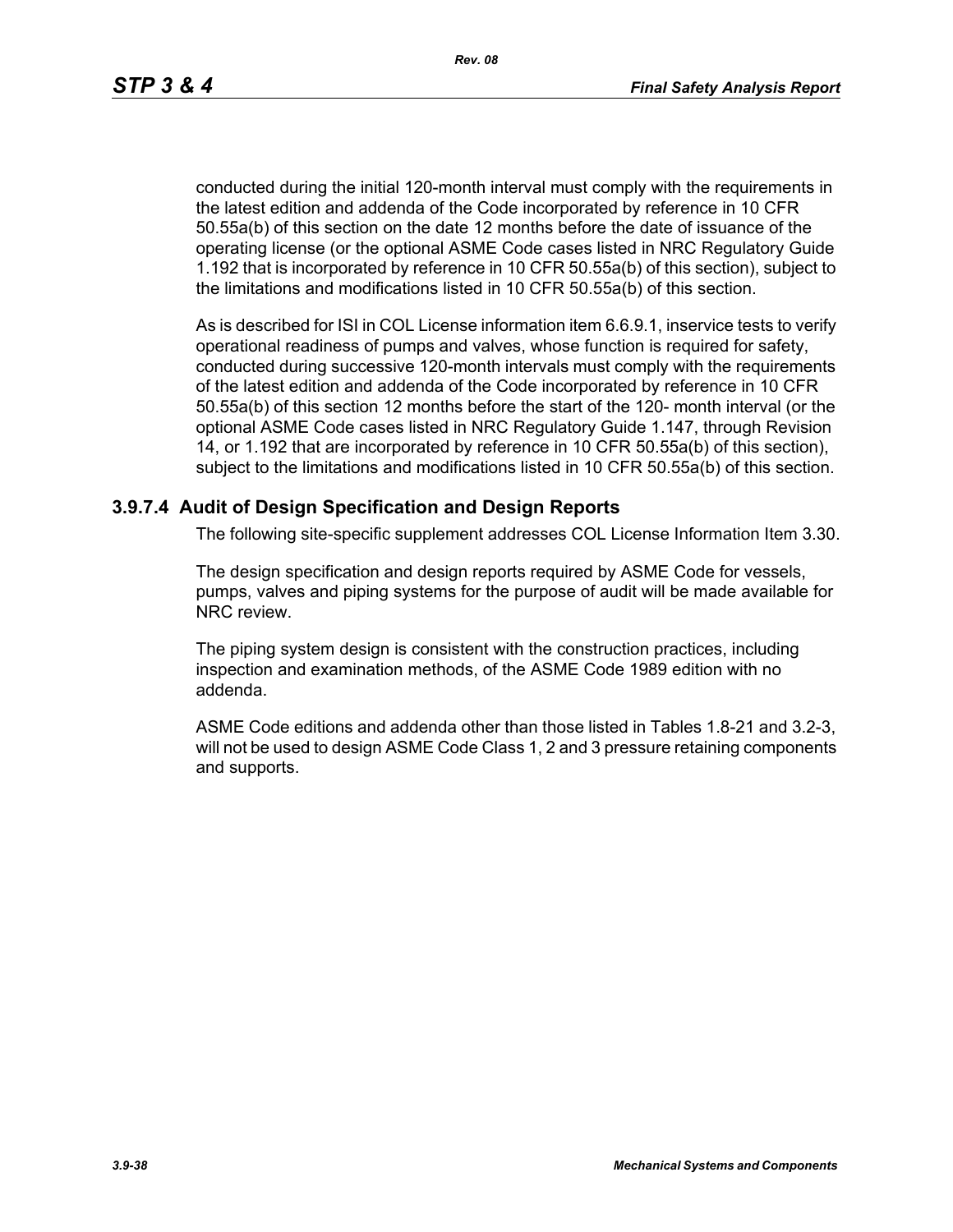#### **3.9.8 References**

- 3.9-13 "STP Unit 3 ABWR Prototype Reactor Internals Flow-Induced Vibration Assessment Program," WCAP-17256-P, Revision 3.
- 3.9-14 "STP Unit 4 Reactor Internals Flow-Induced Vibration Assessment Program," WCAP-17257-P, Revision 1.
- 3.9-15 Not Used
- 3.9-16 ASME QME-1, "Qualification of Active Mechanical Equipment Used in Nuclear Power Plants," 2007 Edition.
- 3.9-17 MPR-2524-B. "Joint Owners' Group (JOG) Motor Operated Valve Periodic Verification Program Summary," November 2007.
- 3.9-18 Not Used
- 3.9-19 Not Used
- 3.9-20 RIS2000-03, "Resolution of Generic Safety Issue 158: Performance of Safety-Related Power-Operated Valves Under Design Basis Conditions," March 15, 2000.
- 3.9-21 "Joint Owners Group (JOG) Air Operated Valve Program," Limited Distribution, March 2001, NX-1018 (Revision 1) by the Nuclear Exchange (Previously submitted to NRC by NEI in a letter dated July 19, 1999).
- 3.9-22 NRC's Letter to NEI Dated October 8, 1999, "Nuclear Regulatory Commission Comments on Joint Owners Group Air Operated Valve Program Document," From Eugene V. Imbro of NRC to David J. Modeen of NEI.
- 3.9-23 ASME OM Code, "Code for Operation and Maintenance of Nuclear Power Plants," The American Society of Mechanical Engineers, 2004 edition.
- 3.9-24 NUREG-1482, Revision 1, "Guidelines for Inservice Testing at Nuclear Power Plants," Nuclear Regulatory Commission, January 2005.
- 3.9-25 "STP Unit 3 Steam Dryer Flow-Induced Vibration Assessment," WCAP-17385-P, Revision 3.
- 3.9-26 "South Texas Project Units 3 and 4 Reactor Internals Non-Dryer Component Flow-Induced Vibration Assessment," WCAP-17371-P, Revision 3.
- 3.9-27 "ABWR Dryer Operating Experience for STP Units 3 and 4," WCAP-17369-P, Revision 0.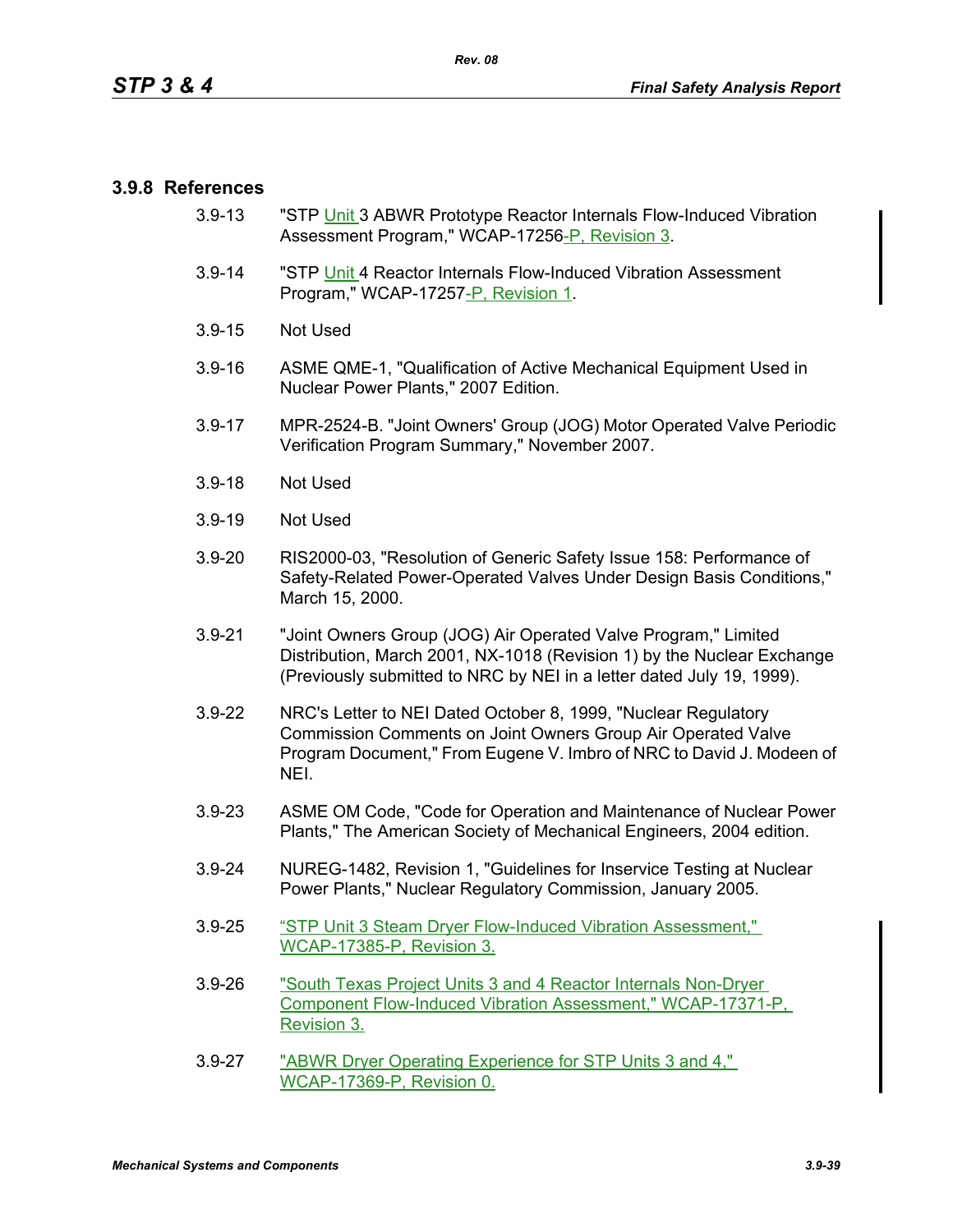3.9-28 "South Texas Project Unit 3 Comprehensive Vibration Assessment Program Measurement, Test, and Inspection Plan," WCAP-17370-P, Revision 3.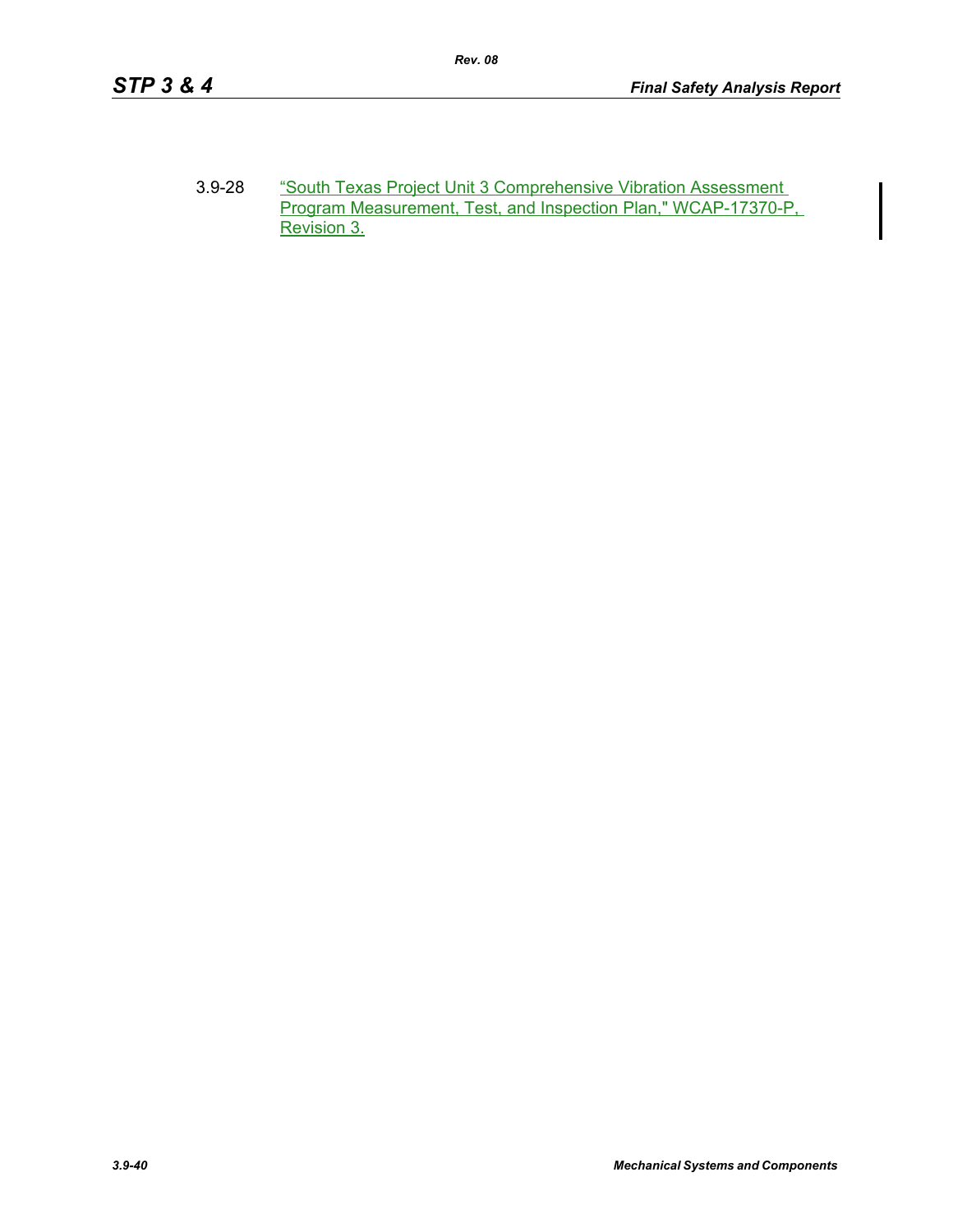| <b>B. Dynamic Loading Events<sup>5</sup></b>                              |                                                          |                                      |  |  |  |
|---------------------------------------------------------------------------|----------------------------------------------------------|--------------------------------------|--|--|--|
|                                                                           | <b>ASME Code</b><br><b>Service</b><br>Limit <sup>1</sup> | No. of<br>Cycles/Events <sup>2</sup> |  |  |  |
| 13. Safe Shutdown Earthquake (SSE) at Rated Power Operating<br>Conditions | $D^{\circ}$                                              | 1 Gycle Event <sup>4</sup>           |  |  |  |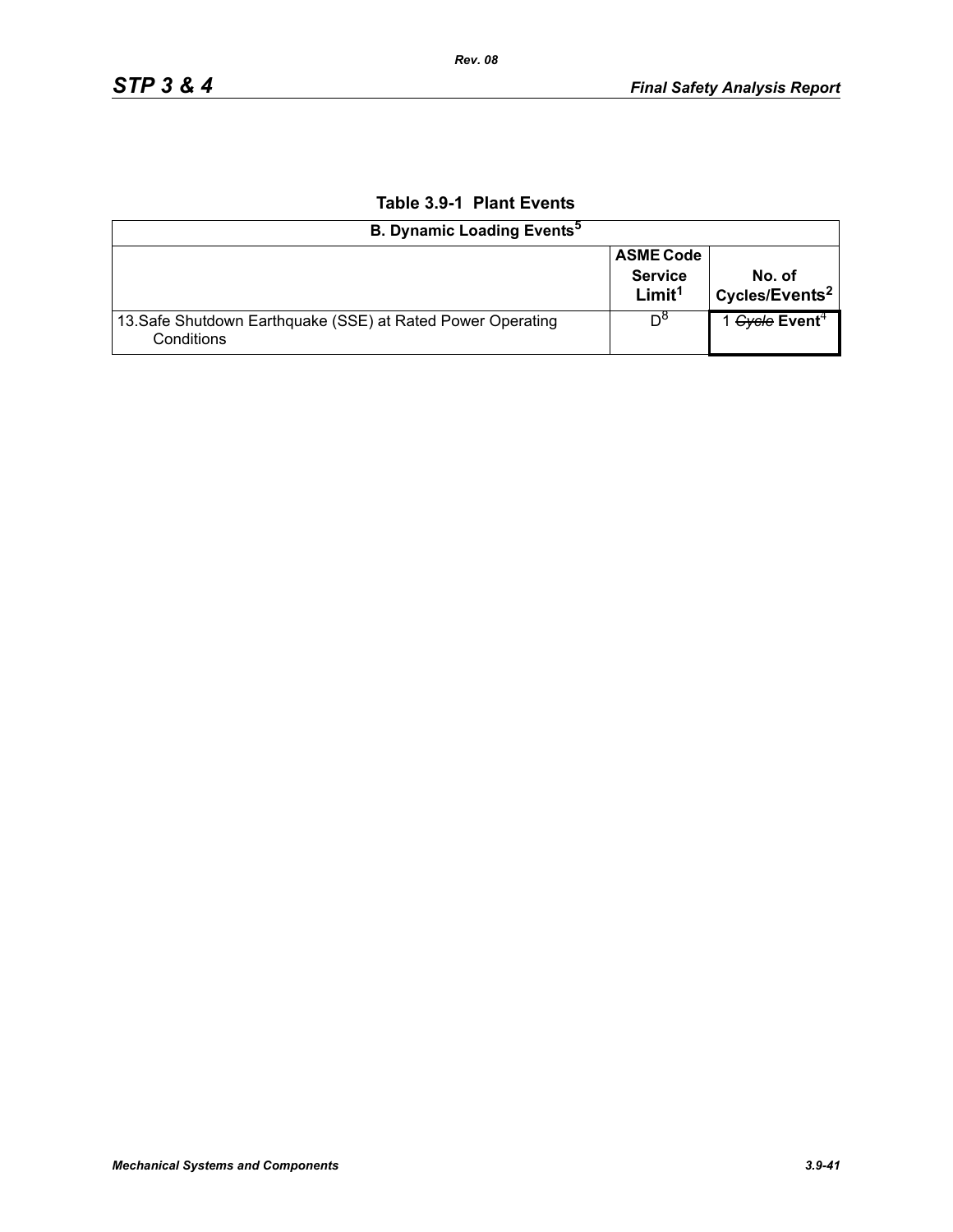# **Table 3.9-2 Load Combinations and Acceptance Criteria for Safety-Related, ASME Code Class 1, 2 and 3 Components, Component Supports, and Class CS Structures**

| <b>Plant Event</b>       | <b>Service Loading Combination</b> | <b>ASME Service Level</b> |
|--------------------------|------------------------------------|---------------------------|
|                          |                                    |                           |
| 1. Normal Operation (NO) |                                    | 4 <sup>13</sup>           |
|                          |                                    |                           |

13 For ASME Code Class 1, 2 and 3 piping, piping stresses due to differential foundation (building) settlement shall be evaluated to meet the following stress limits:

a) ASME Code Class 1 piping:

 $S_{SETTLEMENT} = (C_2 \times D_0 \times M_d) / (2 \times 1) \le 6 \times S_{m+1}$ 

| where: | SSETTLEMENT                           | is the nominal value of stress due to differential settlement    |
|--------|---------------------------------------|------------------------------------------------------------------|
|        | $M_d$                                 | is the resultant moment due to predicted differential settlement |
|        | $C_2$ , $D_0$ and I                   | are defined in ASME Code Subsection NB-3600                      |
|        | $\mathsf{\underline{S}}_{\mathsf{m}}$ | is material allowable stress at cold (room) temperature          |

SSETTLEMENT Shall not be included in ASME Code Subsection NB-3600 Equations (10) and  $(11)$ .

b) ASME Code Class 2 and 3 piping:

 $S$ SETTLEMENT =  $(i \times M_d)/Z \leq 3 \times S_c$ 

| where: | <b>SSETTLEMENT</b> | is the nominal value of stress due to differential settlement    |
|--------|--------------------|------------------------------------------------------------------|
|        | $M_d$              | is the resultant moment due to predicted differential settlement |
|        | i and Z l          | are defined in ASME Code Subsections NC/ND-3600                  |
|        | $S_{\rm c}$        | is material allowable stress at cold (room) temperature          |

S<sub>SETTLEMENT</sub> shall not be included in ASME Code Subsections NC/ND-3600 Equations (9), (10) and (11).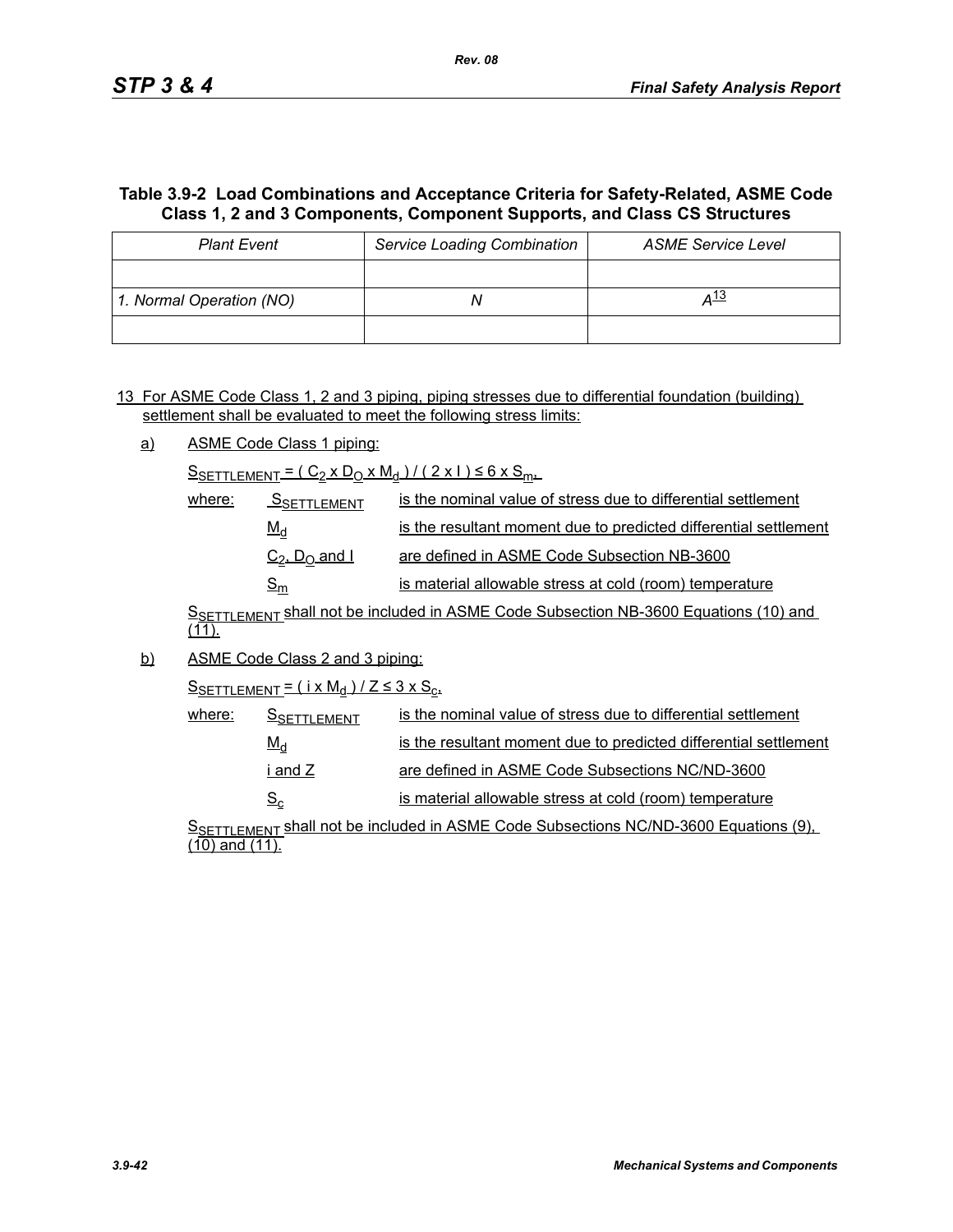# **Table 3.9-8 Inservice Testing Safety-Related Pumps and Valves**

| <b>MPL</b> | <b>System</b>               | <b>Pump Page No.</b> | Valve Page No. |
|------------|-----------------------------|----------------------|----------------|
| <b>P81</b> | <b>Breathing Air System</b> |                      | 3.9-132        |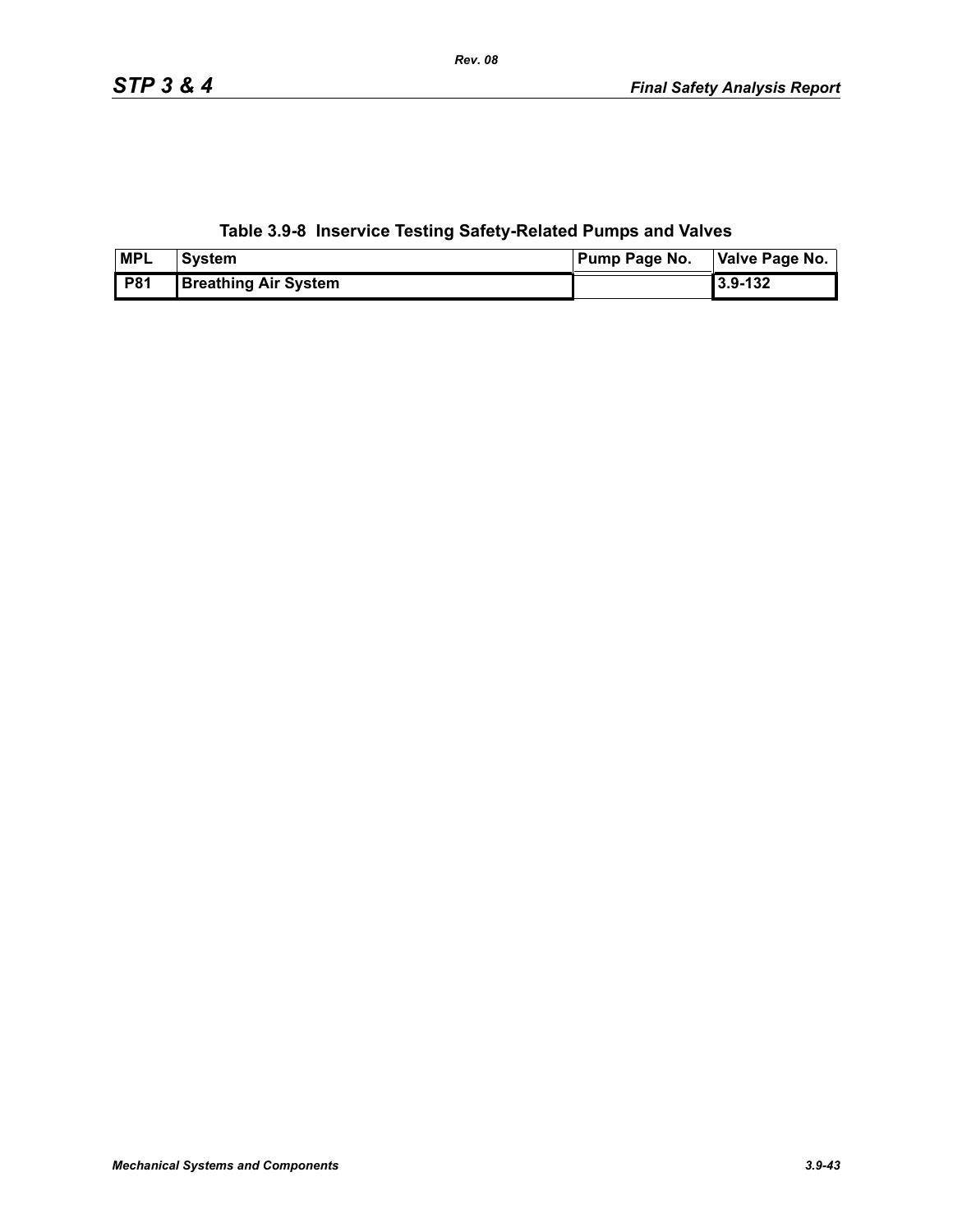|                                         |                |                                                                               | <b>Safety</b><br><b>Class</b> | Code             | Valve<br><b>Func</b> | <b>Test</b><br>Para   | <b>Test</b><br><b>Freq</b> | Tier <sub>2</sub>             |  |  |
|-----------------------------------------|----------------|-------------------------------------------------------------------------------|-------------------------------|------------------|----------------------|-----------------------|----------------------------|-------------------------------|--|--|
| No.                                     | Qty            | Description (h) (i)                                                           | (a)                           | Cat. (c)         | (d)                  | (e)                   | (f)                        | Fig. $(g)$                    |  |  |
| E11 Residual Heat Removal System Valves |                |                                                                               |                               |                  |                      |                       |                            |                               |  |  |
| F014                                    | 23             | Fuel Pool Cooling supply line<br>inboard MOV                                  | $\overline{c}$                | B                | A                    | $\boldsymbol{P}$<br>S | 2yr<br>3 <sub>mo</sub>     | $5.4 - 10$<br>sh.3, 5, 7      |  |  |
| F015                                    | 23             | Fuel Pool Cooling supply line<br>outboard MOV                                 | $\overline{2}$                | B                | A                    | P<br>S                | 2 yr, 3<br>mo              | $5.4 - 10$<br>sh. 3,5,7       |  |  |
| F016                                    | 23             | Gate valve-line from Fuel Pool<br>Cooling (FPC)                               | $\overline{2}$                | B                | A                    | S                     | 3 mo                       | $5.4 - 10$<br>sh. 2           |  |  |
|                                         |                | <b>E51 Reactor Core Isolation Cooling System Valves</b>                       |                               |                  |                      |                       |                            |                               |  |  |
| F <sub>012</sub>                        | $\overline{1}$ | <b>RCIC</b> turbine accessories<br>cooling water line MOV                     | $\overline{2}$                | В                | А                    | P<br>$\mathbf{s}$     | 2yr<br>3 <sub>mo</sub>     | $5.4 - 8$<br>sh.3             |  |  |
| F013                                    | $\overline{1}$ | <b>RGIG turbine accessories</b><br>cooling water line PCV                     | $\overline{2}$                | в                | A                    |                       | E <sub>1</sub>             | $5.4 - 8$<br>sh.3             |  |  |
| F <sub>015</sub>                        | $\overline{1}$ | Barometric condenser<br>condensate pump discharge<br>line valve               | $\overline{2}$                | В                | P                    |                       | E <sub>1</sub>             | $5.4 - 8$<br>sh.3             |  |  |
| F <sub>016</sub>                        | $\overline{1}$ | Barometric condenser<br>condensate pump discharge<br>line check valve         | $\overline{2}$                | G                | P                    | P<br>$\mathbf{s}$     | 2yr<br>$3 \,$ m $\sigma$   | $5.4 - 8$<br>sh.3             |  |  |
| F030                                    | $\overline{1}$ | <b>Turbine accessories cooling</b><br>water line relief valve                 | $\overline{2}$                | $\epsilon$       | A                    | $\mathbb{R}$          | $5 - yr$                   | $5.4 - 8$<br>sh.3             |  |  |
| F <sub>031</sub>                        | $\overline{1}$ | Barometric condenser<br>condensate discharge line<br>AOV to HCW               | $\overline{2}$                | в                | P                    |                       | E <sub>1</sub>             | $5.4 - 8$<br>sh.3             |  |  |
| F <sub>032</sub>                        | $\overline{1}$ | Barometric condenser<br>condensate discharge line<br>AOV to HCW               | $\overline{2}$                | B                | P                    |                       | E <sub>1</sub>             | $5.4 - 8$<br>sh. 3            |  |  |
| F034                                    | $\overline{1}$ | Barometric condenser<br>condensate pump discharge<br>line test line valve     | $\overline{2}$                | в                | ₽                    |                       | E <sub>1</sub>             | $5.4 - 8$<br><del>sh. 3</del> |  |  |
| F <sub>044</sub>                        | $\overline{1}$ | Steam admission valve<br>bypass line maintenance<br>valve                     | $\overline{2}$                | В                | $\mathsf{P}$         |                       | E <sub>1</sub>             | $5.4 - 8$<br>sh. 2            |  |  |
| F045                                    | $\overline{1}$ | Steam admission valve<br>bypass line MOV                                      | $\overline{2}$                | В                | A                    | P<br>$\mathsf S$      | 2yr<br>3 <sub>mo</sub>     | $5.4 - 8$<br>sh. 2            |  |  |
| F046                                    | $\overline{1}$ | <b>Barometric condenser</b><br>vacuum pump discharge<br>line check valve (h3) | $\overline{2}$                | A <del>, C</del> | I <del>, A</del>     | L, S                  | R <sup>O</sup>             | $5.4 - 8$<br>sh. 1            |  |  |

# **Table 3.9-8 Inservice Testing Safety-Related Pumps and Valves (Continued)**

*Rev. 08*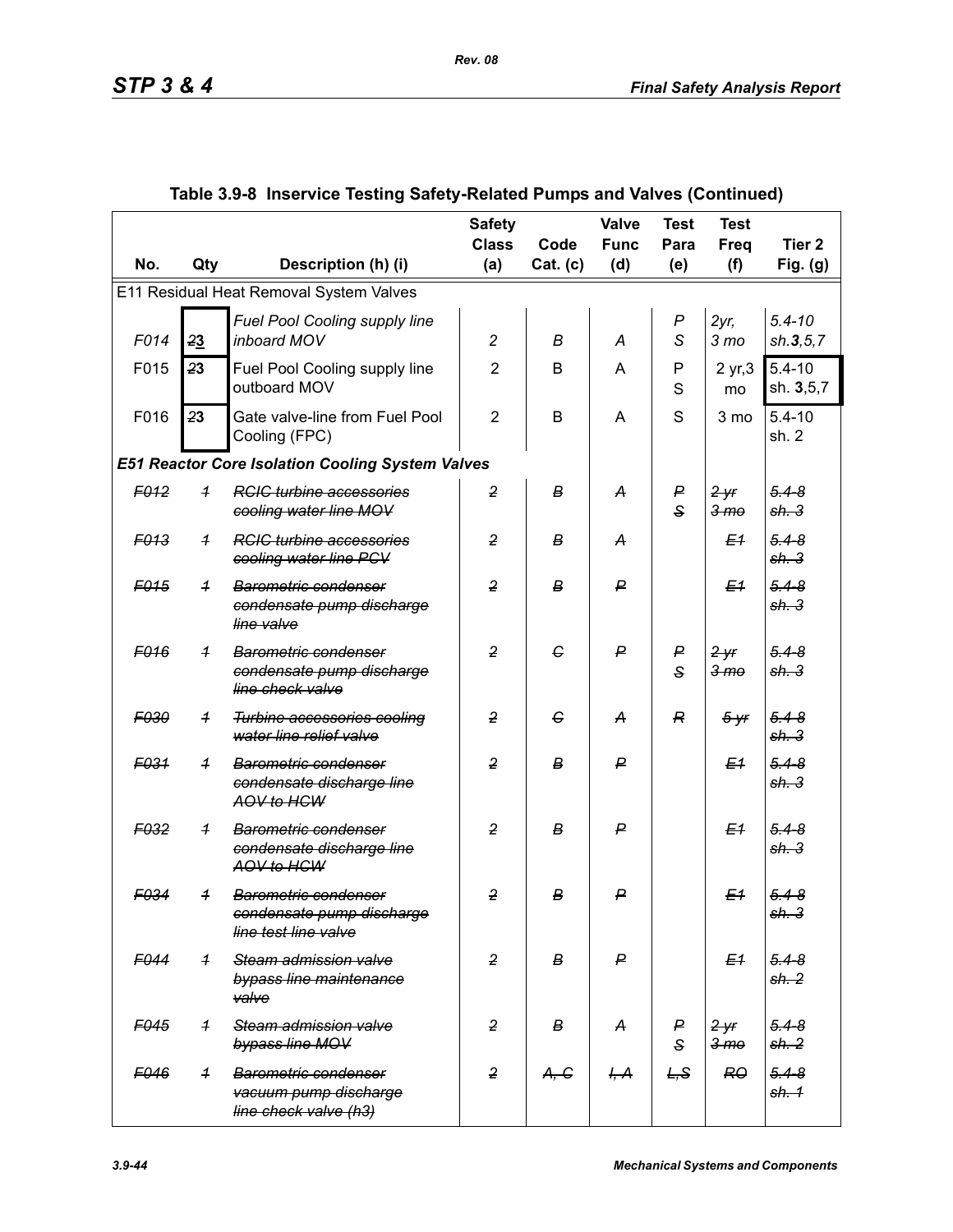|                  |                |                                                                           | <b>Safety</b><br><b>Class</b> | Code       | Valve<br><b>Func</b> | <b>Test</b><br>Para  | <b>Test</b><br>Freq                 | Tier <sub>2</sub>            |
|------------------|----------------|---------------------------------------------------------------------------|-------------------------------|------------|----------------------|----------------------|-------------------------------------|------------------------------|
| No.              | Qty            | Description (h) (i)                                                       | (a)                           | Cat. (c)   | (d)                  | (e)                  | (f)                                 | Fig. (g)                     |
| F047             | $\overline{1}$ | <b>Barometric condenser</b><br>vacuum pump discharge<br>line MOV          | $\overline{2}$                | A          | H <sub>1</sub> A     | L, P<br>$\mathbf{s}$ | <b>RO</b><br>3 <sub>mo</sub>        | $5.4 - 8$<br>sh. 1           |
| F <sub>051</sub> | $\overline{1}$ | Turbine exhaust line drain<br>line valve                                  | $\overline{2}$                | В          | P                    |                      | E <sub>1</sub>                      | $5.4 - 8$<br>sh.3            |
| F <sub>052</sub> | $\overline{1}$ | Turbine exhaust line drain<br>line valve                                  | $\overline{2}$                | В          | ₽                    |                      | E <sub>1</sub>                      | $5.4 - 8$<br>sh.3            |
| F <sub>059</sub> | $\overline{1}$ | Barometric condenser<br>vacuum pump discharge<br>line test line valve     | $\overline{2}$                | В          | $\boldsymbol{P}$     |                      | E <sub>1</sub>                      | $5.4 - 8$<br>sh <sub>1</sub> |
| F712             | $\overline{1}$ | Turbine accessories cooling<br>water line instrument root<br>valve        | $\overline{2}$                | B          | $\mathsf{P}$         |                      | E <sub>1</sub>                      | $5.4 - 8$<br>sh.3            |
| F713             | $\overline{1}$ | Turbine accessories cooling<br>water line instrument root<br>valve        | $\overline{2}$                | В          | $\mathsf{P}$         |                      | E <sub>1</sub>                      | $5.4 - 8$<br>sh <sub>3</sub> |
| F714             | $\overline{1}$ | Turbine accessories cooling<br>water line instrument root<br>valve        | $\overline{2}$                | B          | $\mathsf{P}$         |                      | E <sub>1</sub>                      | $5.4 - 8$<br>sh.3            |
|                  |                | P21 Reactor Building Cooling Water System Valves                          |                               |            |                      |                      |                                     |                              |
| F <sub>037</sub> | $\overline{2}$ | Cooling water supply line to<br><b>FCS room air conditioner</b>           | 3                             | B          | $\mathsf{P}$         |                      | E <sub>1</sub>                      | $9.2 - 1$<br>sh. 2,5         |
| <b>F038</b>      | $\overline{2}$ | <b>Cooling water return line from-</b><br><b>FCS room air conditioner</b> | 3                             | B          | ₽                    |                      | E <sub>1</sub>                      | $9.2 - 1$<br>sh. 2,5         |
|                  |                | <b>T49 Flammability Control System Valves</b>                             |                               |            |                      |                      |                                     |                              |
| F001             | 2              | Inlet line from drywell inboard<br><i>isolation</i> valve                 | $\overline{2}$                | A          | H <sub>1</sub> A     | L, P<br>S            | 2yr<br>3 <sub>me</sub>              | $6.2 - 40$                   |
| F002             | $\overline{2}$ | Inlet line from drywell outboard<br><i>isolation valve</i>                | 2                             | A          | I <del>,A</del>      | L, P<br>$\mathsf{s}$ | 2 <sup>y</sup> r<br>3 <sub>me</sub> | $6.2 - 40$                   |
| F003             | $\overline{2}$ | Flow control valve for the FCS<br>inlet line from drywell                 | 3                             | В          | A                    | P<br>S               | 2yr<br>3 <sub>me</sub>              | $6.2 - 40$                   |
| F004             | $\overline{2}$ | <b>Blower bypass line flow control</b><br>valve                           | 3                             | В          | А                    | P<br>S               | 2yr<br>3 <sub>me</sub>              | $6.2 - 40$                   |
| F005             | $\overline{2}$ | Blower discharge line to wetwell<br>check valve (h9)                      | $\overline{3}$                | $\epsilon$ | A                    | S                    | R <sub>0</sub>                      | $6.2 - 40$                   |
| F006             | $\overline{2}$ | <b>Discharge line to wetwell-</b><br>outboard isolation valve             | 2                             | A          | <del>I,А</del>       | L, P<br>S            | 2yr<br>3 <sub>mo</sub>              | $6.2 - 40$                   |

|  | Table 3.9-8 Inservice Testing Safety-Related Pumps and Valves (Continued) |  |  |  |
|--|---------------------------------------------------------------------------|--|--|--|
|  |                                                                           |  |  |  |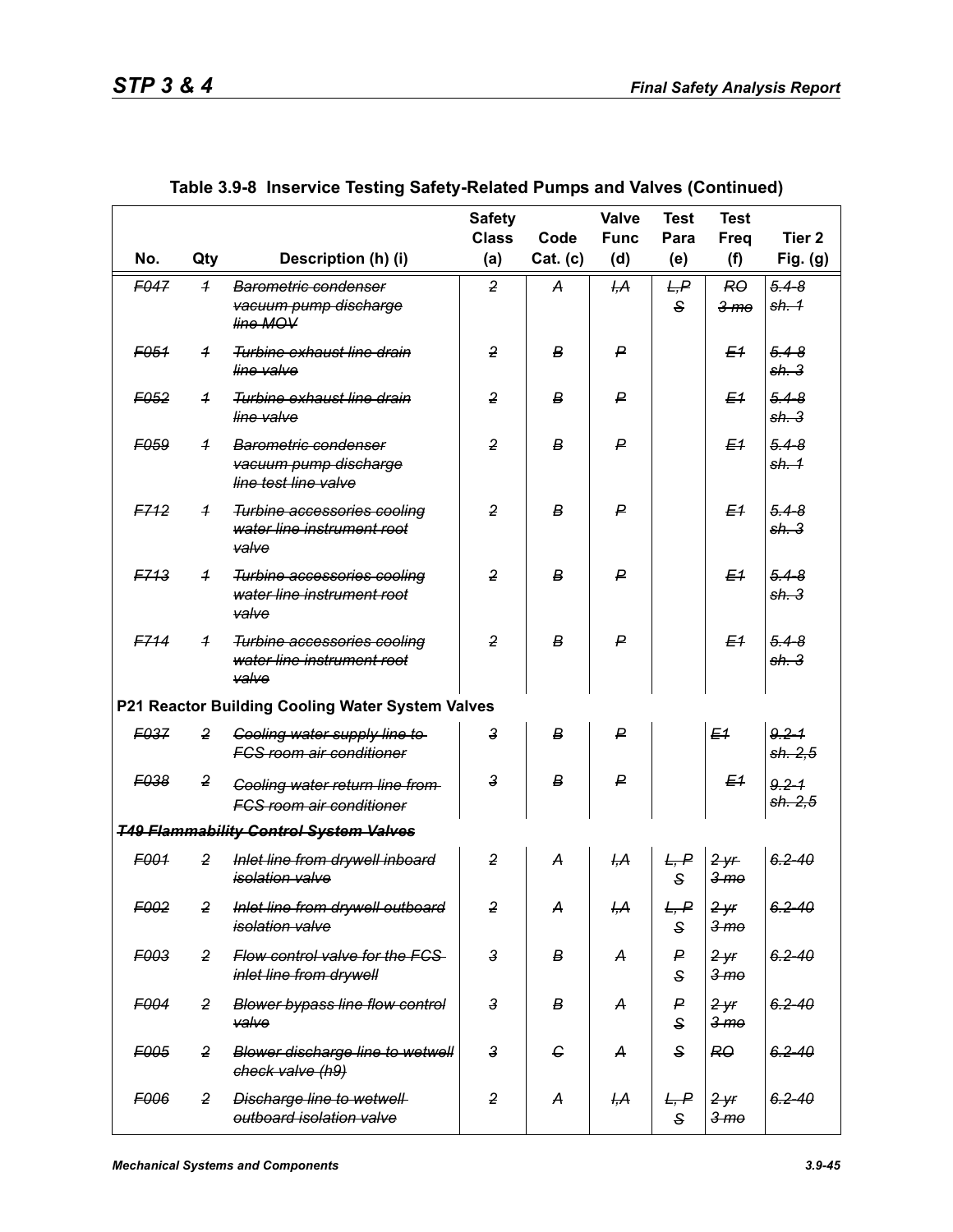|                  |                |                                                                                     | <b>Safety</b><br><b>Class</b> | Code     | <b>Valve</b><br><b>Func</b> | <b>Test</b><br>Para | <b>Test</b><br>Freq         | Tier <sub>2</sub> |
|------------------|----------------|-------------------------------------------------------------------------------------|-------------------------------|----------|-----------------------------|---------------------|-----------------------------|-------------------|
| No.              | Qty            | Description (h) (i)                                                                 | (a)                           | Cat. (c) | (d)                         | (e)                 | (f)                         | Fig. (g)          |
| F007             | $\overline{2}$ | Discharge line to wetwell<br>inboard isolation valve                                | $\overline{2}$                | A        | H <sub>1</sub> A            | L, P<br>S           | 2yr<br><del>3 mo</del>      | $6.2 - 40$        |
| <b>F008</b>      | $\overline{2}$ | <b>Cooling water supply line from-</b><br>the RHR System MOV                        | $\mathbf{3}$                  | В        | А                           | P<br>S              | $2 - yr$<br><del>3 mo</del> | $6.2 - 40$        |
| <b>E009</b>      | $\overline{2}$ | <b>Cooling water supply line</b><br>maintenance valve                               | $\overline{3}$                | в        | P                           |                     | E1                          | $6.2 - 40$        |
| <b>F010</b>      | $\overline{2}$ | <b>Cooling water supply line</b><br>admission MOV                                   | $\overline{3}$                | В        | А                           | P<br>S              | 2yr<br>3 <sub>mo</sub>      | $6.2 - 40$        |
| <b>F013</b>      | $\overline{2}$ | Inlet line from drywell drain line<br>valve                                         | $\mathsf{3}$                  | В        | ₽                           |                     | E <sub>1</sub>              | $6.2 - 40$        |
| F <sub>015</sub> | $\overline{1}$ | Blower discharge line to wetwell<br>pressure relief valve                           | $\overline{2}$                | A,C      | ĻА                          | R<br>Ł              | $5 - yr$<br>RO              | $6.2 - 40$        |
| F <sub>016</sub> | $\overline{2}$ | <b>Blower discharge line to wetwell</b><br>pressure relief line check valve<br>(h3) | 2                             | A, G     | <del>І,А</del>              | L, S                | <b>RO</b>                   | $6.2 - 40$        |
| F <sub>501</sub> | $\overline{2}$ | Inlet line from drywell test line<br>valve                                          | $\overline{2}$                | B        | ₽                           |                     | E <sub>1</sub>              | $6.2 - 40$        |
| F <sub>502</sub> | 2              | <b>Discharge line to wetwell test-</b><br>line valve                                | $\overline{3}$                | B        | ₽                           |                     | E <sub>1</sub>              | $6.2 - 40$        |
| F <sub>504</sub> | $\overline{2}$ | <b>Blower suction line test line</b><br>valve                                       | $\overline{3}$                | B        | ₽                           |                     | E <sub>1</sub>              | $6.2 - 40$        |
| F <sub>505</sub> | $\overline{2}$ | <b>Blower discharge line test line</b><br>valve                                     | $\mathbf{3}$                  | В        | P                           |                     | E <sub>1</sub>              | $6.2 - 40$        |
| F506             | $\overline{2}$ | <b>Drain line to low conductivity</b><br>waste (LCW) valve                          | $\overline{3}$                | B        | ₽                           |                     | E <sub>1</sub>              | $6.2 - 40$        |
| <b>F507</b>      | $\overline{2}$ | <b>Cooling water supply line test-</b><br>line valve                                | $\overline{3}$                | В        | P                           |                     | E <sub>1</sub>              | $6.2 - 40$        |
| F701             | $\overline{2}$ | FE T49-FE002 upstream<br>instrument line root valve                                 | $\overline{3}$                | В        | P                           |                     | E <sub>1</sub>              | $6.2 - 40$        |
| F702             | $\overline{2}$ | FE T49-FE002 downstream<br>instrument line root valve                               | $\mathbf{3}$                  | В        | P                           |                     | E <sub>1</sub>              | $6.2 - 40$        |
| <b>F703</b>      | $\overline{2}$ | <b>Blower suction line pressure</b><br>instrument line root valve                   | $\mathbf{3}$                  | В        | P                           |                     | E <sub>1</sub>              | $6.2 - 40$        |
| F704             | $\overline{2}$ | FE T49-FE004 upstream<br>instrument line root valve                                 | $\overline{3}$                | В        | P                           |                     | E <sub>1</sub>              | $6.2 - 40$        |
| F705             | 2              | FE T49-FE004 downstream<br>instrument line root valve                               | $\mathbf{3}$                  | В        | P                           |                     | E <sub>1</sub>              | $6.2 - 40$        |

|  | Table 3.9-8  Inservice Testing Safety-Related Pumps and Valves (Continued) |  |
|--|----------------------------------------------------------------------------|--|
|  |                                                                            |  |
|  |                                                                            |  |